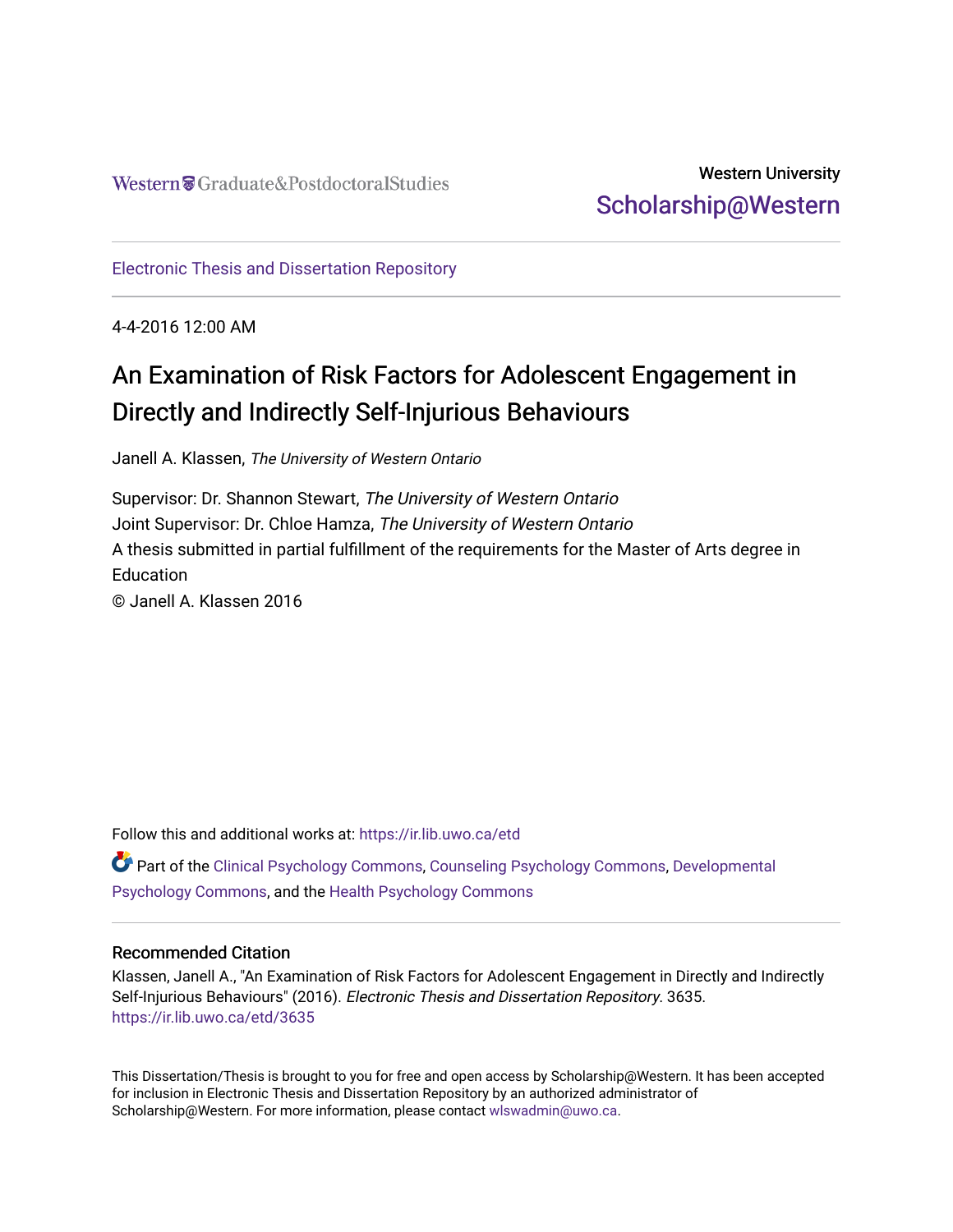#### **Abstract**

Research identifying similar and dissimilar risk factors for directly and indirectly selfinjurious behaviours among adolescents is scarce. Due to the wide range of physical and mental health difficulties that may result from self-injurious behaviours, understanding differential risks is important to support at-risk adolescents. To address this gap in the literature, 541 clinically referred children and youth (ages 11-18 years old) were assessed using the interRAI Child and Youth Mental Health Assessment (ChYMH) and Adolescent Supplement. Logistic regression analyses revealed that older adolescents were at an increased risk for both direct and indirect self-injury. Moreover, adolescents who experienced high levels of depressive symptoms, caregiver distress, and neighbourhood violence were at an increased risk for direct self-injury (i.e., nonsuicidal self-injury, suicidal self-injury). In contrast, adolescents who experienced high levels of aggressive behaviour were at an increased risk for indirect self-injury (i.e., substance use). Implications for targeted prevention and intervention strategies are discussed.

Keywords: direct self-injury, NSSI, SSI, indirect self-injury, substance use, interRAI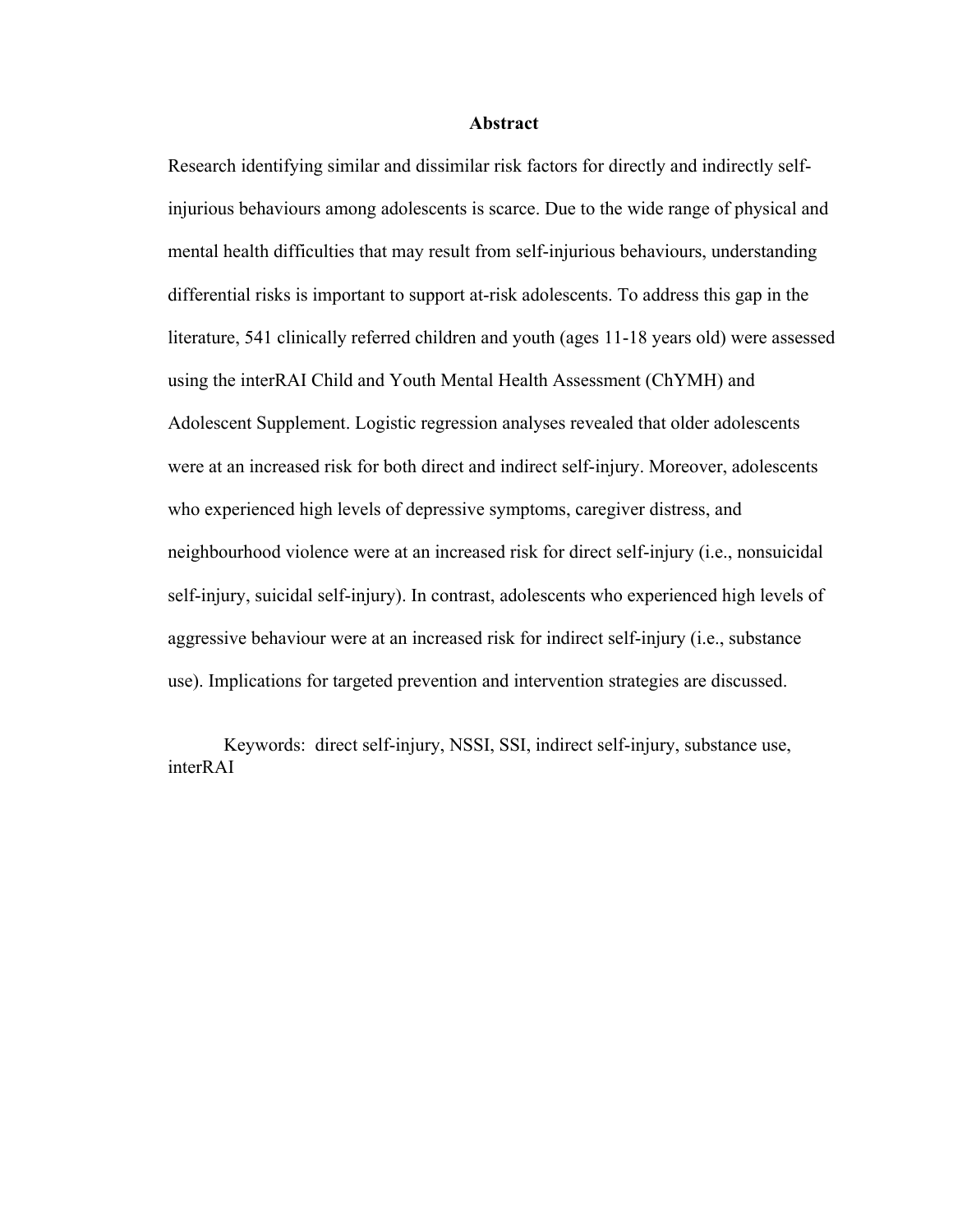#### **Acknowledgments**

I would like to take this opportunity to thank all of the people who supported and contributed to the successful completion of this research project.

First, several members of the Faculty of Education at Western University provided inspiration and guidance throughout my graduate experience. Specifically, Dr. Shannon Stewart, you offered tremendous encouragement and wisdom over the past two years. This has been instrumental in shaping my graduate experience as I disentangled my research ideas to set this project in motion. Your continued consideration for my academic and professional goals is greatly appreciated. Additionally, Dr. Chloe Hamza, thank-you for sharing your enthusiasm and passion for research as well as being patient when providing exceptional analytic and writing support.

The importance of having responsible, caring adults to support adolescents is discussed in this project. I believe that family is important at every point in life and for that I would like to thank my family for their ongoing support and unconditional love. I am grateful for your ability to be candid and yet express unwavering faith in my achievement of my goals.

Lastly, I would like to extend thanks to all of the children, youth, and families as well as assessors across the Province of Ontario who dedicated countless hours to assessments used in this study.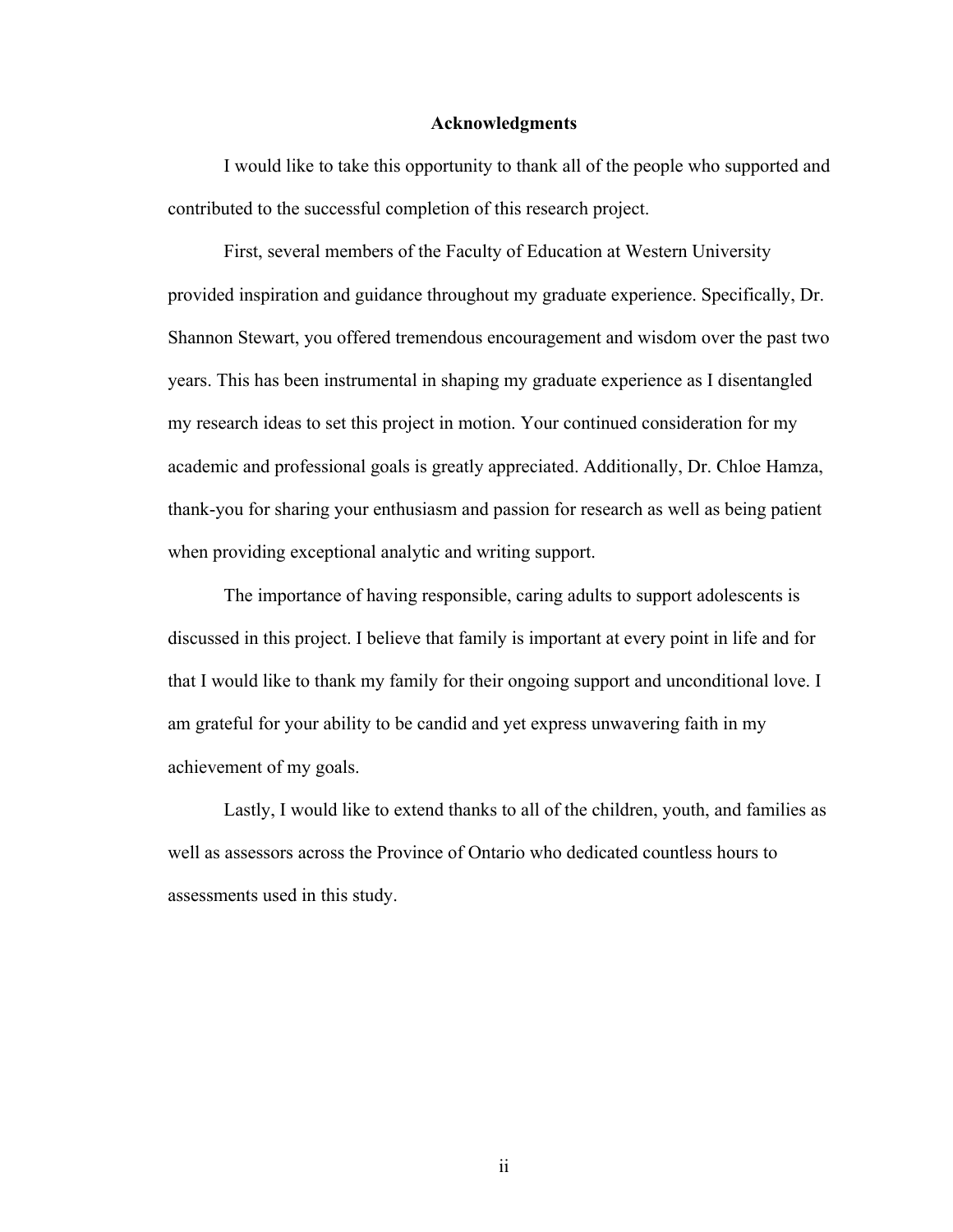| 28 |
|----|
|    |
|    |
|    |

## **Table of Contents**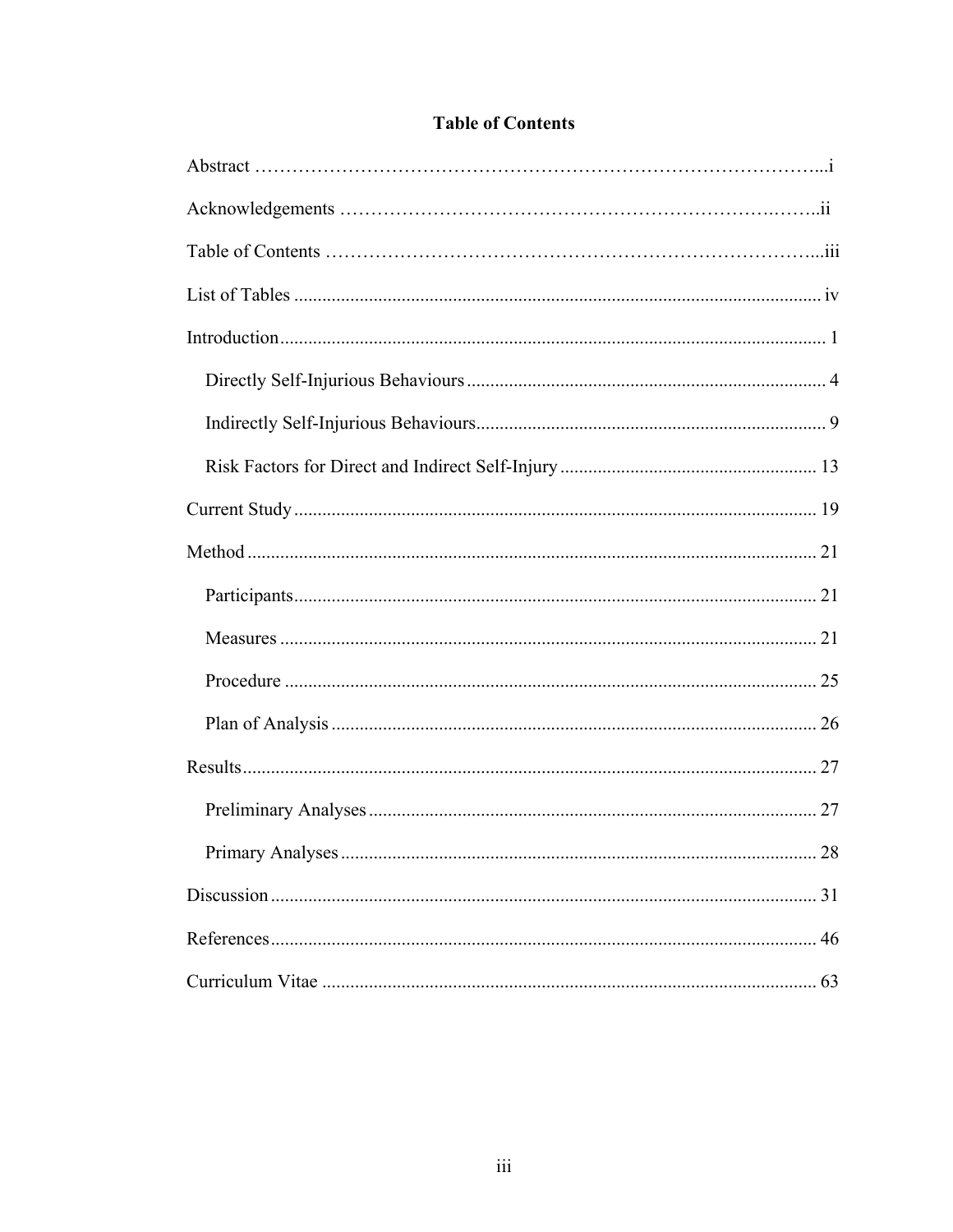## **List of Tables**

Table 1. Regression Analysis: Directly Self-Injurious Behaviour (NSSI & SSI)………29 Table 2. Regression Analysis: Indirectly Self-Injurious Behaviour (Substance Use)…..30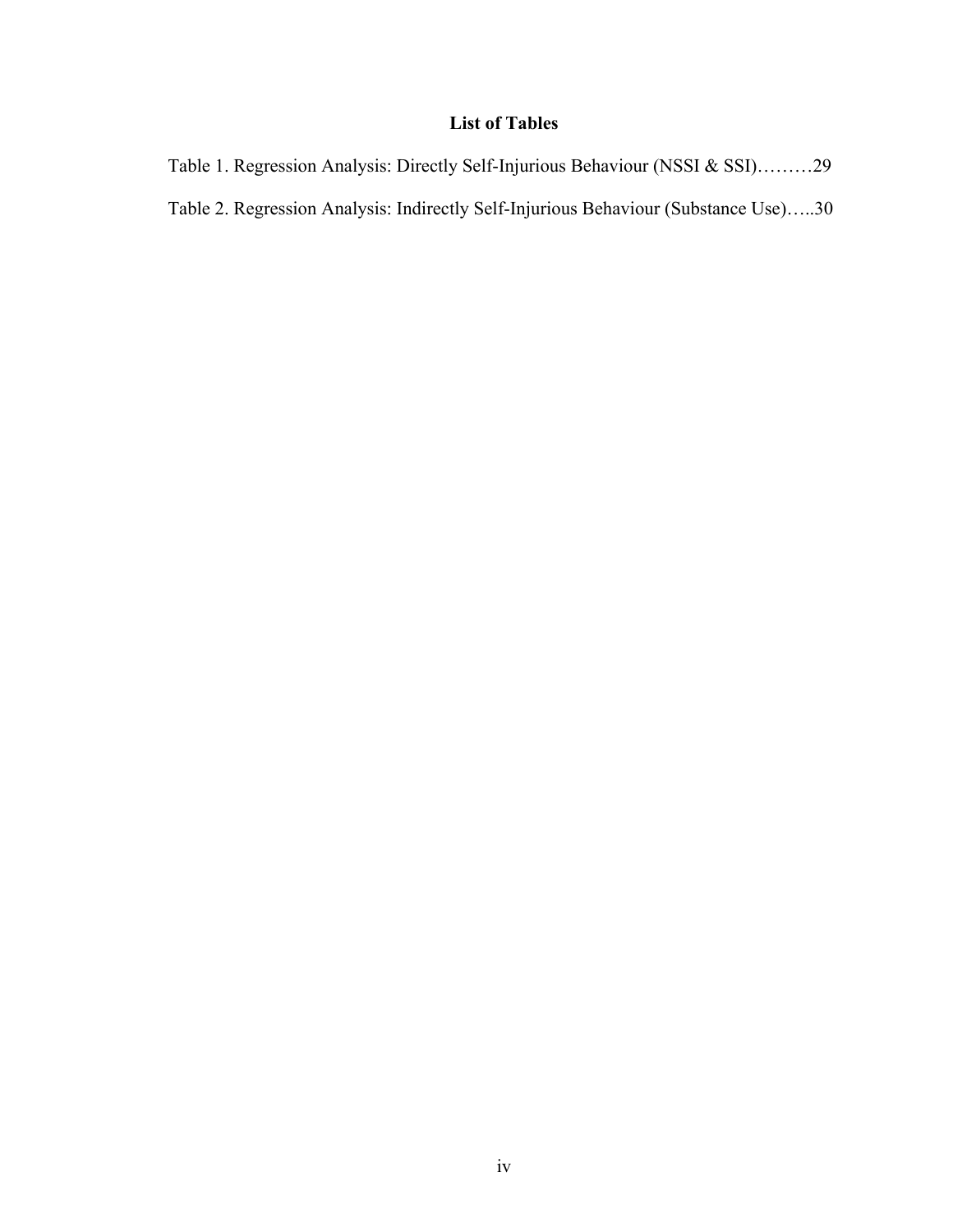#### Introduction

Adolescence is among the most turbulent transitional stages in a person's life, characterized by significant physical, cognitive, emotional, and social changes (Dahl, 2004). Some adolescents are able to navigate this developmental period with little or no major problems, while others experience difficulties in controlling their emotions and behaviours (Arnett, 1999). The social environment of adolescents must provide an appropriate amount of support, including a balance of interest and supervision from responsible adults, in order to promote the development of adaptive affect regulation and self-control (Dahl, 2004). Thus, familial and community influences are highly impactful as adolescents gain autonomy from their parents and develop a sense of identity by incorporating preferred attitudes and behaviours.

Although adolescents experience noteworthy enhancement in cognitive abilities including reasoning and abstract thinking, adolescents also demonstrate heightened sensation seeking (Dahl, 2004). Consequently, adolescence represents a period of amplified risk for poor decision-making due to their proclivity to seek highly arousing experiences (Martin et al., 2002). Indeed, during emotionally demanding situations, too often otherwise capable and intelligent adolescents display a compromised capacity for making healthy decisions and planning for the future (Albert  $\&$  Steinberg, 2011; Dahl, 2004). For example, engagement in risky or self-injurious behaviours including physical violence, non-suicidal and suicidal self-injury, substance use, promiscuity, participation in abusive relationships, and other anti-social behaviours increases in adolescence (Chein, Albert, O'Brien, Uckert, & Steinberg, 2011; Gardner & Steinberg, 2005; Hamza, Willoughby, & Heffer, 2015; St. Germain & Hooley, 2012; Whitlock et al., 2013). This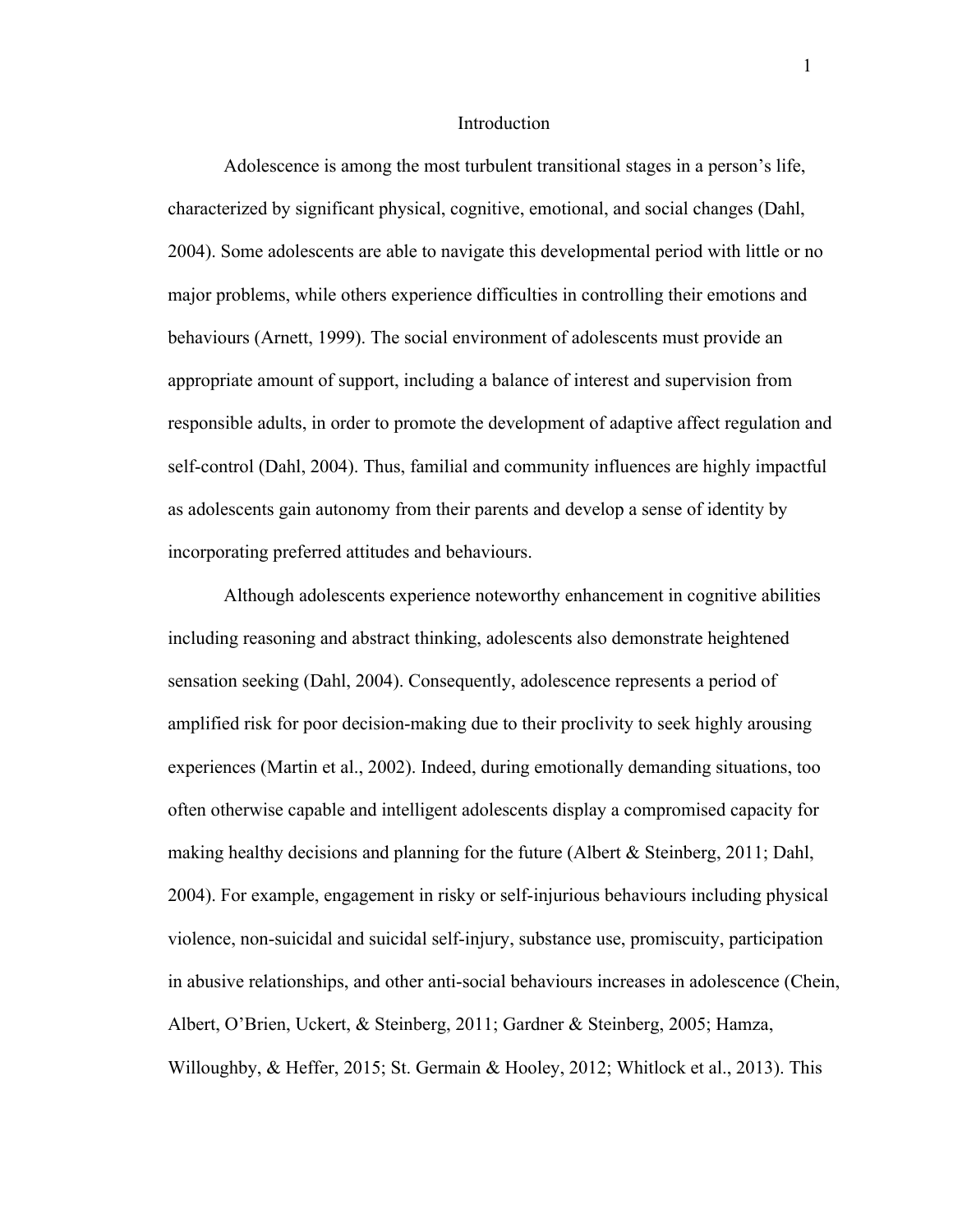propensity towards emotionally influenced decisions while disregarding potential risks among adolescents is likely due to the rapid maturity of their limbic system (involved in emotion, motivation, memory, and learning) in contrast to the readiness of their prefrontal cortex (involved with executive functioning, working memory, problem solving, planning, and reasoning; Casey, Jones, & Somerville, 2011).

Poor decision-making and engagement in risky behaviours among adolescents is both physically and psychologically hazardous due to potential risks and serious consequences such as severe bodily harm or intense emotional disturbances. Nonetheless, adolescents commonly make poor decisions, engaging in risky behaviours that are both directly and indirectly dangerous for themselves and persons around them. Particularly concerning risky behaviours commonly reported by adolescents include two practices of self-injurious behaviours: 1) direct self-injury, which includes non-suicidal self-injury (NSSI) and suicidal self-injury (SSI), and 2) indirect self-injury, such as substance use (St. Germain & Hooley, 2012; Whitlock et al., 2013). Understanding the motivations and functions associated with self-injurious behaviours among adolescents is the first step towards developing prevention and intervention strategies for reducing or eliminating these behaviours.

Self-injurious behaviours have been described as methods for coping with and regulating intense emotions (Andrews, Martin, & Hasking, 2012; Chapman, Gratz, & Brown, 2006). Correspondingly, engagement in direct or indirect self-injury may be an attempt to escape or regulate overwhelming emotions associated with intrapersonal or interpersonal conflict (Bridge, Goldstein, & Brent, 2006). For example, commonly endorsed motivations for engaging in NSSI include "affect regulation," "self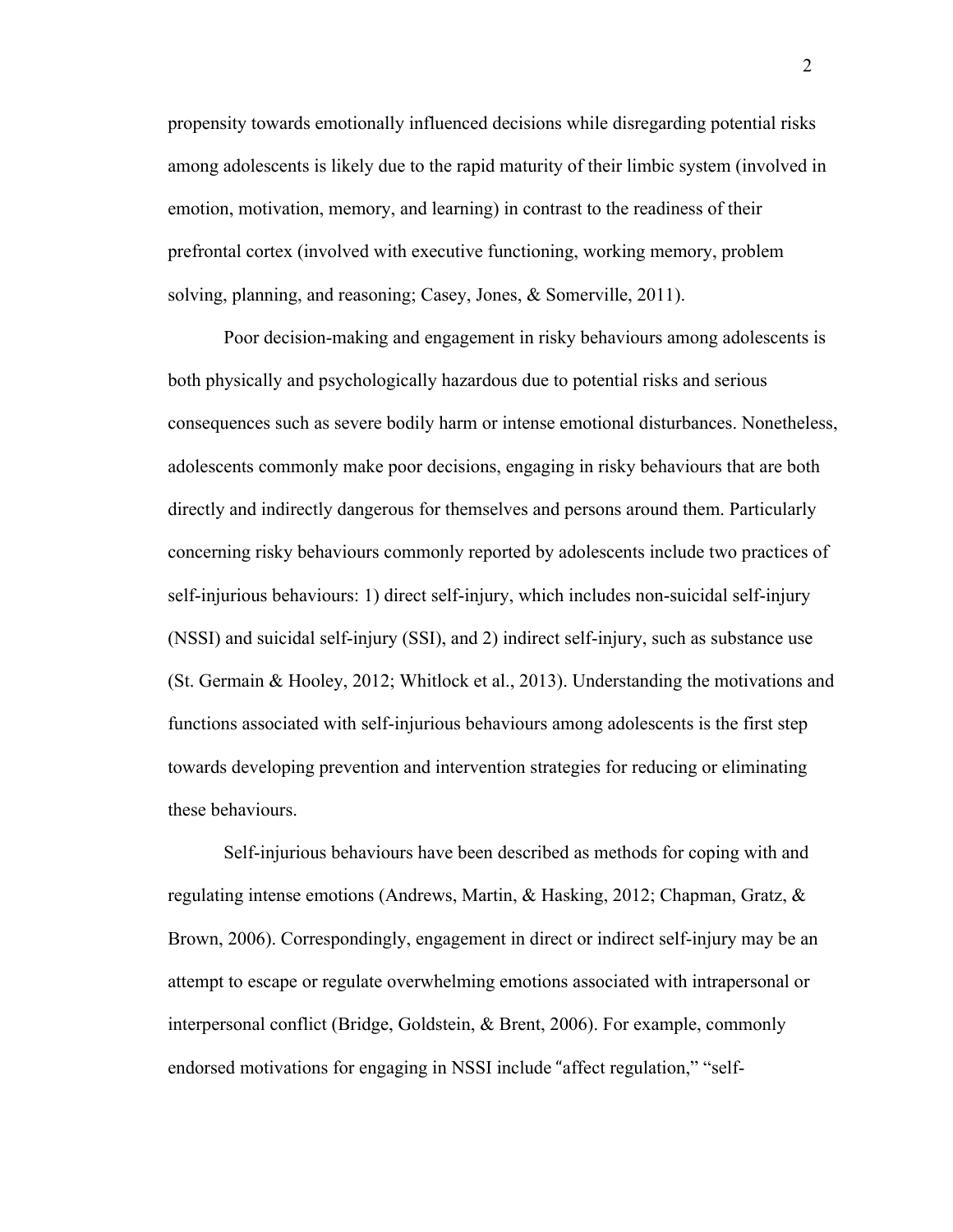punishment," and "to feel high," (Klonsky, 2007). Similarly, motivations for substance use include "to relieve pain," "to get high," and "to relax and relieve tension" (McCabe, West, & Boyd, 2013). Meanwhile, adolescents engaging in SSI may be motivated by the desire to end their life in an attempt to remove negative affective states (Muehlenkamp & Gutierrez, 2004). Although emotion regulation may be relevant to both direct and indirect forms of self-injury, in a study examining adolescent inpatients in New York, NSSI was used exclusively to reduce negative emotions, while substances were used in a variety of contexts to manage both positive and negative emotions (Victor, Glenn, & Klonsky, 2012). These findings suggest that although directly and indirectly self-injurious behaviours are motivated by a desire to regulate emotions, each may function differentially among adolescents.

Many factors play a role in the initiation, maintenance, or cessation of directly and indirectly self-injurious behaviours including psychological, biological, and environmental influences (DeWit, Adlaf, Offord, & Ogborne, 2000; Nock, Teper, & Hollander, 2007). In particular, several prevalent psychological disorders tend to develop in adolescence, such as disorders related to mood, anxiety, and eating, which may be associated with engagement in self-injurious behaviours (Zahn-Waxler, Shirtcliff,  $\&$ Marceau, 2008). Unfortunately, many psychological disorders have a genetic component, in which genetically predisposed individuals have an increased likelihood for developing psychological disorders. Therefore, trends in mental health concerns may be observed within families. Nonetheless, the environment plays an important role in gene expression and shaping attitudes and behaviours. This is evident, as some people who are predisposed to psychological disorders will never develop the disorder.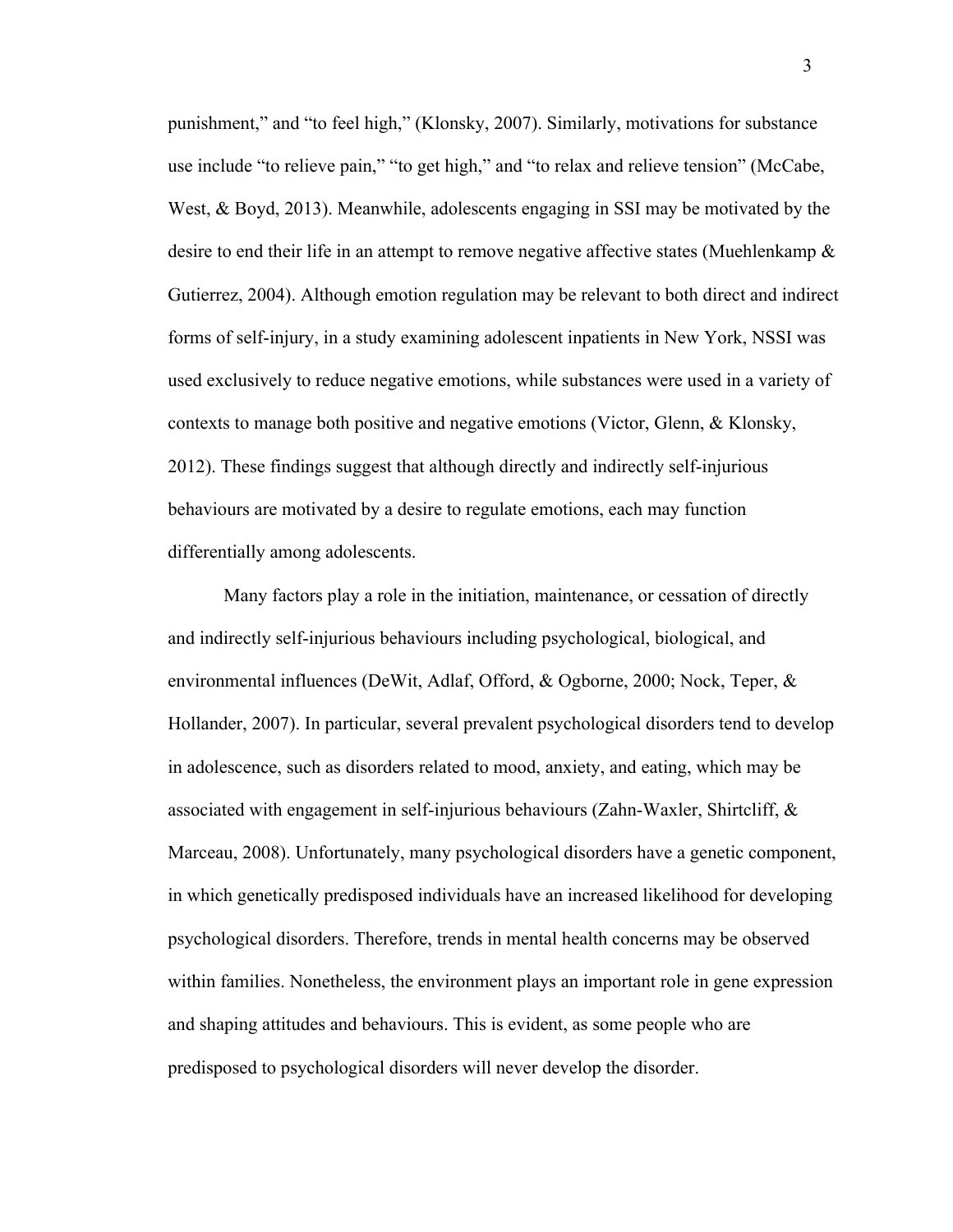Given that adolescence represents a period of increased vulnerability for poor decision-making, understanding risk factors for directly and indirectly self-injurious behaviours is critical to inform targeted prevention and intervention strategies. Although several studies have found that adolescents who engage in directly self-injurious behaviours are more likely to report substance use than those who do not report any directly self-injurious behaviours (e.g., Hilt, Nock, Lloyd-Richardson, & Prinstein, 2008; Jenkins, Singer, Conner, Calhoun, & Diamond, 2014), and that directly self-injurious behaviours and substance use are motivated by similar desired outcomes (Klonsky, 2007; McCabe et al., 2013), research also suggests that directly and indirectly self-injurious behaviours serve distinctly different functions (Victor et al., 2012). In other words, it may be that various risk factors are differentially associated with directly and indirectly selfinjurious behaviours. Unfortunately, there is a paucity of research that seeks to integrate findings on risk factors for directly and indirectly self-injury behaviours. The present thesis addresses this gap in the literature by examining the prevalence and associated risk factors for adolescent engagement in NSSI, SSI, and substance use.

#### **Directly Self-Injurious Behaviours**

**Definition.** Directly self-injurious behaviours are characterized as any deliberate and direct acts to harm one's body. In the present study, we specifically assessed nonsuicidal self-injury (NSSI) and suicidal self-injury (SSI). NSSI refers to the intentional destruction of one's bodily tissue without lethal intent (e.g., cutting, burning, head banging; American Psychiatric Association, 2013). In contrast, SSI is the deliberate selfdirected bodily harm with the intent to end one's life, comprising suicidal thoughts, suicide attempts, and completed suicide, through acts such as severe cutting, poisoning,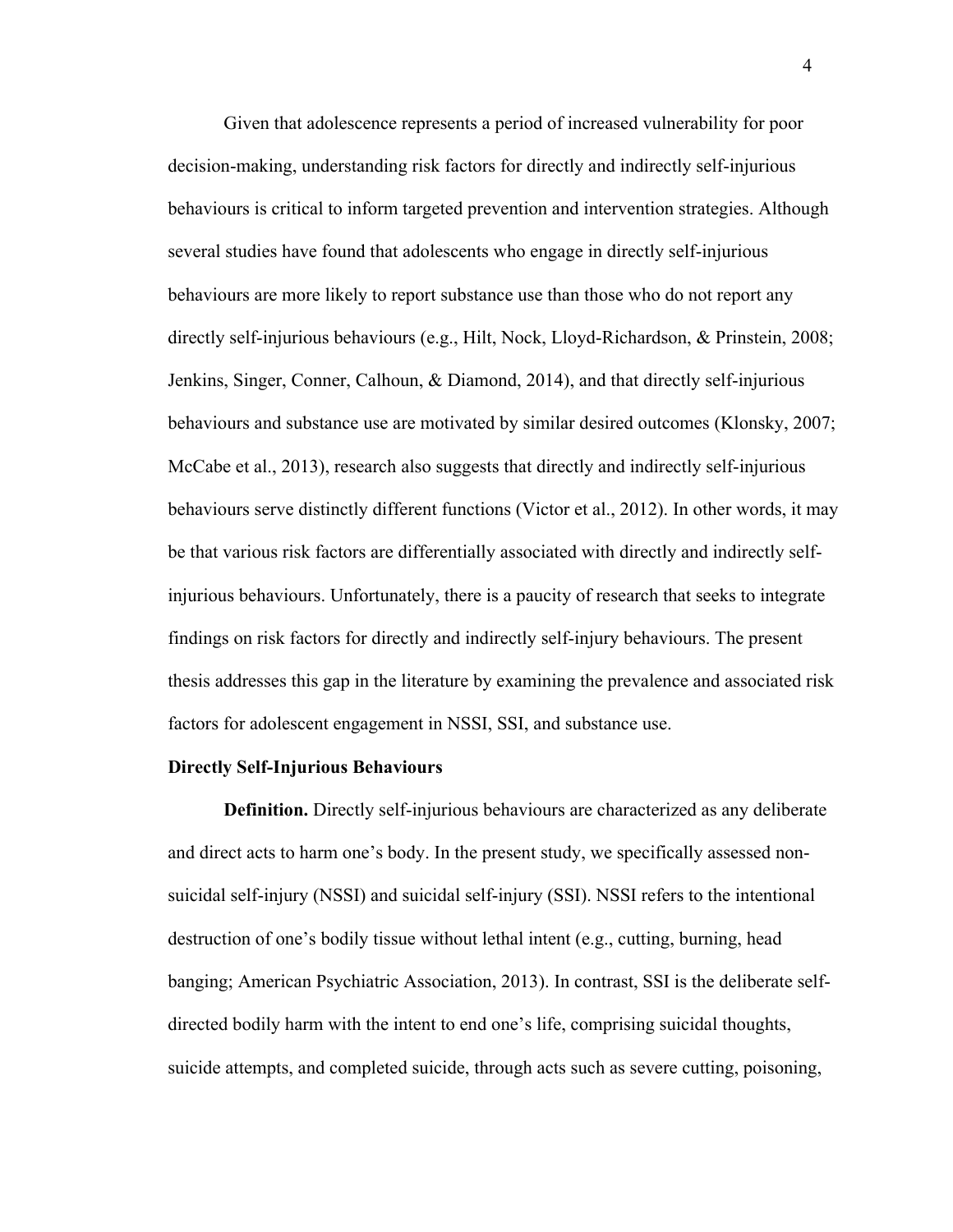and strangulation (American Psychiatric Association, 2013). Although there are similarities between NSSI and SSI, there are also some important differences with respect to lethality, frequency, and intention. Individuals engaging in NSSI tend to use low lethality methods frequently and without suicidal intent, while SSI involves infrequent, highly lethal methods with suicidal intent (Hamza, Stewart, & Willoughby, 2012).

Past literature often used the umbrella term "deliberate self-harm (DSH)" encompassing both NSSI and SSI (e.g., Bjärehed & Lundh, 2008; Portzky & van Heeringen, 2007; Sourander et al., 2006; Stewart, Baiden, Theall-Honey, & den Dunnen, 2014). As a result, researchers have confounded NSSI and SSI, despite the finding that NSSI and SSI have vital differences, the most important of which is the actual intention of the act by the individual. Recently, however, researchers have strongly urged that NSSI and SSI be carefully distinguished (Csorba, Dinya, Plener, Nagy, & Pali, 2009; Hamza et al., 2012; Whitlock, Muehlenkamp, & Eckenrode, 2008). Moreover, the most recent edition of the Diagnostic and Statistical Manual of Mental Disorders also specifically differentiates NSSI from SSI on the basis of non-lethal intent (American Psychiatric Association, 2013). Further investigation regarding NSSI and SSI among adolescents with clearly defined terms is imperative for clinical application in identifying at-risk adolescents and the development of prevention and intervention strategies.

Although NSSI and SSI are distinct methods of direct self-injurious behaviours, they tend to co-occur (Hamza et al., 2012; Miller et al., 2013; Whitlock et al., 2013). NSSI has consistently been found to be an important risk factor for attempted suicide among adolescents, suggesting that through habituation to directly self-injurious behaviours, NSSI may reduce inhibition, increasing the likelihood for suicide attempts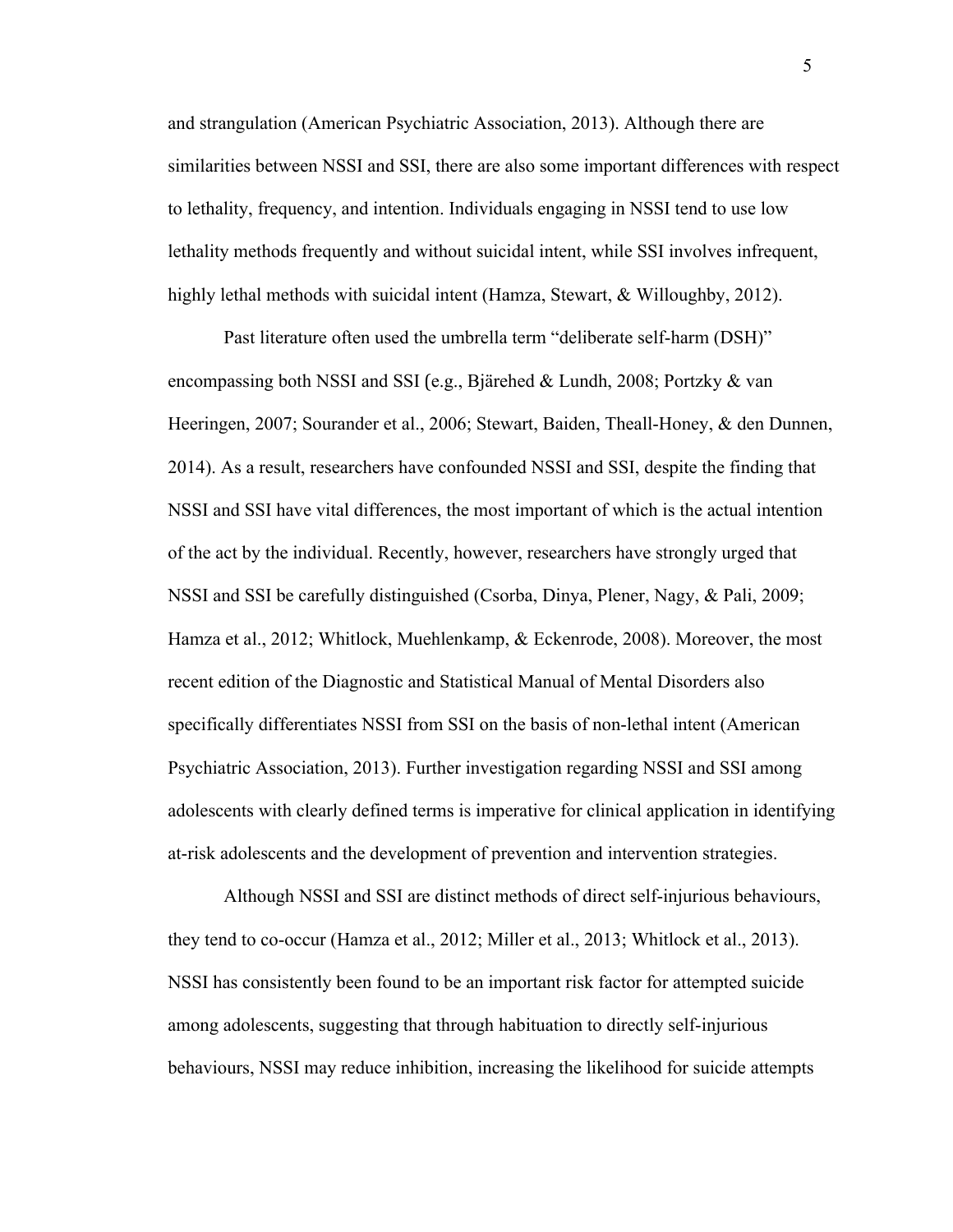(Guan, Fox, & Prinstein, 2012; Hamza et al., 2012; Klonsky, May, & Glenn, 2013; Whitlock et al., 2013). Indeed, even after controlling for demographic and psychological factors, recent research has demonstrated that suicidal ideation is the only factor more strongly related to attempted suicide than NSSI (Klonsky et al., 2013). The method of NSSI behaviour has an impact on the strength of the relationship between NSSI and SSI, such that more severe forms of NSSI are reported to have a stronger predictability for SSI (Miller et al., 2013; Orlando, Broman-Fulks, Whitlock, Curtin, & Michael, 2015).

Several theories have suggested explanations for the link between NSSI and SSI. Given that current research does not strongly support any one theory independently, Hamza and colleagues (2012) proposed an integrated model to explain the relationship between NSSI and SSI comprising the three dominant theories. The integrated model suggests that similar to Gateway Theory, there is likely a direct link between NSSI and SSI, but that this association is stronger for those experiencing acute psychological distress (Brausch & Gutierrez, 2010). Additionally, as predicted by the Third Variable Theory, shared risk factors for NSSI and SSI likely contribute to the high rates of cooccurrence (Jacobson, Muehlenkamp, Miller, & Turner, 2008; Muehlenkamp, Ertelt, Miller, & Claes, 2011). Finally, as with Joiner's Theory of Acquired Capability for Suicide, the integrated model proposes an indirect path from NSSI to SSI through acquired capability for suicide (Joiner, 2005). The association between NSSI and acquired capability for suicide is expected to be stronger for individuals engaging in more severe forms of NSSI as well as those individuals with high levels of suicidal desire (Hamza et al., 2012).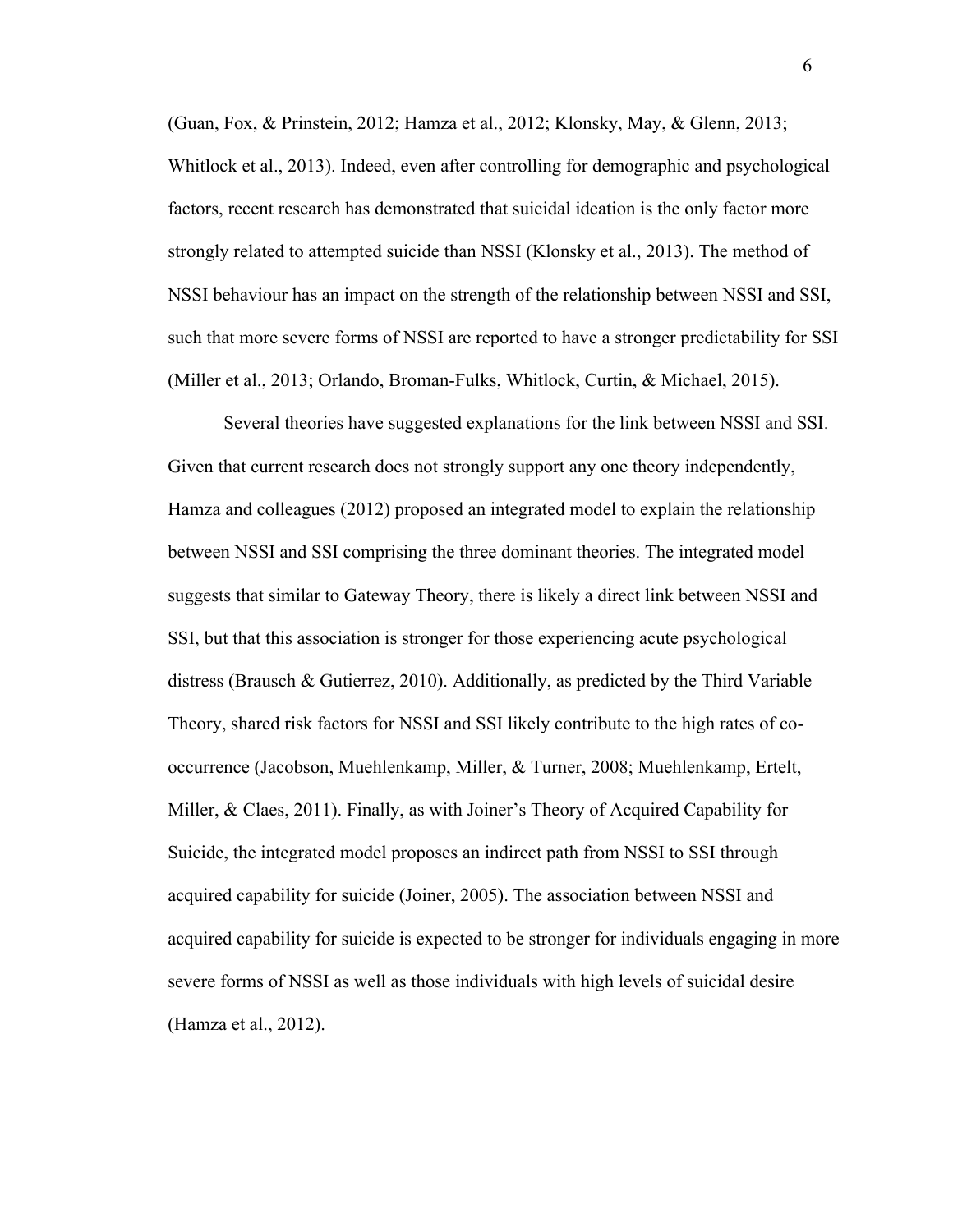**Prevalence.** Research suggests that both NSSI and SSI are increasingly common behaviours exhibited among adolescents. Recently reported rates of NSSI are between 7- 24% in community samples of adolescents (Barrocas, Hankin, Young, & Abela, 2012) and between 30-40% among inpatient adolescents (Jacobson et al., 2008). Further, hospitalizations for directly self-injurious behaviours increased by 110% in Canada from 2009 to 2014 (Canadian Institute for Health Information, 2014). Moreover, suicide is currently the second leading cause of death among adolescents in Canada, only after unintentional accidents (Statistics Canada, 2012). Unfortunately, estimates for directly self-injurious behaviours are likely drastically underestimated in the general population since only severe injuries require medical attention and adolescents are often reluctant to seek treatment to reduce this maladaptive coping behaviour (Bridge et al., 2006). Furthermore, present methods for recording a verdict of death by suicide among adolescents and children is unreliable. Coroners rarely report death by suicide among children younger than 12 years old and are cautious when reporting for older children (Gosney & Hawton, 2007). This underreporting of death by suicide may be in an attempt to protect families from the stigma associated with suicide or the belief that young children do not have the capacity to understand the consequences of suicide completion (Gosney & Hawton, 2007).

Past literature indicates that the most common methods of direct self-injury among adolescents include overdosing, self-poisoning, and self-cutting (Lowenstein, 2005; Miller et al., 2013). Likewise, the Canadian Institute for Health Information (2014) found that a majority of the hospitalizations for direct self-injury among adolescents involve poisoning, with prescription medication as the most common toxin, followed by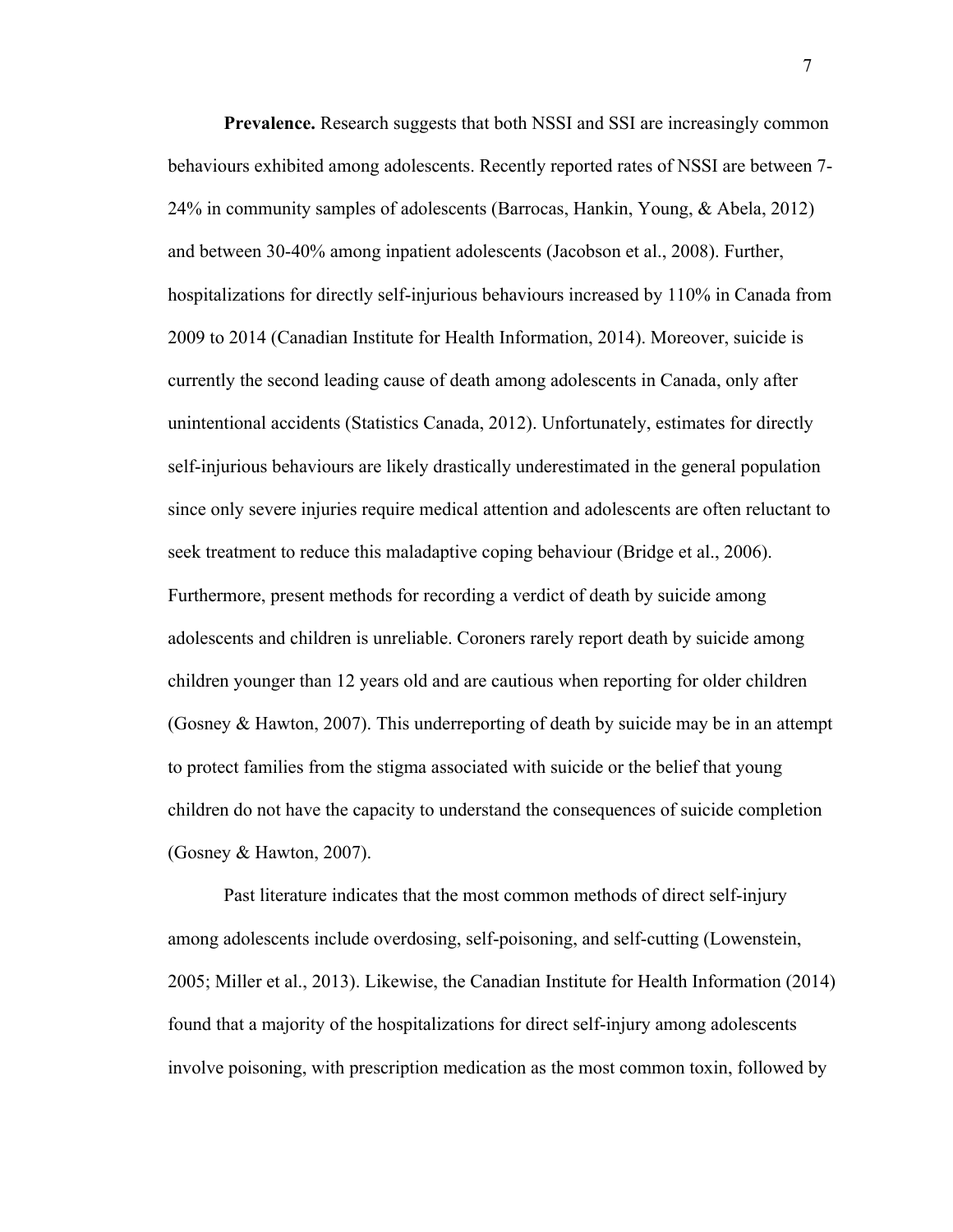narcotics, illegal drugs, alcohol, and chemical solvents. Although inconsistencies for directly self-injurious behaviours by biological sex exist among young adult populations, clear trends are present among adolescents. Female adolescents are consistently reported to be more likely than male adolescents to engage in NSSI, however males tend to be more likely than females to die by suicide (e.g., Hamza et al., 2012; Miller et al., 2013; Sornberger, Heath, Toste, & McLouth, 2012; Värnik et al., 2009). Specifically, in Canada from 2013-2014, females comprised 80% of the adolescents who were hospitalized for directly self-injurious behaviours (Canadian Institute for Health Information, 2014). Female adolescents report higher rates of NSSI, more cutting and scratching, and more injuries to the arms and legs, while males report more burning and hitting-type behaviour (head banging and punching), with injures to the chest, face, and genitals (Sornberger et al., 2012). Additionally, compared to males, females have a higher tendency to misuse medication or overdose without suicidal intent (Stewart, Baiden, & den Dunnen, 2013). Yet, males are more likely than females to engage in directly self-injurious behaviours while under the influence of substances, likely reducing the pain threshold and potentially leading to greater severity of the injury sustained (Madge et al., 2008; Miller et al., 2013). Similarly with respect to suicide attempts, males are more likely to use highly lethal methods including the use of firearms, while females are more likely to overdose (Värnik et al., 2009).

Further, directly self-injurious behaviours are typically established as habitual behaviours among adolescents by 12 to 13 years old; however, females have a slightly earlier age of onset than males (Hamza et al., 2012; Hilt et al., 2008; St. Germain  $\&$ Hooley, 2012; Stallard, Spears, Montgomery, Phillips, & Sayal, 2013; Zanarini et al.,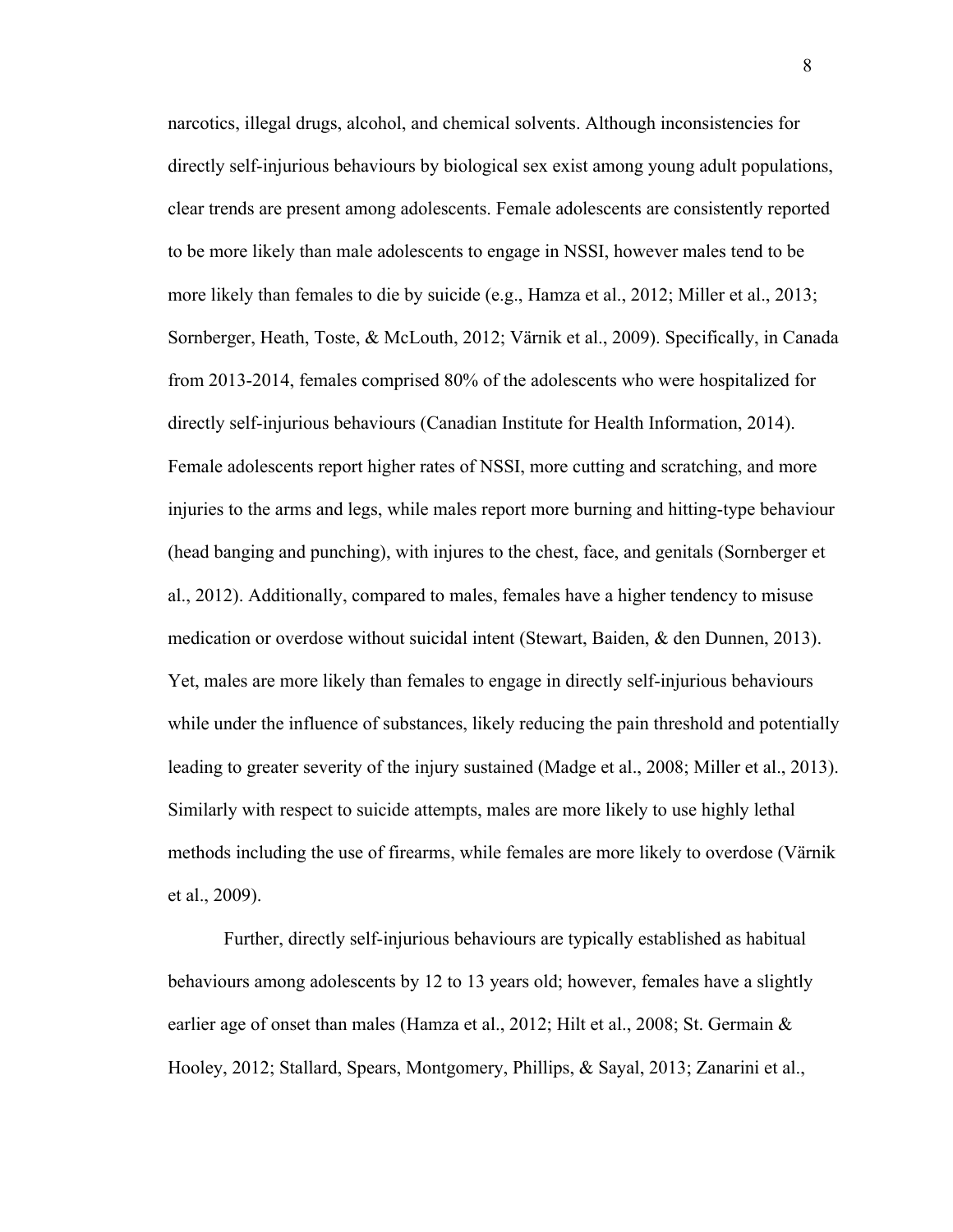2006). Although suicide is uncommon for adolescents younger than 15 years old, the prevalence of suicide among older adolescent and young adult populations increases with age (Hawton, Saunders, & O'Connor, 2012). Sex differences in directly self-injurious behaviours among adolescents may be associated with age of onset and/or reporting bias due to social desirability and stigma for both the adolescent for NSSI and the coroner for reporting death by suicide. Given the distinct differences, biological sex should be considered when clinicians are determining prevention and intervention strategies for adolescents engaging in directly self-injurious behaviours.

#### **Indirectly Self-Injurious Behaviours**

**Definition.** Indirectly self-injurious behaviours can be defined as behaviours that are preformed with the knowledge that bodily harm is a possibility; however, often the harm is an unintended by-product of the behaviour (e.g., cigarette smoking, alcohol use, etc.; Nock, 2010). In the present study, we exclusively examined substance use, which can be defined as low frequency or irregular use of one or more psychoactive substances without the presence of social, behavioural, or health problems (American Psychiatric Association, 2013). Substance abuse is indicative of regular or compulsive use of one or more psychoactive substances such that an individual experiences either directly or indirectly psychological, physical, or social problems (American Psychiatric Association, 2013). Health risks associated with substance abuse include nausea, vomiting, weakened immune system, cardiovascular conditions, liver damage, seizures, and widespread brain damage (Johnson, 2012; McDowell & Spitz, 2015; Pateria, de Boer, & MacQuillan, 2013; Rezkalla, Stankowski, & Kloner, 2016).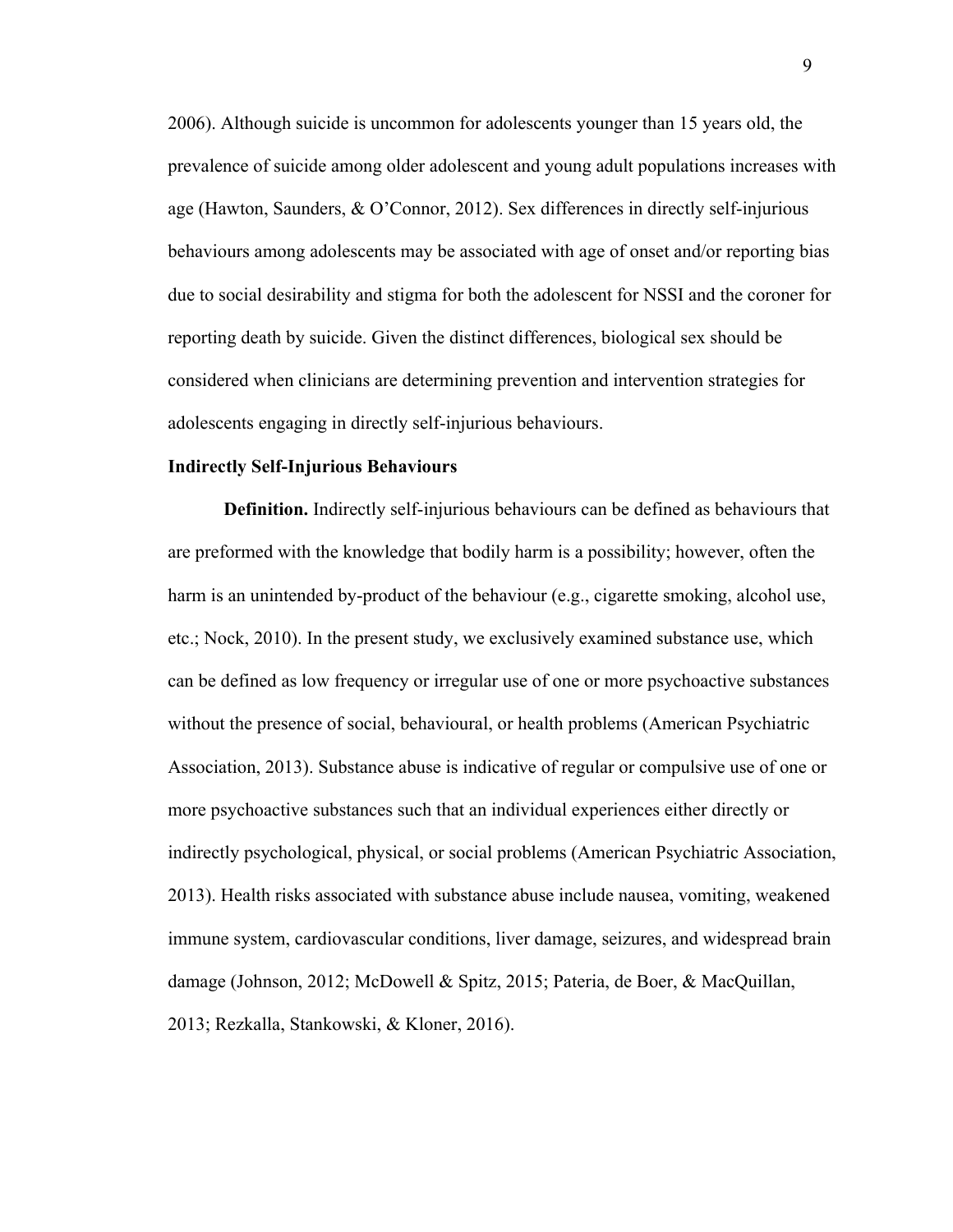Although substance use is characterized by the absence of social, behavioural, or health problems, substance use is a precursor to substance abuse and even mild substance use can lead to severe consequences. Substances commonly used by adolescents, such as alcohol, nicotine, cannabis, and cocaine, affect the brain's reward system, increasing pleasant feelings (Dackis & O'Brien, 2001; Leshner & Koob, 1999). Substance use is associated with alterations in brain chemistry affecting a person's behaviour by increasing aggressiveness and impulsiveness, impairing judgement, and lowering inhibitions through a loss of self-control (Davis, George, & Norris, 2004; Perry & Carroll, 2008). In some cases, substance use can cause direct changes to the brain that are irreversible after substance use cessation (Dackis & O'Brien, 2001; Leshner & Koob, 1999). Ultimately, substance use can impact one's ability to make healthy decisions, which may increase the likelihood for engaging in other risky behaviours such as direct self-injury, promiscuity, driving while impaired, and miscalculating ordinary risks (Hasking, Momeni, Swannell, & Chia, 2008; Williams & Hasking, 2010).

Gateway Theory is currently the leading model to explain the manner in which individuals transition from non-users to substance users. Gateway Theory suggests that substance use progresses in a sequential manner where mild substance use precedes more severe substance use. Kandel (1975) suggested that substance use advances in a progressive manner through distinct stages from non-use, to the initiation of substance use through experimentation with licit drugs (e.g., alcohol or tobacco), followed by use of illicit drugs, beginning with cannabis (e.g., marijuana, hashish) and then other illicit drugs (e.g., hallucinogens, inhalants, stimulants, opiates). Therefore, substance use can be

10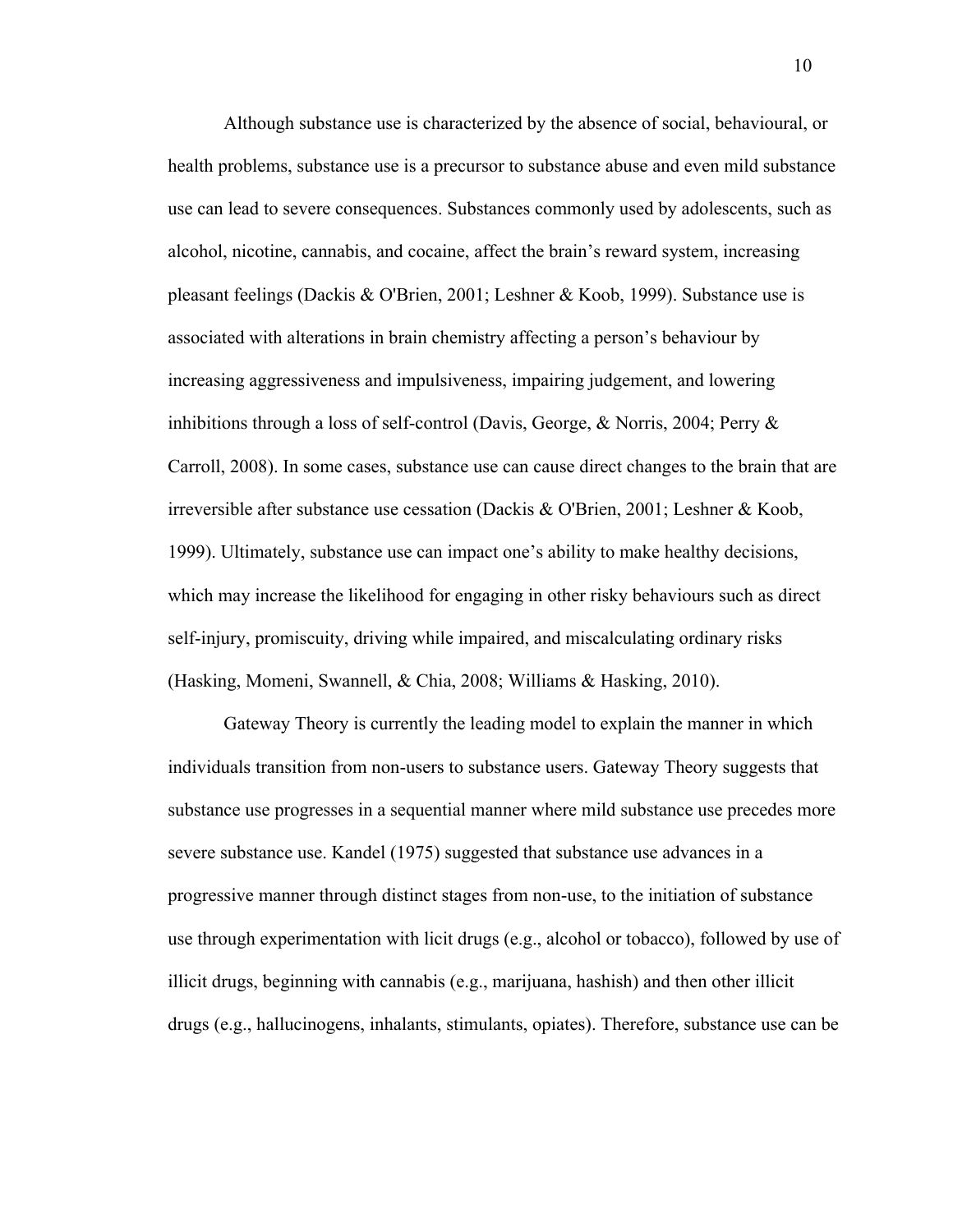described on a continuum with extreme behaviours at each pole, from non-users to illicit polysubstance users.

Consistent with Gateway Theory, alcohol and tobacco use have been identified as the initial gateway drugs leading to use of cannabis and other illicit drugs (Kandel  $\&$ Kandel, 2015; Kirby & Barry, 2012). Additionally, simultaneous polysubstance use is rare for first use of alcohol, tobacco, or cannabis, while first use of illicit substances such as hallucinogens and stimulants is most often reported to be simultaneous with use of alcohol, tobacco, or cannabis (Olthuis, Darredeau, & Barrett, 2013). Further, Gateway Theory has been applied to the misuse of prescription drugs (e.g., opioid pain relievers, central nervous system depressants, stimulants) indicating that a history of substance use, specifically tobacco, cannabis, hallucinogens, or inhalants, is a significant predictor of misuse of prescription medication (Viana et al., 2012). Despite the typical sequential pattern in substance use progression, use of a particular drug does not always lead to use of drugs further in the sequence. Rather, there is a greater propensity for users of specific substances to use drugs further along in the sequence than non-users (Kirby & Barry, 2012).

**Prevalence.** Research has consistently demonstrated the extensive use of both licit and illicit substances among Canadian adolescents despite legal restrictions prohibiting use (e.g., Hammond, Ahmed, Yang, Brukhalter, & Leatherdale, 2011; Leatherdale & Burkhalter, 2012; Paglia-Boak, Hamilton, Adalf, & Mann, 2013). Substance use is suggested to become prevalent among adolescents as young as 11 or 12 years old beginning with use of alcohol, tobacco, and cannabis (Leatherdale & Burkhalter, 2012; Paglia-Boak et al., 2013). It is well documented that rates of substance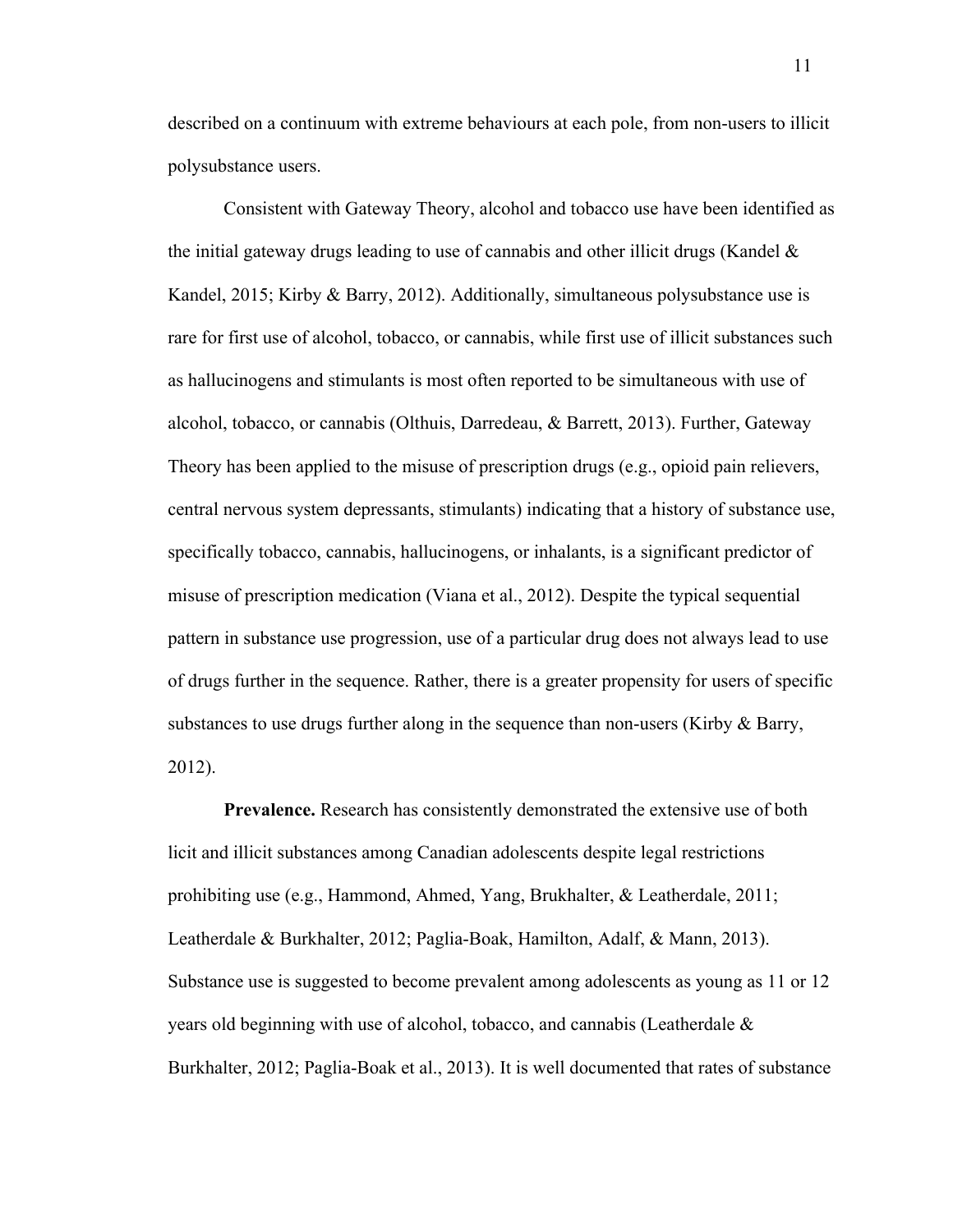use increase with age from childhood to adulthood. Specifically, there is a marked increase in drug use among secondary school students, ages 13-19 years old, such that about 66% of grade 12 students report engaging in substance use (Leatherdale & Burkhalter, 2012; Paglia-Boak et al., 2013).

In Canada, alcohol, tobacco, and cannabis are the most commonly used substances among adolescents in grades 7-12, such that approximately 50% of all students drink alcohol, about 10% smoke tobacco, and roughly 25% use cannabis (Leatherdale & Burkhalter, 2012; Paglia-Boak et al., 2013). Comorbid use of both licit and illicit substances is common and it is rare for adolescents to use tobacco and illicit drugs without initially drinking alcohol (Hammond et al., 2011; Leatherdale & Burkhalter, 2012; Olthuis et al., 2013; Paglia-Boak et al., 2013). Regardless of alcohol and tobacco use, 40% of secondary school students (grades 9-12) report using illicit drugs or misusing prescription and over-the-counter medications (Paglia-Boak et al., 2013). According to the Ontario Student Drug Use and Health Survey, estimates for use of specific illicit drugs among adolescents include: 3.4% for inhalants (e.g., glue and solvents), 10% for over-the-counter cough or cold medication containing dextromethorphan, and 12% for opioid pain relievers (e.g., Percocet, Demerol, Codeine); among students in grades 9-12 prevalence rates are reported at 1.5-3.7% for hallucinogens (e.g., LSD, salvia, mushrooms, psilocybin), 1.0-2.4% for stimulants (e.g., methamphetamine and cocaine), and less than 0.5 % for opiates (e.g., heroin; Paglia-Boak et al., 2013). Overall, a significant number of Canadian adolescents report engaging in substance use, which is concerning due to the immediate and future health risks associated with substance use and abuse.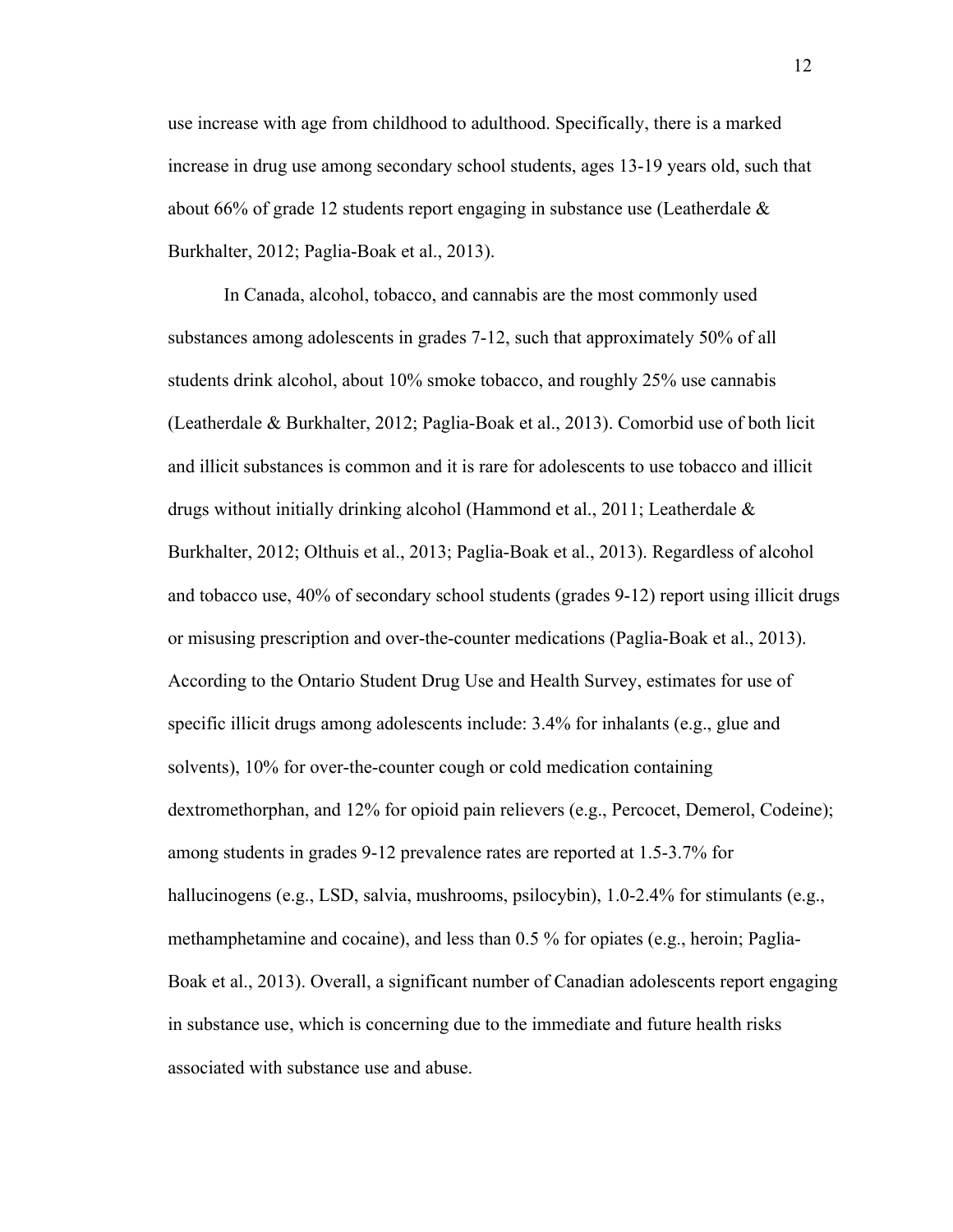Trends in engagement in substance use appear to be distinguishable with respect to biological sex. Similar rates of alcohol and tobacco use are reported for both males and females, however males are more likely than females to report use of cannabis (Leatherdale & Burkhalter, 2012; Paglia-Boak et al., 2013). Overall, males are more likely than females to report using illicit drugs and over-the-counter cough or cold medication containing dextromethorphan, however females are more likely to misuse prescription medications (Leatherdale & Burkhalter, 2012; Paglia-Boak et al., 2013). According to Chen and Jacobson (2012) females demonstrate higher levels of substance use early in adolescence, yet males report greater use in mid-adolescence and in early adulthood. Further, adolescents who engage in substance use are likely to have similar patterns of engagement later in adulthood. Specifically, adolescents who begin drinking alcohol between 11-14 years of age are at the greatest risk compared to adolescents and young adults who begin drinking at an older age for later alcohol abuse problems (DeWit et al., 2000). However, trends indicate that for adults who do not struggle with substance abuse, substance use typically decreases in adulthood, but at a later point for males than females (Chen & Jacobson, 2012). Considerations with respect to biological sex and age should be addressed when examining adolescent substance use for determining prevention and intervention strategies to circumvent future health risks.

#### **Risk Factors for Direct and Indirect Self-Injury**

Both directly and indirectly self-injurious behaviours, which tend to have their onset in adolescence, can have serious physical and mental health consequences for adolescents. Given that adolescence is an important period of development, where developmental trajectories are set or altered in important ways (Dahl, 2004),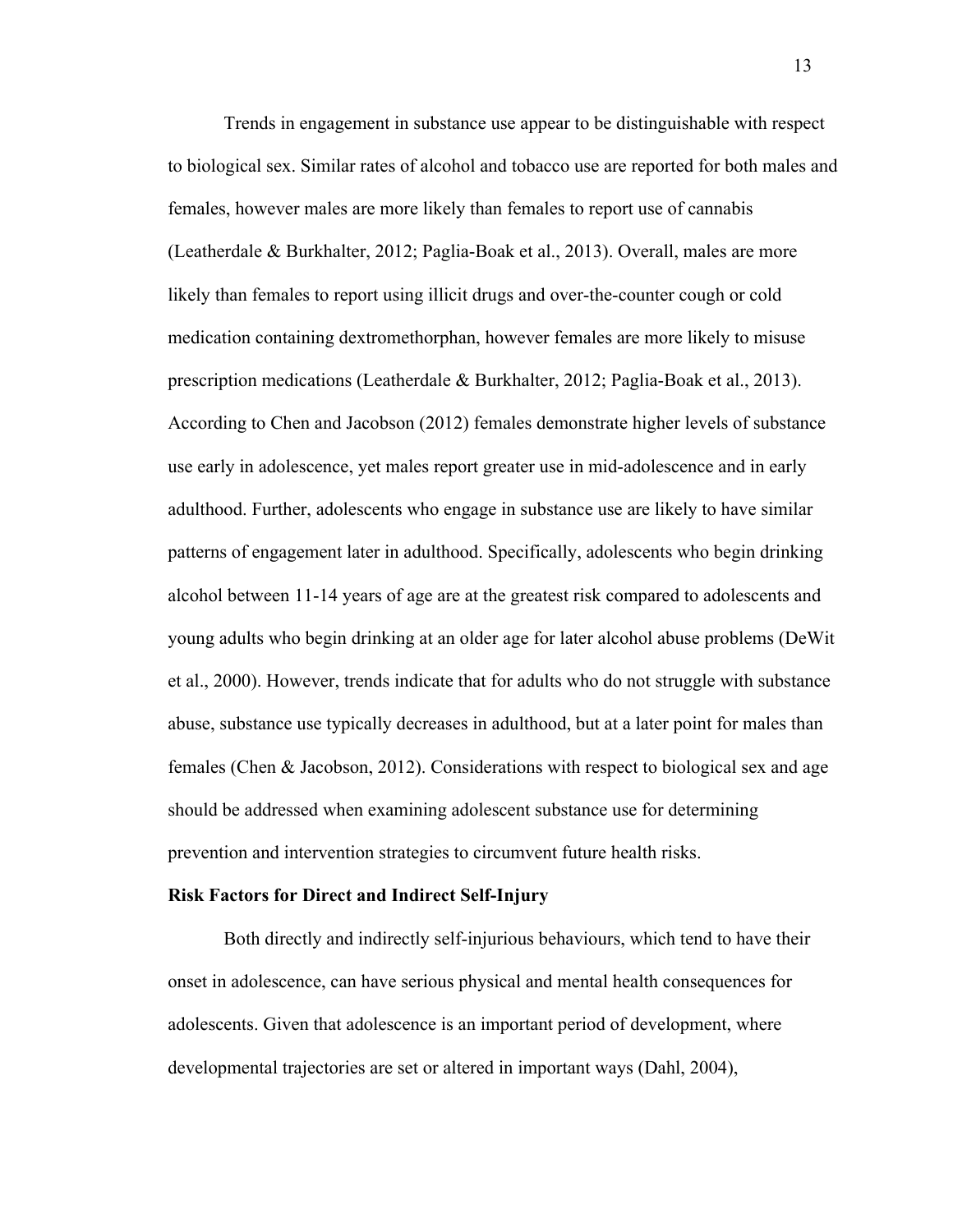understanding the individual and interpersonal risk factors associated with engagement in these self-injurious behaviours is a necessity to reduce the need for modifying unfavourable trajectories later in life.

**Individual factors.** With dramatic change in physical, cognitive, emotional, and social aspects of their life, adolescents are prone to the onset of emotional difficulties including mood and anxiety disorders as well as behavioural difficulties such as aggressive behaviours and conduct disorder. Self-injurious behaviours, including NSSI, SSI, and substance use are consistently associated with several mental health concerns, both emotional difficulties (e.g., depressive symptoms, anxiety symptoms, and low selfesteem) and behavioural difficulties (e.g., aggressive behaviour and criminal activity; Andrews et al., 2012; Brausch & Gutierrez, 2010; Nock, Joiner, Gordon, Lloyd-Richardson, & Prinstein, 2006; Tatnell, Kelada, Hasking, & Martin, 2014; Zahn-Waxler et al., 2008). Elevated rates of major depressive disorder, posttraumatic stress disorder, borderline personality disorder, conduct disorders, and substance use disorders have been found among those individuals with a history of NSSI (Nock et al., 2006). Further, poor emotion regulation, self-esteem, and self-efficacy were found to be salient to the initiation of NSSI among adolescents (Tatnell et al., 2014). Similarly, the presence of emotional difficulties (depressive and anxiety symptoms) and behavioural difficulties (aggression, antisocial personality, and substance use) are associated with SSI, such that major depressive disorder presents the greatest risk for suicidal attempts (Jenkins et al., 2014; Liu et al., 2006; Verona, Sachs-Ericsson, & Joiner, 2004). Specifically among women, comorbidity of both emotional and behavioural difficulties was the greatest predictor for suicide attempts (Verona et al., 2004).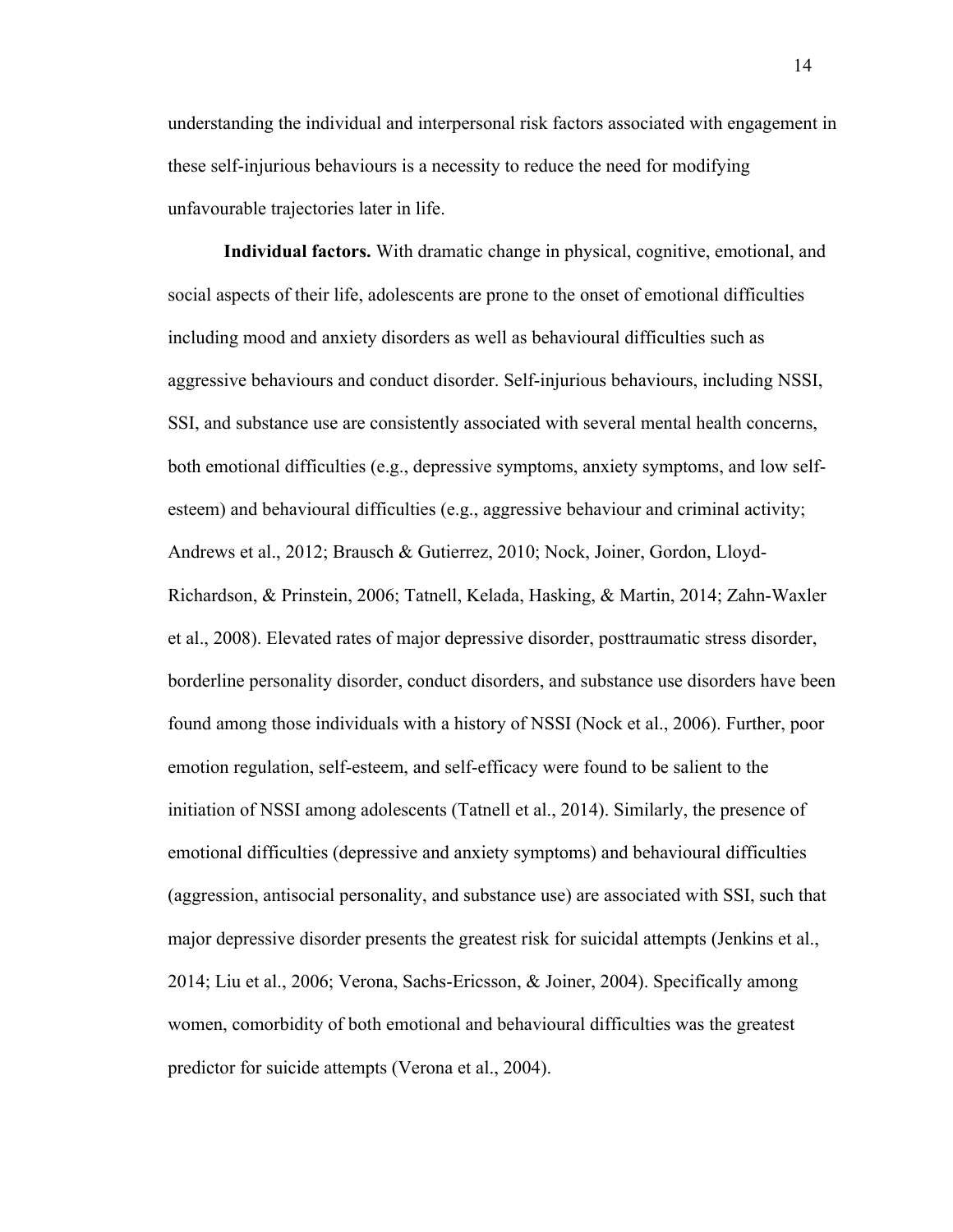An investigation of the longitudinal associations between childhood and adulthood mental health concerns (e.g., depressive disorders, anxiety disorders, obsessive-compulsive disorder, disruptive behaviour, and criminal activity) and adolescent substance use revealed that early emotional difficulties are not a risk for later substance use, however behavioural difficulties in childhood are associated with later substance use (Miettunen et al., 2014). Specifically, behavioural difficulties are highly associated with engagement in the use of alcohol, tobacco, and cannabis as reported in a study examining the associations of emotional and behavioural problems and the concurrent presentation with early adolescent substance use (Colder et al., 2013). Interestingly, emotional difficulties, in the absence of behavioural difficulties, revealed to be protective for adolescents with respect to engagement in using tobacco or cannabis (Colder et al., 2013). Among males, adolescent substance use predicted criminality, specifically as associated with use of cannabis (Miettunen et al., 2014). Similarly, among females, adolescent alcohol and cannabis use predicted adulthood emotional difficulties (Miettunen et al., 2014).

Indirectly self-injurious behaviours, such as substance use, more commonly occur within peer groups and function to regulate both positive and negative emotions, whereas directly self-injurious behaviours, NSSI and SSI, more commonly occur in isolation to regulate distressing negative states (Chein et al., 2011; Gardner, & Steinberg, 2005; Victor et al., 2012). Perhaps directly self-injurious behaviours are more likely than indirectly self-injurious behaviour to be associated with strong internalizing symptoms such as depressive or anxious symptoms. Given the increased likelihood for impulsive and reckless decision making when in the presence of peers (Chein et al., 2011; Gardner,

15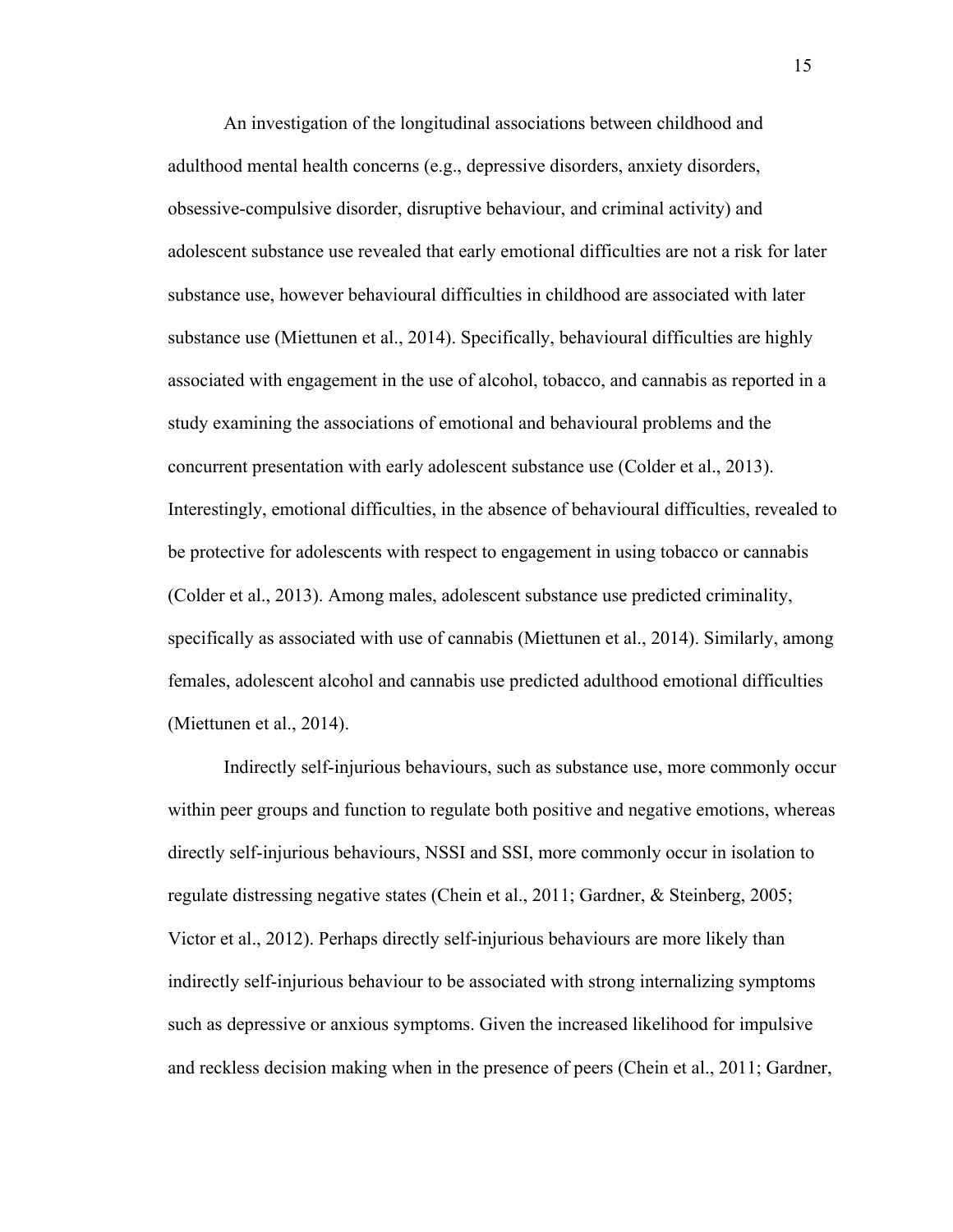& Steinberg, 2005) and the longitudinal association between behavioural difficulties in childhood and later substance use issues (Miettunen et al., 2014), perhaps behavioural difficulties will be more strongly associated with indirectly self-injurious behaviours than directly self-injurious behaviours.

**Interpersonal factors.** Adolescence is a critical period of development during which family and community play a significant role in influencing the beliefs and behaviours adolescents incorporate into their self-concept. Support by caring and responsible adults is particularly important when considering engagement in selfinjurious behaviours. If adolescents do not feel supported, their experience of psychological distress may increase, limiting their likelihood to pursue additional support and consequently encouraging engagement in dysfunctional coping behaviours such as direct or indirect self-injury (Wichstrom, 2009). Research indicates that secure attachment and social support are protective factors for adolescent engagement in selfinjurious behaviours during this vulnerable period (Tatnell et al., 2014).

Attachment theory states that it is necessary for infants to develop a strong relationship with at least one caregiver in order to promote successful social and emotional development and specifically for learning how to regulate emotions effectively (Bowlby, 1958). In order to develop a secure attachment, caregivers must be sensitive and responsive to their infant. Parents who are experiencing distress (e.g., physical or mental health difficulties, substance dependence, financial issues, loss of a loved one, etc.) may not be as attentive and supportive to their child as necessary to form and maintain a secure attachment. A lack of secure attachment diminishes a child's opportunity to learn how to regulate emotions appropriately. Therefore, parents who are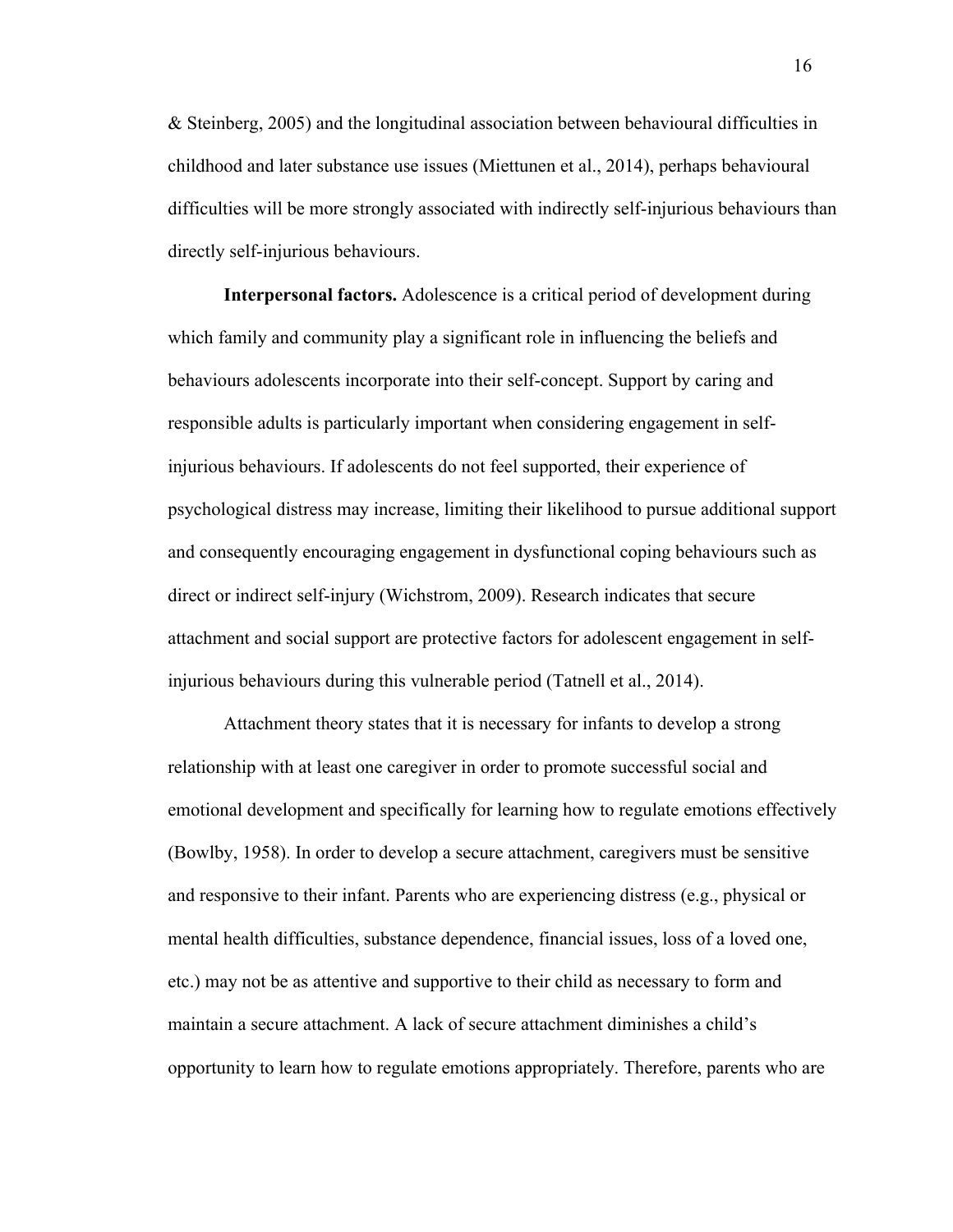experiencing distress may be restricted in their parenting ability, accordingly limiting their child's development (Biederman et al., 2000; Leslie & Cook, 2015).

Correspondingly, mothers who experience high levels of trauma symptoms and hold their children to high expectations and strict rules, have adolescents who endorse more depressive symptoms than adolescents whose mothers are more flexible and responsive to their child's needs (Leslie & Cook, 2015). Similarly, adolescence is a critical period for exposure to parental substance use disorders; adolescents who are exposed to substance use disorders are at an increased risk for substance use (Biederman et al., 2000). Further, early research indicated that insecure attachment is associated with poor emotion regulation outcomes including significant symptomology and engagement in risky behaviours (e.g., Bowlby, 1958; Cooper, Shaver, & Collins, 1998). These findings are consistent with current research supporting the view that individuals who endorse insecure attachment patterns in childhood and early adolescence are more likely to report engagement in NSSI (Martin et al., 2011). Similarly, among a sample of 71 substance dependant adolescents and 39 non-clinical controls, insecure attachment was predominant among the substance dependent adolescents and the severity of the substance use was positively correlated with insecure-anxious adolescents and negatively correlated with insecure-avoidant adolescents (Schindler et al., 2005). The necessity for children and adolescents to feel supported by a caring and responsible adult suggests that there is likely a link between attachment and engagement in direct and indirect selfinjury.

Furthermore, the community in which an adolescent lives also plays an important role in either reducing or supporting their likelihood of engaging in self-injurious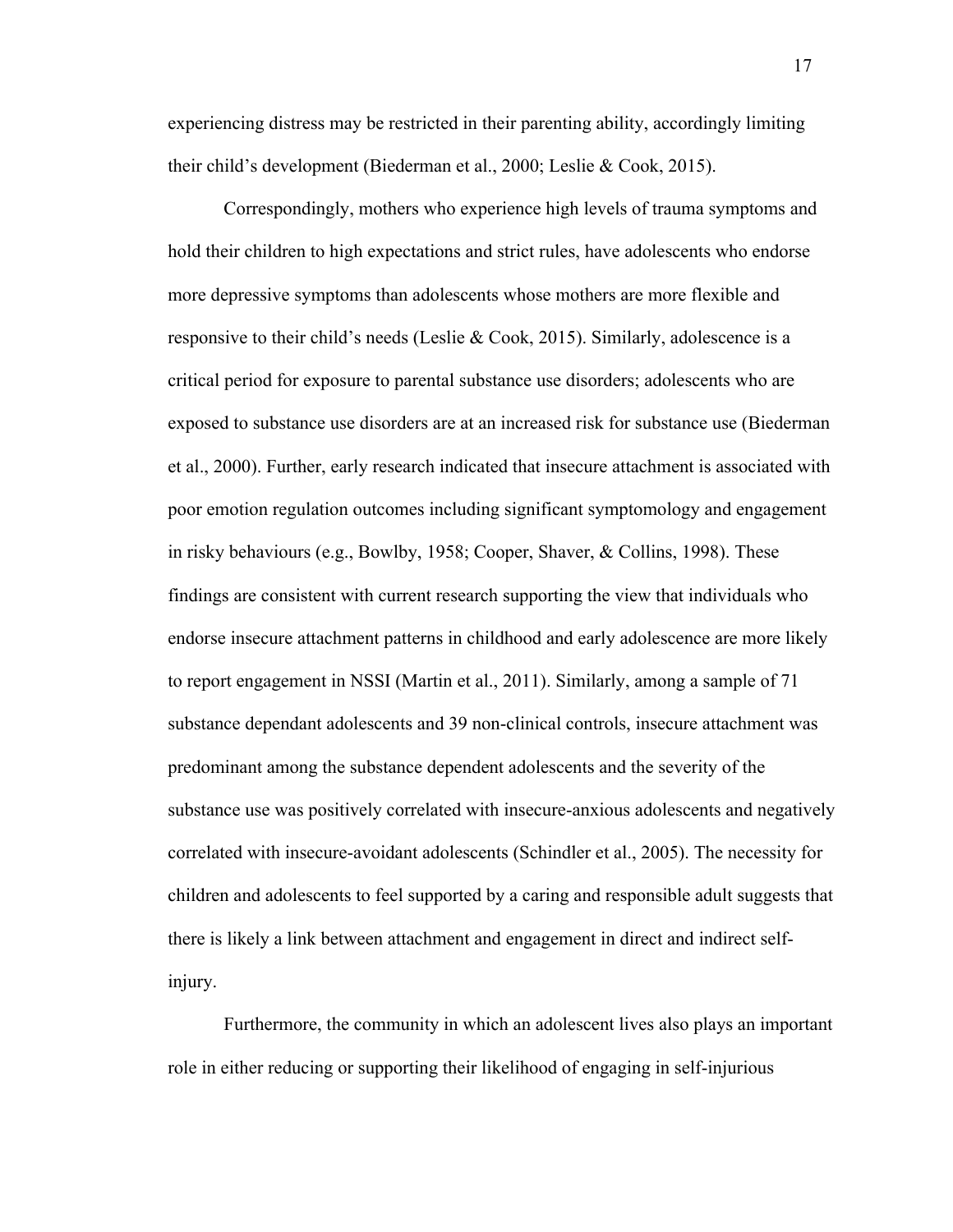behaviours. As adolescents become more independent from their parents, the community provides a model for socially acceptable behaviours (Reitz-Krueger, Nagel, Guarnera, & Reppucci, 2015). Underprivileged neighbourhoods with high rates of crime and violence pose a risk to the wellbeing and healthy development of children and youth even if they do not directly experience violence (Reitz-Krueger et al., 2015). Although several studies have indicated that there are no differences for engagement in directly self-injurious behaviours based on socioeconomic status (e.g., Andrews et al., 2012; Lloyd-Richardson, Perrine, Dierker, & Kelley, 2007), witnessing domestic violence is a predictor for NSSI (Cerutti, Manca, Presaghi, & Gratz, 2011; Lamers-Winkelman, Schipper, & Oosterman, 2012). Perhaps living in an environment that is perceived to be unsafe, by way of witnessing violence no matter the type of violence, may increase the likelihood for directly self-injurious behaviours among adolescents. High rates of crime and violence in a neighbourhood are associated with problem behaviours among adolescents and teens including delinquent behaviours, substance use, and poor academic achievement (Reitz-Krueger et al., 2015). Additionally, neighbourhoods with low socioeconomic status have been found to be associated with increased peer alcohol use, which is linked to increased adolescent alcohol use (Chuang, Ennett, Bauman, & Foshee, 2005). These findings suggest that the community in which an adolescent lives can influence the risk for engaging in both directly and indirectly self-injurious behaviours, however the impact of living in a neighbourhood with pervasive violence may differ for each type of selfinjurious behaviour.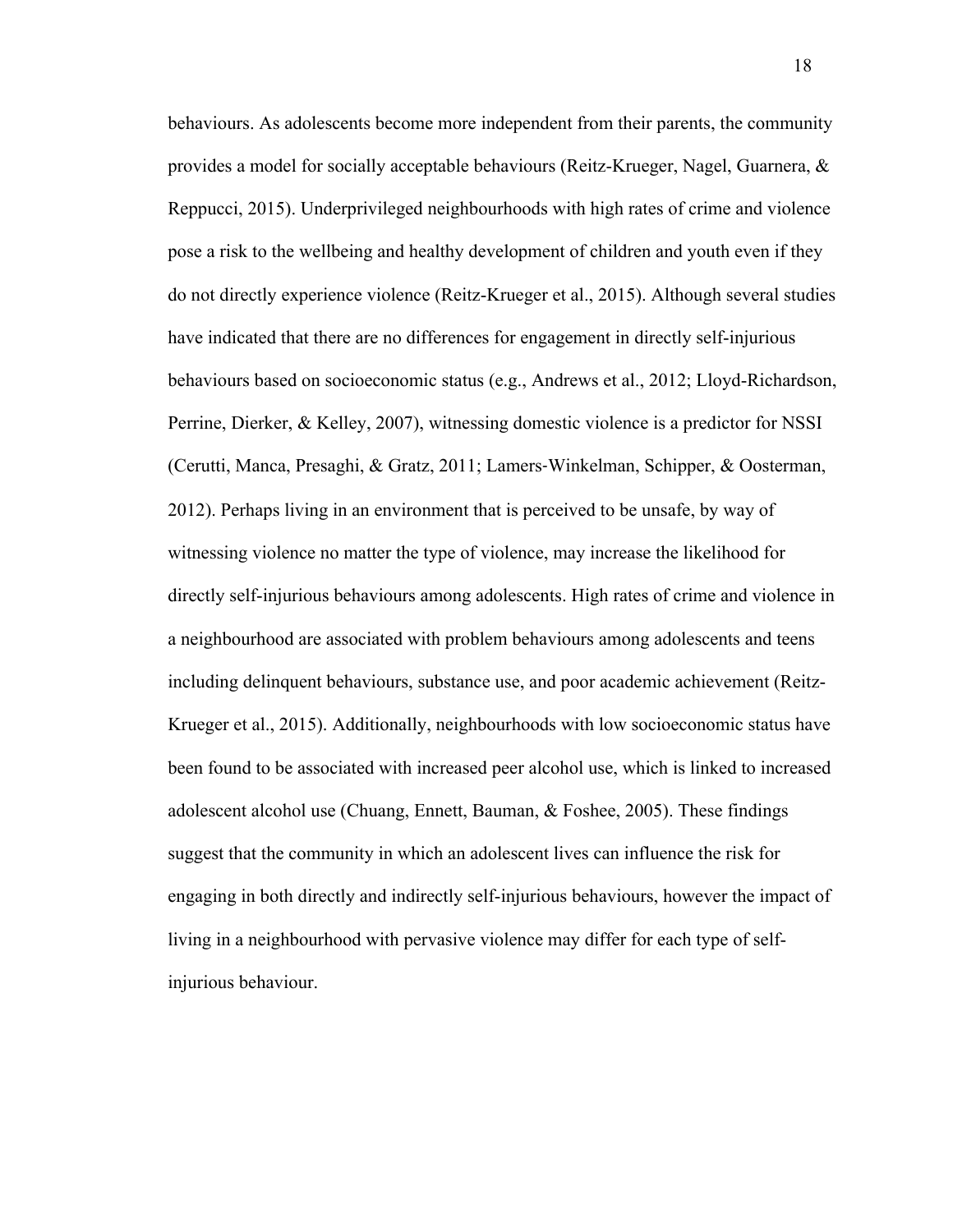#### **Current Study**

Despite increased research on direct and indirect self-injury, research on risk factors for directly and indirectly self-injurious behaviours has been largely nonoverlapping (Andrews et al., 2012; Nock, 2010). As a result, it is unclear whether some risk factors may be more strongly associated with directly self-injurious behaviours, whereas other risk factors may be more strongly associated with indirectly self-injurious behaviours. Due to the wide range of physical and mental health difficulties that may result among adolescents from directly and indirectly self-injurious behaviours, it is necessary to understand the differential risks associated with each form of self-injury.

The current study focused on examining the predictive effect of several individual and interpersonal risk factors, including sex, age, depressive symptoms, aggressive behaviours, caregiver distress, and pervasive neighbourhood violence and criminal activity, on NSSI, SSI, and substance use among a convenience sample of adolescents seeking mental health care in Ontario. On the basis of previous research, it was anticipated that higher levels of individual and interpersonal risk would be associated with increased risk for both directly and indirectly self-injurious behaviours (Biederman et al., 2000; Leslie & Cook, 2015; Martin et al., 2011; Schindler et al., 2005); however, it was also anticipated that the predictive effect of each risk factor may vary depending on the type of self-injurious behaviours.

More specifically, on the basis of previous research, females were expected to be more likely than males to engage in directly self-injurious behaviours, both NSSI and SSI (Hamza et al., 2012; Miller et al., 2013; Sornberger et al., 2012); in contrast, males were expected to be more likely than females to engage in indirectly self-injurious behaviours,

19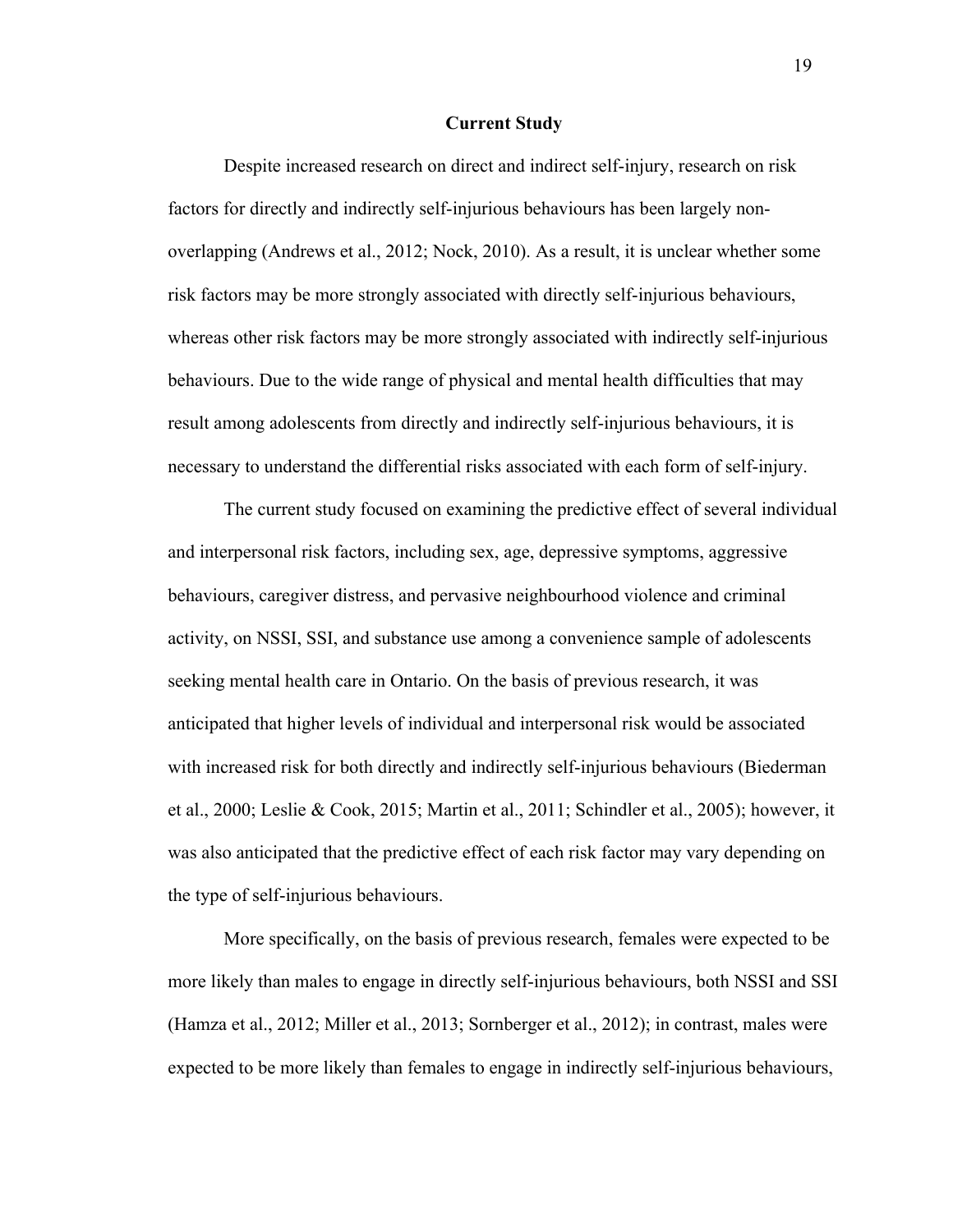such as substance use (Leatherdale & Burkhalter, 2012; Paglia-Boak et al., 2013). Moreover, we anticipated that higher levels of depressive symptoms as compared to aggressive behaviours would be more strongly associated with NSSI and SSI, given that research has consistently shown that NSSI and SI occur in the context of high levels of psychosocial distress (Armey, Crowther, & Miller, 2011; for a review see Klonsky, 2007). It was also hypothesized that higher levels of depressive symptoms would be more strongly predictive of adolescents who engaged in SSI than adolescents who engaged in NSSI (Jenkins et al., 2014; Liu et al., 2006; Nock et al., 2006; Tatnell et al., 2014; Verona et al., 2004). Conversely, it was hypothesized that higher levels of aggressive behaviours as compared to depressive symptoms would be more strongly associated with substance use, given findings that substance use is often associated with high levels of externalizing behaviours (Colder et al., 2013; Miettunen et al., 2014).

Furthermore, it was hypothesized that the presence of caregiver distress would be strongly predictive of engagement in both directly and indirectly self-injurious behaviours, given the importance for adolescents to feel supported by responsible and caring adults who can provide protection and assist in developing the capacity to regulate emotions adaptively (Biederman et al., 2000; Leslie & Cook, 2015; Martin et al., 2011; Schindler et al., 2005). Finally, it was hypothesized that having lived in neighbourhoods with pervasive violence or criminal activity would also be predictive of engagement in both directly and indirectly self-injurious behaviours (Lloyd-Richardson et al., 2007; Chuang et al., 2005). Determination of individual and interpersonal factors associated with differential risk pathways for direct and indirect self-injury is critical to support at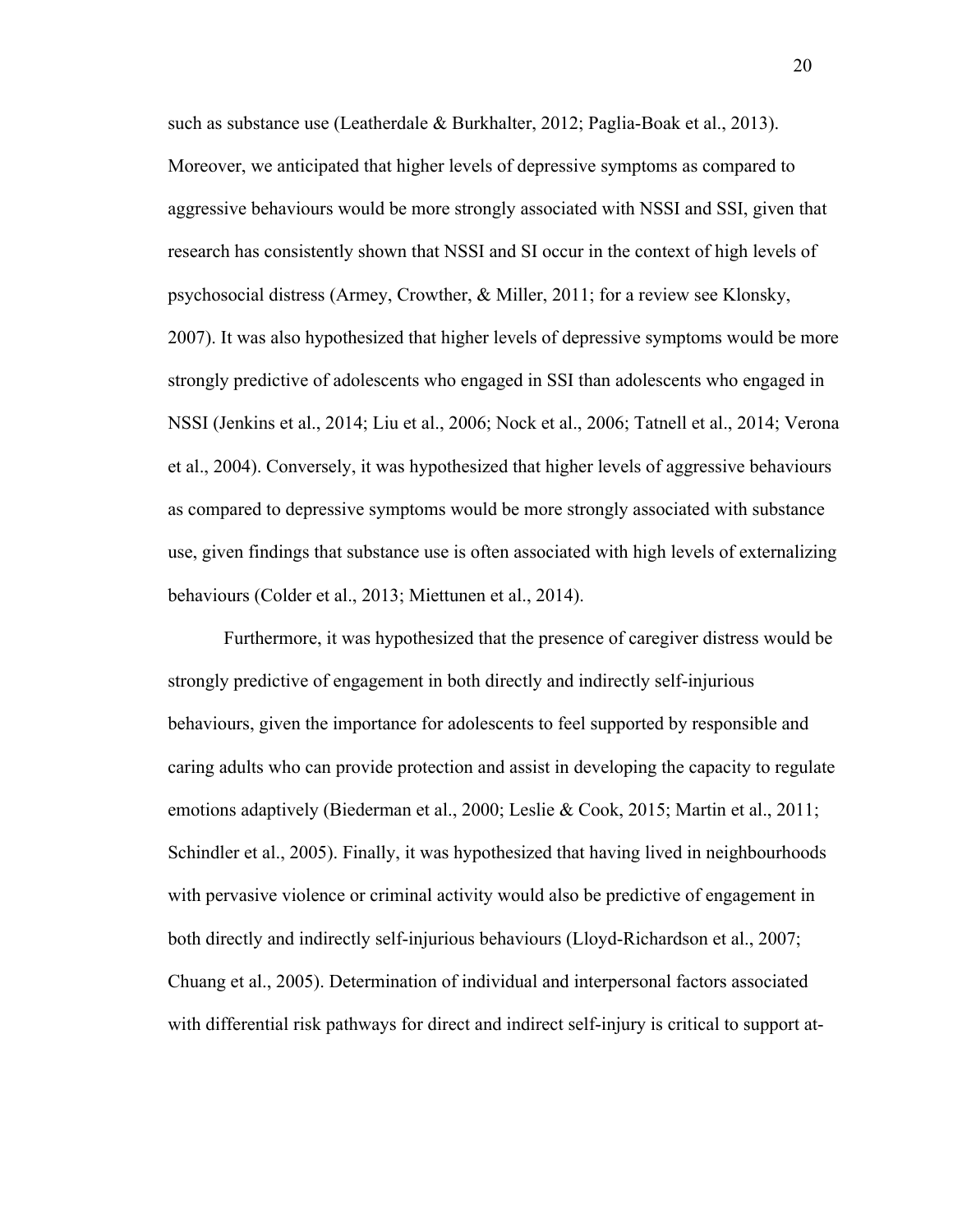risk adolescents through the development of targeted and evidence-informed prevention and intervention strategies.

#### **Method**

#### **Participants**

A convenience sample of 541 clinically referred adolescents who accessed mental health services at one of the twenty agencies in the Province of Ontario between November 2012 and August 2015 participated in this study. The interRAI Child and Youth Mental Health Assessment and interRAI Adolescent Supplement (ChYMH; Stewart et al., 2015) were administered as part of typical clinical practice upon accessing mental health services at each of the supporting agencies. Both male (57.9%) and female (42.1%) adolescents ranging in age from 11-18 years old (*M*=14.61, *SD*=1.75) were included in this study. Only English speaking adolescents who completed both the interRAI ChYMH and the interRAI Adolescent Supplement assessments were included in the current study. Youth with developmental disabilities were excluded from this study. There were no direct benefits to participants in this study and health care was not affected.

#### **Measures**

#### The *interRAI Child and Youth Mental Health Assessment and Adolescent*

*Supplement* (ChYMH; Stewart et al., 2015). The interRAI ChYMH is comprised of approximately 400 clinical elements covering medical, functional, psychological, social and environmental strengths, preferences and needs of school-age children, and a variety of scales are embedded within the instrument that can be used for outcome measurement, and 29 care planning protocols identifying areas of imminent concern or risk. The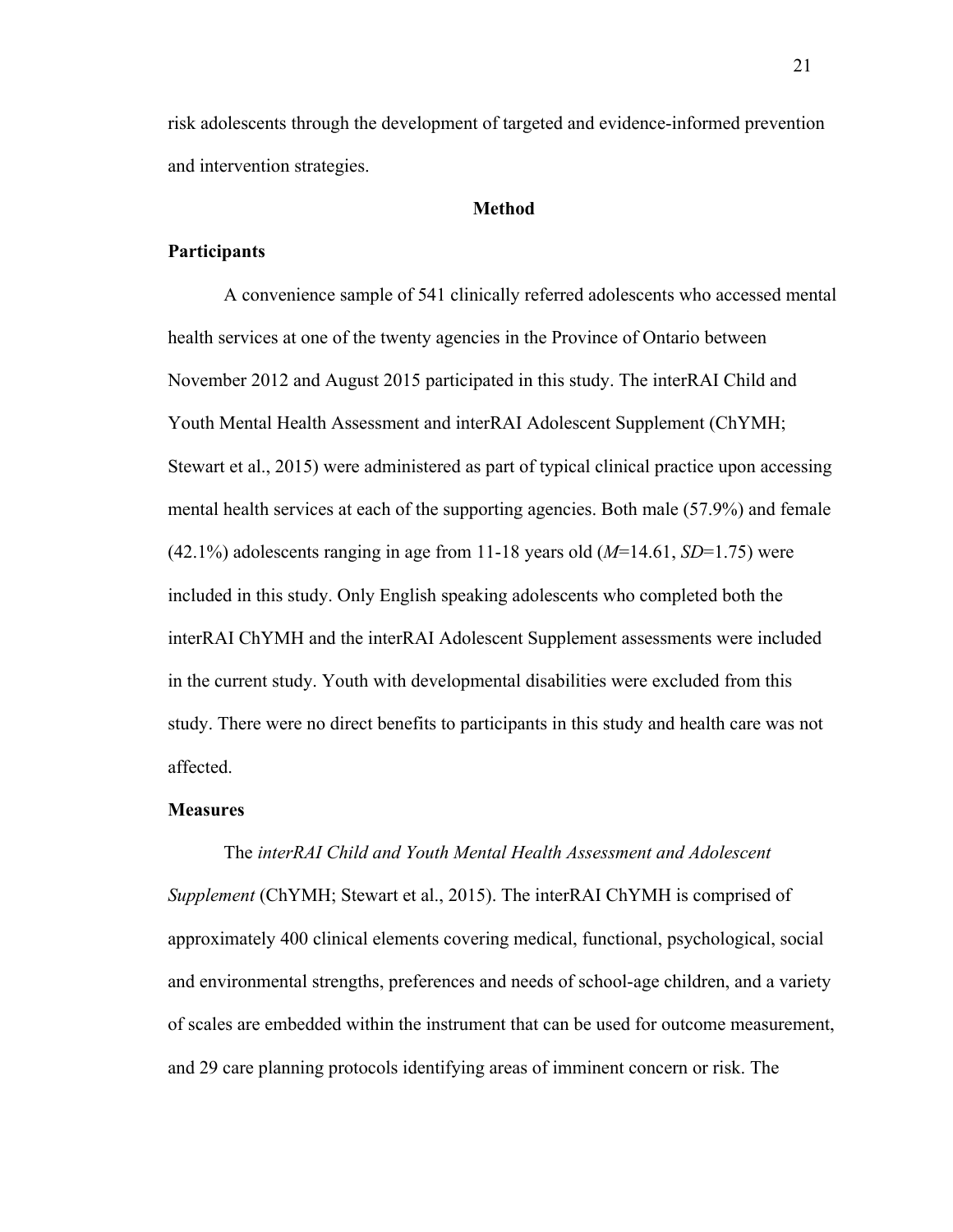instrument is based on a semi-structured interview format that supports the collection of both quantitative and qualitative information. Clinicians completed the instrument using all available sources of information, including direct contact with the family and their child or youth, and other service providers and records (e.g., educators and health care clinicians). The interRAI Adolescent Supplement is integrated into the ChYMH and completed for all youth who are twelve years old or older. However, if younger children report engaging in mature or risky behaviours, such as substance use and sexual activity, assessors may complete this supplement to generate a more comprehensive assessment of the child.

The interRAI suite of assessments was designed to be used by researchers and clinicians to assist vulnerable populations and is currently being used internationally. Rigorous reliability and validity studies have been conducted across the family of instruments displaying strong psychometric properties for adults (Burrows, Morris, Simon, Hirdes, & Phillips, 2000; Hirdes et al., 2008; Hirdes et al., 2002; Morris, Carpenter, Berg, & Jones, 2000; Morris et al., 1997), children, and youth (Phillips et al., 2012; Stewart, Currie, Arbeau, Leschied, & Kerry, 2015; Philips & Hawes, 2015). Several items from both the interRAI ChYMH and Adolescent Supplement were included in the current study to investigate the relationship between individual as well as interpersonal factors and self-injurious behaviours among adolescents.

**Demographics.** Demographic information, including variables such as the child/youth's age and sex as well as proxy information related to socio-economic status (SES), was obtained from the assessment. Specifically, pervasive violence and criminal activity was utilized as a proxy for SES with the presence of such problematic

22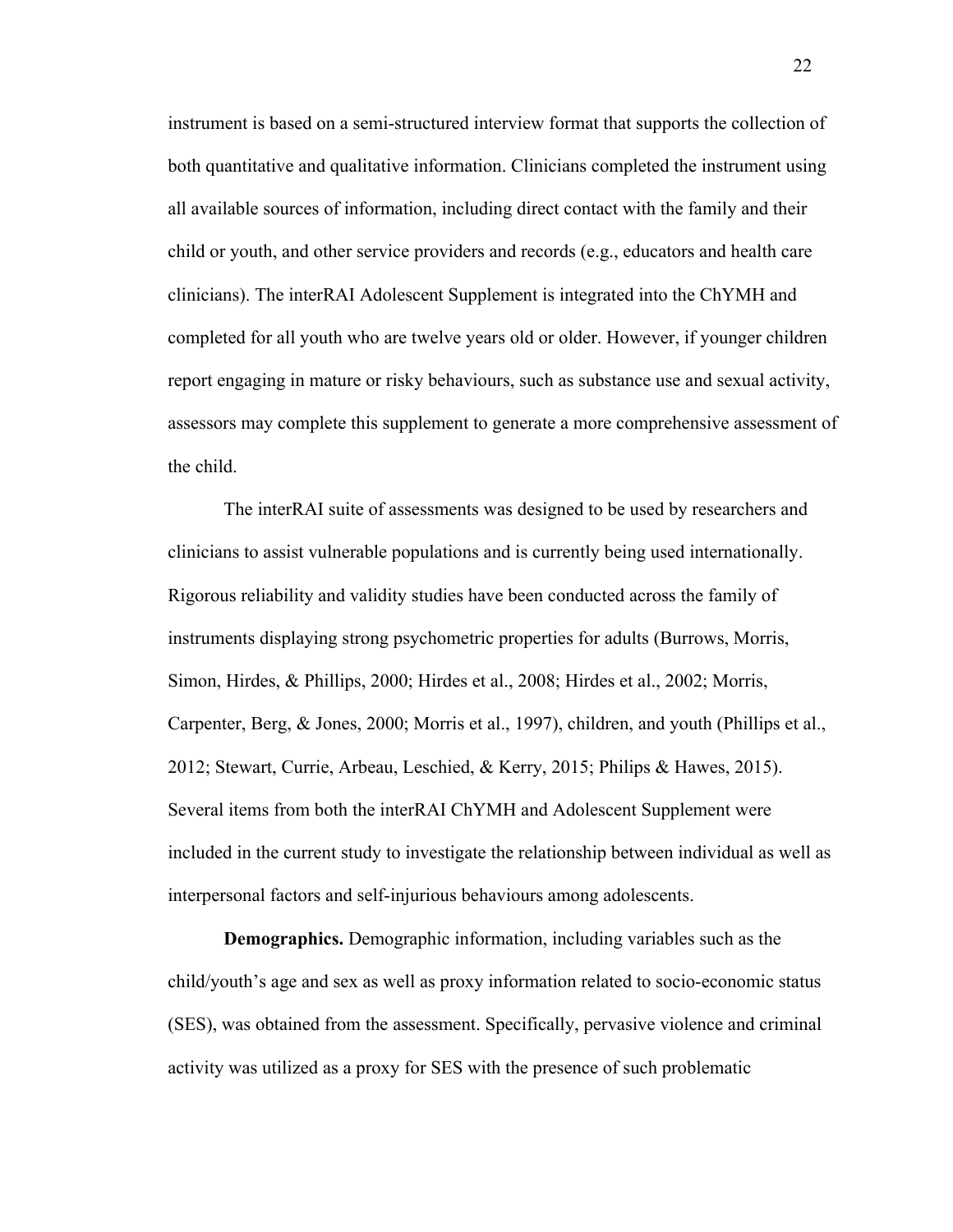neighbourhoods as indicative of low SES (0 = *never having lived in a neighbourhood with pervasive violence or criminal activity*, 1 = *having experienced pervasive violence within the neighbourhood*).

**Depressive symptoms.** Depressive symptoms were measured using the *Depressive Severity Index* (DSI), which measures the frequency and severity of indicators of depression, such as tearfulness, self-deprecation, expressions of hopelessness, irritability, and withdrawal from typical activities of interest. DSI scores were determined by summing nine items, which were rated on a scale of 0-4 (from  $0 = Not present$ , to  $4 =$ *Exhibited daily in last 3 days, 3 or more episodes or continuously*). Scores on the DSI range from 0-36 where higher scores are indicative more severe depressive symptoms. The scale was found to have good reliability,  $r = 0.80$ .

**Aggressive behaviour.** Aggressive behaviour was measured using the *Aggressive Behavior Scale* (ABS), which measures the frequency and severity of aggressive behaviours, such as physical abuse, verbal abuse, and socially inappropriate or disruptive behaviour. Similar to the DSI, ABS scores were determined by summing four items, which were rated on a scale of 0-4 (from  $0 = Not present$ , to  $4 = Exhibiti>Exhibited$  daily in last 3) *days, 3 or more episodes or continuously*). Scores on the ABS range from 0-16 where higher scores are indicative of higher levels of aggressive behaviours. The scale was found to have acceptable reliability,  $r = 0.68$ .

**Caregiver distress.** Caregiver distress was identified using the *Caregiver Wellbeing Scale* (CWB), which measures factors contributing to the caregiver's ability to care for the child or youth. Examples of the factors evaluated include an assessment of the caregiver's ability and willingness to continue caregiving activities, the caregiver's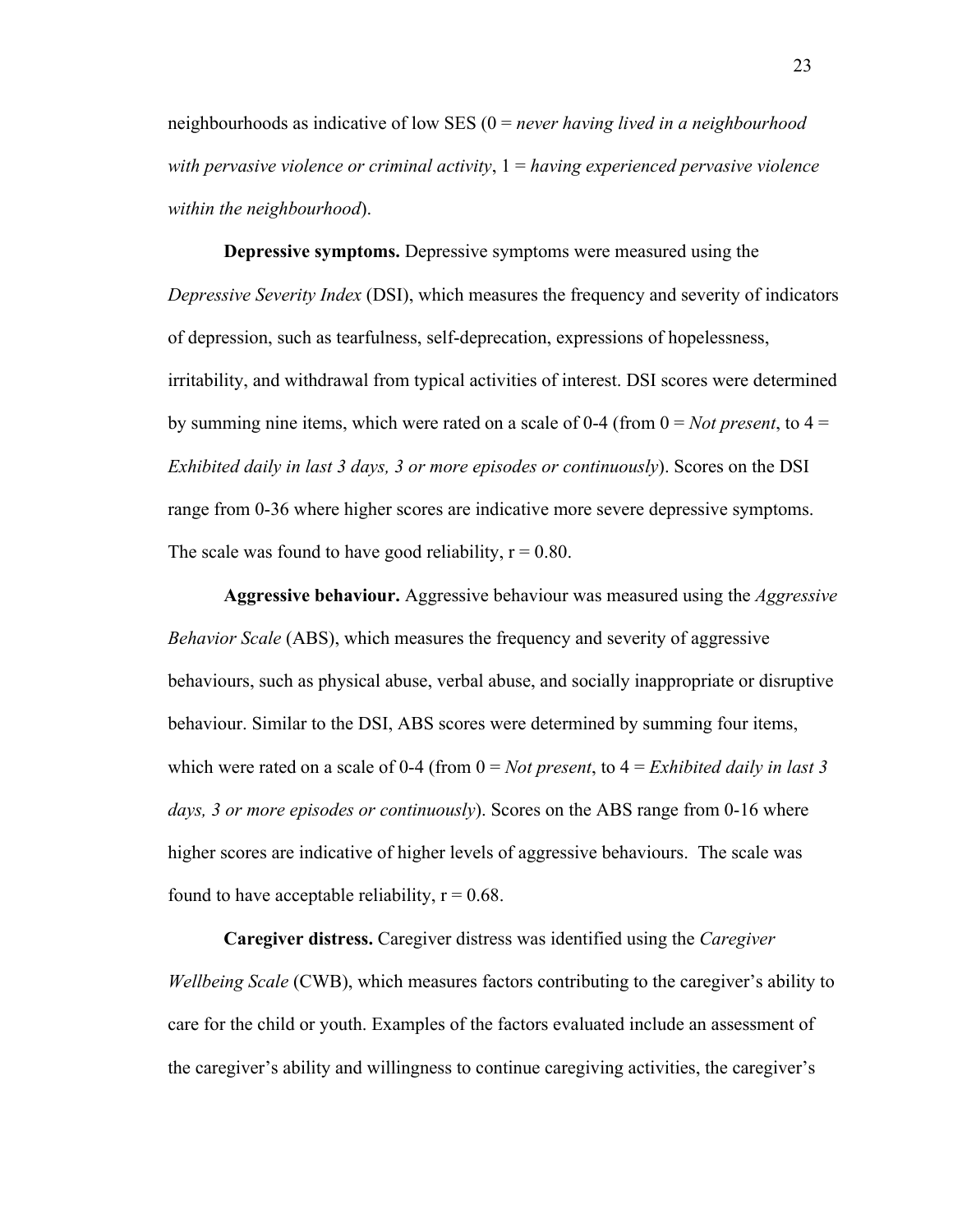current developmental, mental health, and substance use issues, and financial hardship (economic trade-offs). All factors were scored as  $0 = Not present$  or  $1 = Present$ . The CWB ranges from 0-5 where higher scores are indicative of caregiver distress. The scale was found to have acceptable reliability,  $r = 0.73$ . For the purpose of this study, this scale was treated dichotomously (0 = *caregiver was not experiencing distress*, >0 = *caregiver was experiencing distress*).

**Directly self-injurious behaviour.** Self-injury was measured based on two items from the interRAI ChYMH addressing the presence of engagement in direct self-injury as well as the intent of the directly self-injurious behaviours. The first item was used to determine whether or not the adolescent has engaged in direct self-injury of any kind over his or her lifetime. The second item was used to distinguish between NSSI and SSI through establishing the intent of the direct self-injury exhibited by the adolescent, "intent of any self-injurious attempt was to kill self." If any direct self-injurious behaviours were suicidal in intent, a score of "2" was given to represent the occurrence of SSI. For those adolescents who have engaged in direct self-injury but never with the intent to kill, a score of "1" was assigned, signifying NSSI. Therefore, if an adolescent ever engaged in direct self-injury with the intent to kill self, the adolescent was included in the SSI group, irrespective of their history of NSSI. Finally, those who had not engaged in any directly self-injurious behaviours received a score of "0".

**Indirectly self-injurious behaviour.** Indirect self-injury was assessed as related to substance use utilizing both the interRAI ChYMH and the Adolescent Supplement. Ten items were examined to identify substance-using adolescents: two items from the interRAI ChYMH address tobacco and nicotine use, while eight items on the Adolescent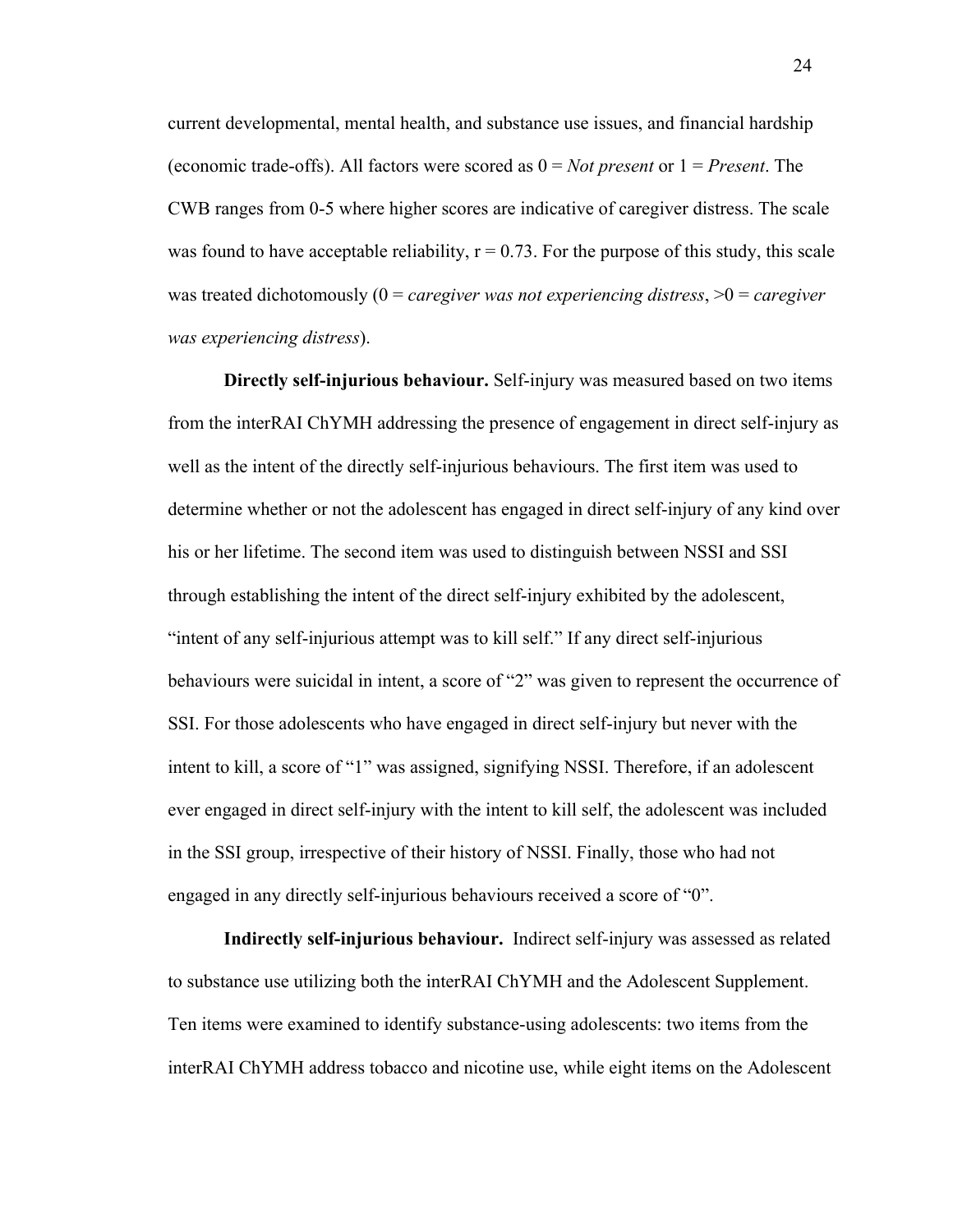Supplement address alcohol and illicit substance use as well as misuse of prescription medication. Those adolescents who reported tobacco or nicotine use, consuming alcohol to the point of intoxication, illicit drug use (e.g., cannabis, hallucinogens, inhalants, stimulants, or opiates), or intentional misuse of prescription medication were identified as substance users. Those adolescents who did not report using any of the formerly stated substances were identified as non-users.

#### **Procedure**

Data collection using the interRAI ChYMH and Adolescent Supplement instruments was approved by the University ethics board (REB #106415) and carried out by trained assessors across twenty sites in the Province of Ontario. Data collected from patients was stored on the interRAI Canada secure server (VPN protected with similar security measures as the Canadian Institute of Health Information) at a partner University. No personal identifiers were collected and stored on this server as each individual participant is assigned a randomly generated study-specific participant number. De-identified data was provided to the lead interRAI developer on a quarterly basis and stored on a password protected standalone computer (e.g., no access to internet; no usable USB ports) in the primary investigator's locked laboratory at Western University.

Data collected from October 2012 until August 2015 was examined for this study. All assessors completing assessments were required to have a diploma or degree in the mental health field, and have at least two years of clinical experience with children and youth. Additionally, all assessors have completed a two and a half day training program on the administration of the interRAI ChYMH and Adolescent Supplement. Completion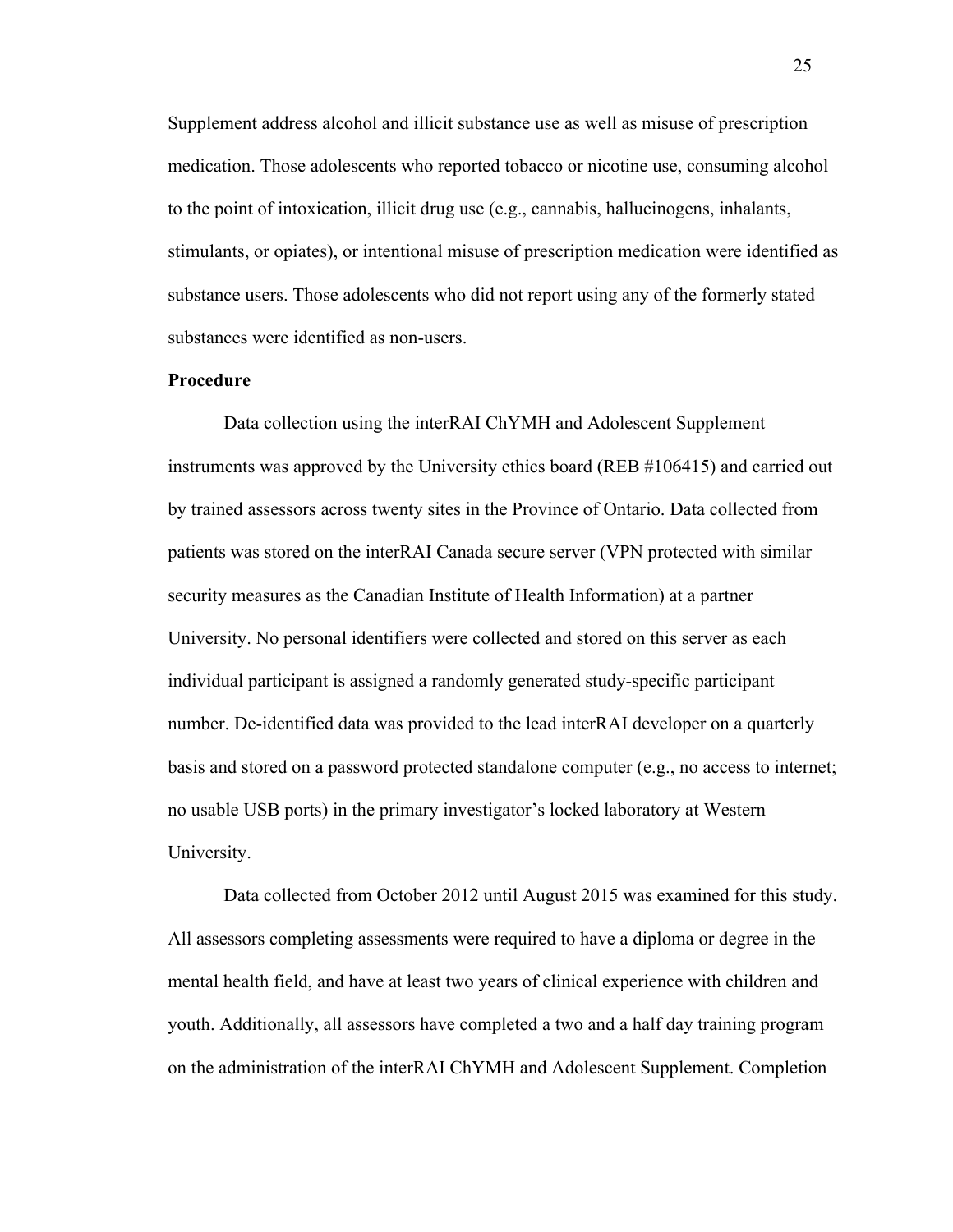of the interRAI instruments takes approximately 60-90 minutes depending on case complexity and may be conducted in person or over the phone. As part of this process, assessors (including nurses, psychologists, psychiatrists, social workers, child and youth workers, and speech and language pathologists) conduct a semi-structured interview with the client, guardians, family members, and collateral contacts with appropriate consents (e.g., teachers, therapists) as well as use any information available with respect to medical and education records to complete the instrument. Although the agencies implementing the interRAI tools may use the assessments at intake, milestone, or outtake evaluations, only the initial assessments for those adolescents seeking mental health care at time of intake into treatment were used for this study.

#### **Plan of Analysis**

First, frequency and descriptive analyses were conducted for all variables. Second, chi square analyses and independent t-tests were conducted, as appropriate, to examine sex differences for each variable examined to predict risk for engagement in self-injurious behaviours. Next, the association between the directly self-injurious behaviours, NSSI and SSI, and predictor variables (sex, age, depressive symptoms, aggressive behaviours, caregiver distress, and lived in a neighbourhood with pervasive violence or criminal activity) was examined using a stepwise multinomial logistic regression analysis. Finally, the association between the indirectly self-injurious behaviour, substance use, and predictor variables (sex, age, depressive symptoms, aggressive behaviours, caregiver distress, and lived in a neighbourhood with pervasive violence or criminal activity) was examined using a stepwise binary logistic regression analysis. All analyses were performed using SPSS version 18.0 software (SPSS Inc.,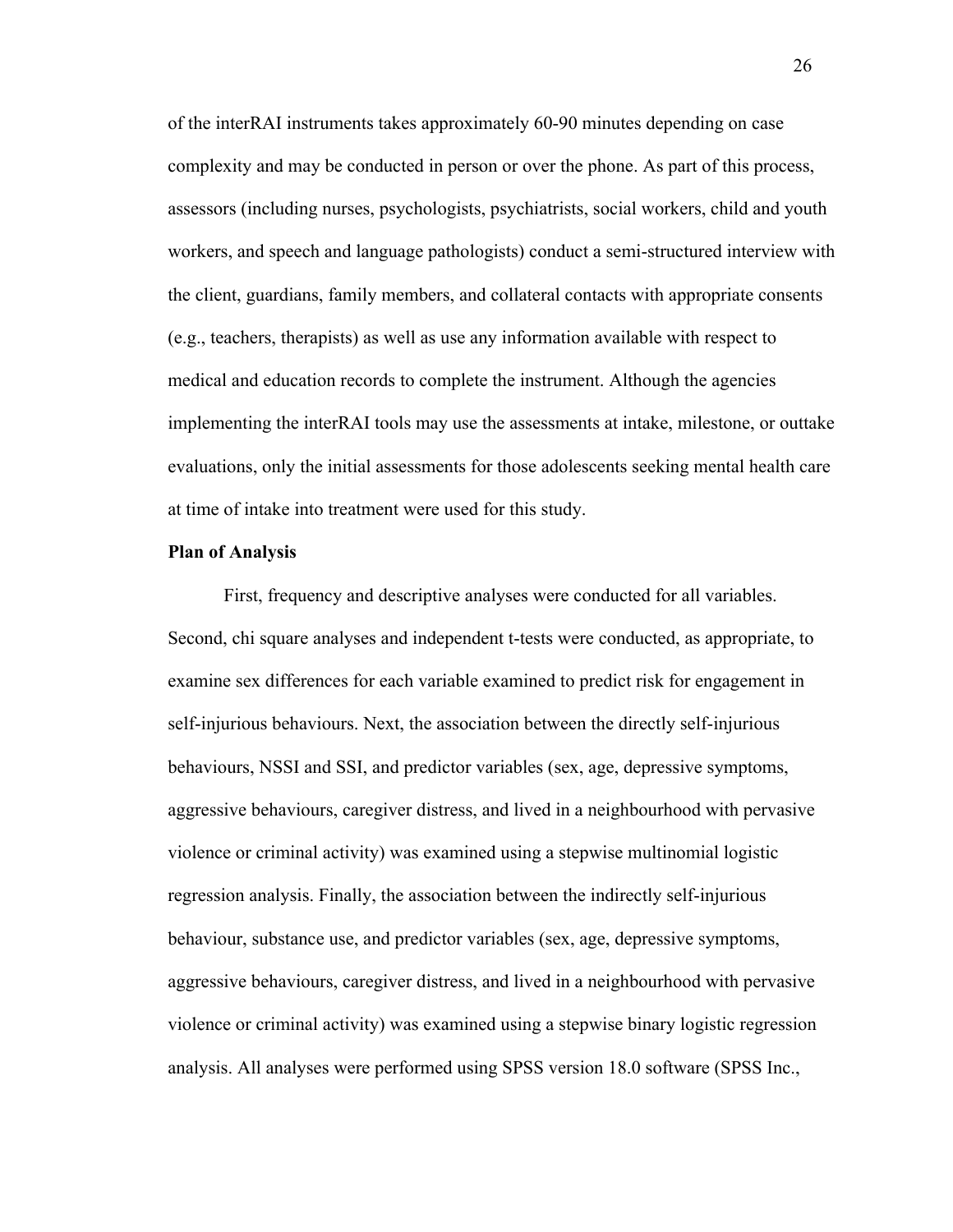Chicago, IL, USA) and the assumptions for all tests were followed to control for threats to statistical conclusions.

#### **Results**

#### **Preliminary Analyses**

In the present study, 33.1% of adolescents had engaged in NSSI, 11.3% had engaged in SSI, and 18.5% of adolescents had engaged in substance use. The average score on the DSI was 12.37 (*SD*= 7.49) and the average score on the ABS was 3.45 (*SD*= 3.41). Further, 69.5% of the participants experienced caregiver distress, while 8.1% reported having lived in a neighbourhood with pervasive violence and criminal activity.

Chi-square analyses revealed that compared to males, females were more likely to engage in directly self-injurious behaviours, NSSI and SSI,  $\chi^2(2) = 39.083$ ,  $p < .000$ . However, there were no sex differences for engagement in substance use. An independent samples t-test, examining sex differences for the DSI, was statistically significant, *t*(539)  $=$  -3.13,  $p = .002$ . Female adolescents ( $M = 13.54$ ,  $SD = 7.46$ ) reported significantly greater depressive symptoms than male adolescents  $(M = 11.52, SD = 7.40)$ . Further, an independent samples t-test, examining sex differences for the ABS, was also statistically significant,  $t(539) = 3.22$ ,  $p = .001$ . Male adolescents ( $M = 3.85$ ,  $SD = 3.39$ ) reported significantly greater aggressive behaviours than female adolescents ( $M = 2.90$ ,  $SD =$ 3.37). Further, chi-square analyses revealed that there were no sex differences for adolescents whose caregivers were experiencing distress, as with adolescents who had lived in a neighbourhood with pervasive violence or criminal activity.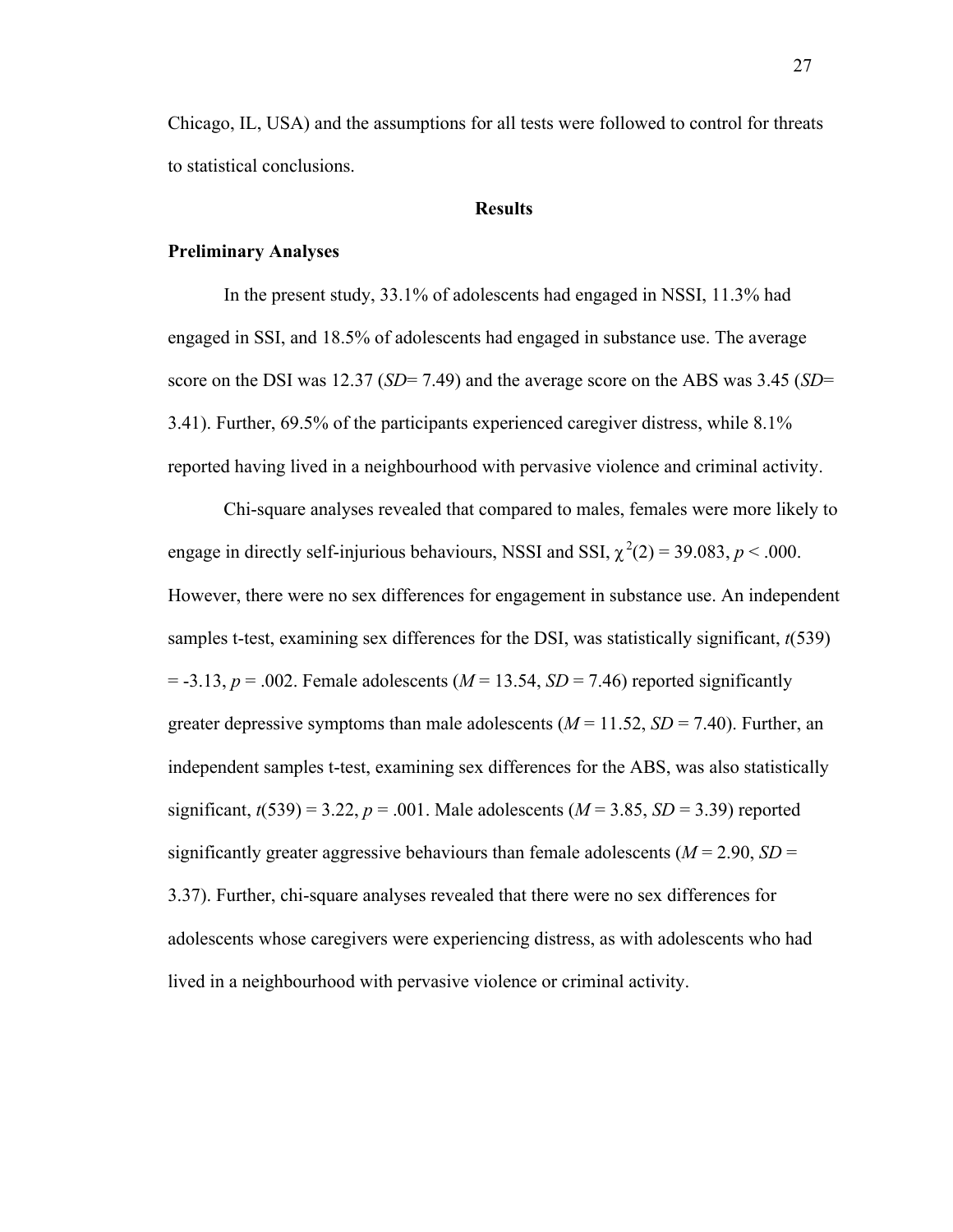#### **Primary Analyses**

A multinomial logistic regression analysis was used to predict the presence/absence of directly self-injurious behaviour (no self-injury, NSSI, SSI) from sex, age, depressive symptoms, aggressive behaviours, caregiver distress, and pervasive neighbourhood violence and criminal activity. The full model provided a significantly better fit to the data than the constant-only model, indicating that the predictors, when taken together, reliably distinguish between those participants who engaged in each NSSI and SSI and those who did not engage in NSSI or SSI  $(\chi^2 = 115.997, df = 12, p < 0.000)$ . A goodness of fit model was evidenced by non-statistically significant results on a Pearson Chi-square test,  $\chi^2$  ( $n=541$ ) = 985.852,  $df = 992$ ,  $p = .549$ . Results indicated that of the six predictors in the model, female biological sex, older age, high levels of depressive symptomology, caregiver distress, and pervasive neighbourhood violence and criminal activity significantly predicted engagement in direct self-injury, both NSSI and SSI. Notably, the presence of caregiver distress increases the likelihood for NSSI by 1.75 times and increases the likelihood for SSI by 2.5 times. Similarly, the presence of pervasive neighbourhood violence and criminal activity increases the likelihood for NSSI by 2.5 times and increases the likelihood for NSSI by 3.3 times. Table 1 presents the results for the model including the regression coefficients, Wald statistics, odds ratios, and 95% confidence intervals.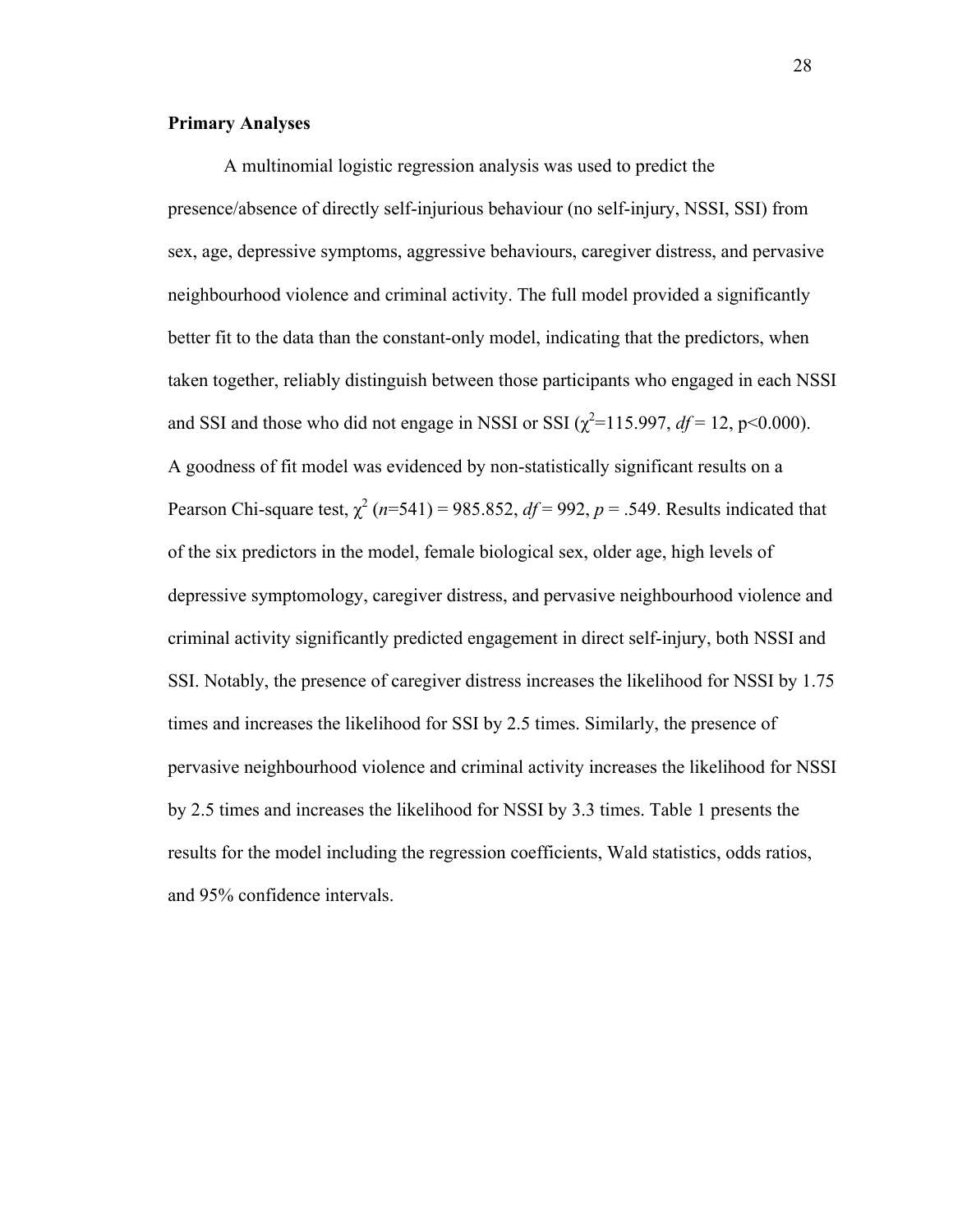#### Table 1.

| Outcome     | Predictor                 | $\boldsymbol{B}$ | Wald<br>chi-<br>square | Odds<br>ratio<br>Exp(B) | 95%<br>confidence<br>interval             | $p$ value |
|-------------|---------------------------|------------------|------------------------|-------------------------|-------------------------------------------|-----------|
| <b>NSSI</b> | <b>Biological</b> sex     | $-1.003$         | 22.230                 | .367                    | [.242, .557]                              | .000      |
|             | Age                       | .313             | 24.935                 | 1.367                   | [1.209, 1.546]                            | .000      |
|             | Depressive symptoms       | .049             | 10.295                 | 1.050                   | [1.019, 1.082]                            | .001      |
|             | Aggressive behaviours     | .042             | 1.510                  | 1.043                   | [.975, 1.116]                             | .219      |
|             | Caregiver distress        | .564             | 5.734                  | 1.757                   | [1.108, 2.787]                            | .017      |
|             | Neighbourhood<br>violence | .928             | 6.180                  | 2.530                   | [1.217, 5.258]                            | .013      |
| <b>SSI</b>  | <b>Biological</b> sex     | $-1.408$         | 19.616                 | .245                    | [.131, .456]                              | .000      |
|             | Age                       | .399             | 18.490                 | 1.491                   | [1.243, 1.789]                            | .000      |
|             | Depressive symptoms       | .062             | 8.440                  | 1.064                   | [1.020, 1.110]                            | .004      |
|             | Aggressive behaviours     | .026             | .266                   | 1.026                   | [.930, 1.132]                             | .606      |
|             | Caregiver distress        | .942             | 6.370                  | 2.566                   | [1.234, 5.335]                            | .012      |
|             | Neighbourhood             | 1.10F            | $\epsilon$ 000         | n non                   | $\begin{bmatrix} 1 & 2 & 0 \end{bmatrix}$ | 01F       |

*Regression Analysis: Directly Self-Injurious Behaviour (NSSI & SSI)*

A binary logistic regression analysis was used to predict the presence/absence of indirectly self-injurious behaviour (substance use) from sex, age, depressive symptoms, aggressive behaviours, caregiver distress, and pervasive neighbourhood violence and criminal activity. The full model provided a significantly better fit to the data than the constant-only model, indicating that the predictors, when taken together, reliably

violence 1.195 5.892 3.302 [1.259, 8.665] .015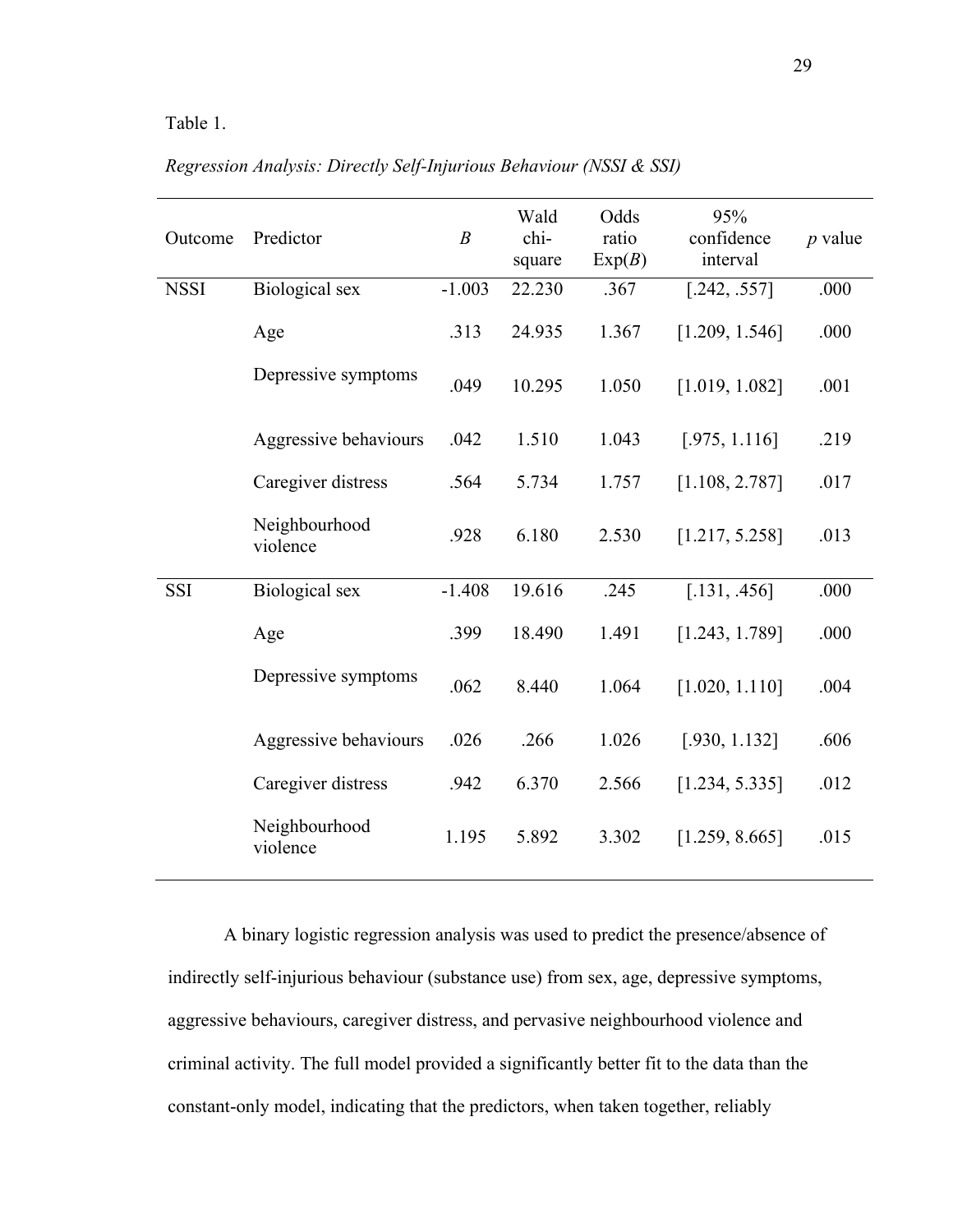distinguish between those who engage in substance use and those who do not  $(\chi^2=74.206,$  $df = 6$ , p<0.000). A goodness of fit model was evidenced by non-statistically significant results on the Hosmer-Lemeshow test,  $\chi^2$  (*n*=541) = 5.436, *df* = 8, *p* = .710. Results indicated that of the six predictors in the model, older age and high levels of aggressive behaviours significantly predicted engagement in substance use. Additionally, a trend effect for pervasive neighbourhood violence and criminal activity was revealed, suggesting that pervasive neighbourhood violence and criminal activity increases the likelihood for engagement in substance use by two times when compared to those adolescents who do not live in an area with pervasive neighbourhood violence and criminal activity. Table 2 presents the results for the model including the regression coefficients, Wald statistics, odds ratios, and 95% confidence intervals.

Table 2.

| Predictor              | $\boldsymbol{B}$ | Wald<br>chi-<br>square | Odds<br>ratio<br>Exp(B) | 95%<br>confidence<br>interval | <i>p</i> value |
|------------------------|------------------|------------------------|-------------------------|-------------------------------|----------------|
| Biological sex         | $-.248$          | .988                   | .780                    | [.478, 1.273]                 | .320           |
| Age                    | .587             | 55.950                 | 1.799                   | [1.542, 2.098]                | .000           |
| Depressive symptoms    | $-.005$          | .097                   | .995                    | [.961, 1.029]                 | .755           |
| Aggressive behaviours  | .084             | 4.394                  | 1.087                   | [1.005, 1.175]                | .036           |
| Caregiver distress     | .254             | .829                   | 1.289                   | [.746, 2.229]                 | .363           |
| Neighbourhood violence | .738             | 3.658                  | 2.091                   | [.982, 4.453]                 | .056           |
|                        |                  |                        |                         |                               |                |

*Regression Analysis: Indirectly Self-Injurious Behaviour (Substance Use)*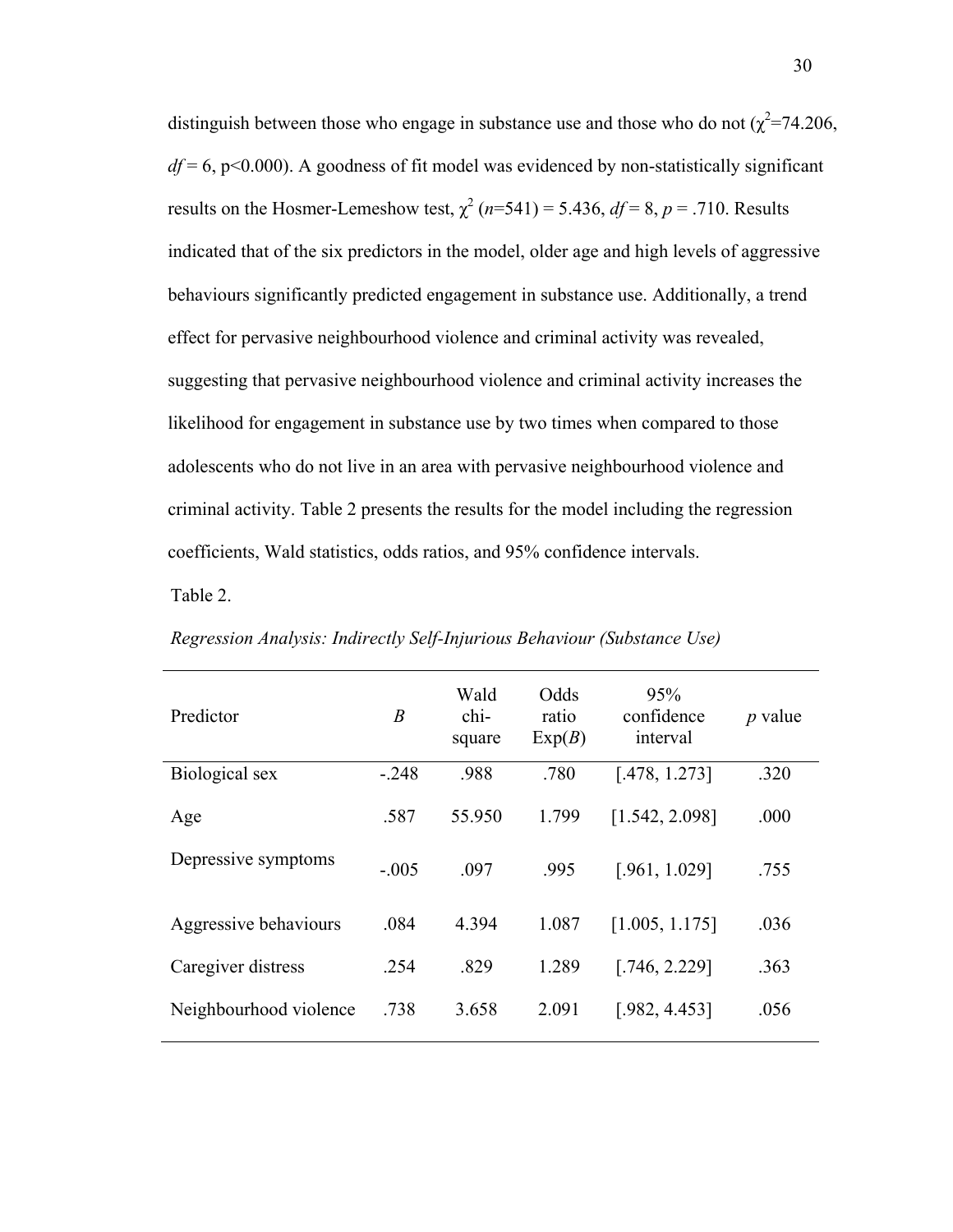#### **Discussion**

Adolescents have a propensity towards making impulsive, emotionally charged decisions without considering possible risks or potentially fatal consequences for themselves and people around them (Dahl, 2004). Risky behaviours that may result from poor decision-making can be directly and indirectly dangerous, leading to physical or psychological difficulties. During this period of vast development and increased independence, two practices of self-injurious behaviours that are directly harmful, nonsuicidal self-injury (NSSI) and suicidal self-injury (SSI), as well as one self-injurious behaviour that is indirectly harmful, substance use, are prevalent among adolescents (St. Germain & Hooley, 2012; Whitlock et al., 2013). Although an alarming number of adolescents report engaging in directly and indirectly self-injurious behaviours (Barrocas et al., 2012; Jacobson et al., 2008; Paglia-Boak et al., 2013), research regarding the overlapping risks for engagement in each type of self-injurious behaviour is lacking. The present study addressed this gap in the literature by examining the associations between a set of individual and interpersonal risk factors and directly (i.e., NSSI, SSI) and indirectly self-injurious behaviours (i.e., substance use), respectively.

As predicted, higher levels of individual and interpersonal risk were found to be associated with increased risk for self-injurious behaviours, such that the predictive effect of each risk factor varied depending on the type of self-injury (i.e. direct or indirect). More specifically, it was found that for directly self-injurious behaviours all of the predicted risk factors (older age, female sex, higher levels of depressive symptoms, caregiver distress and neighbourhood violence) increased the likelihood for engagement in both NSSI and SSI. In contrast, only two of the predicted risk factors increased the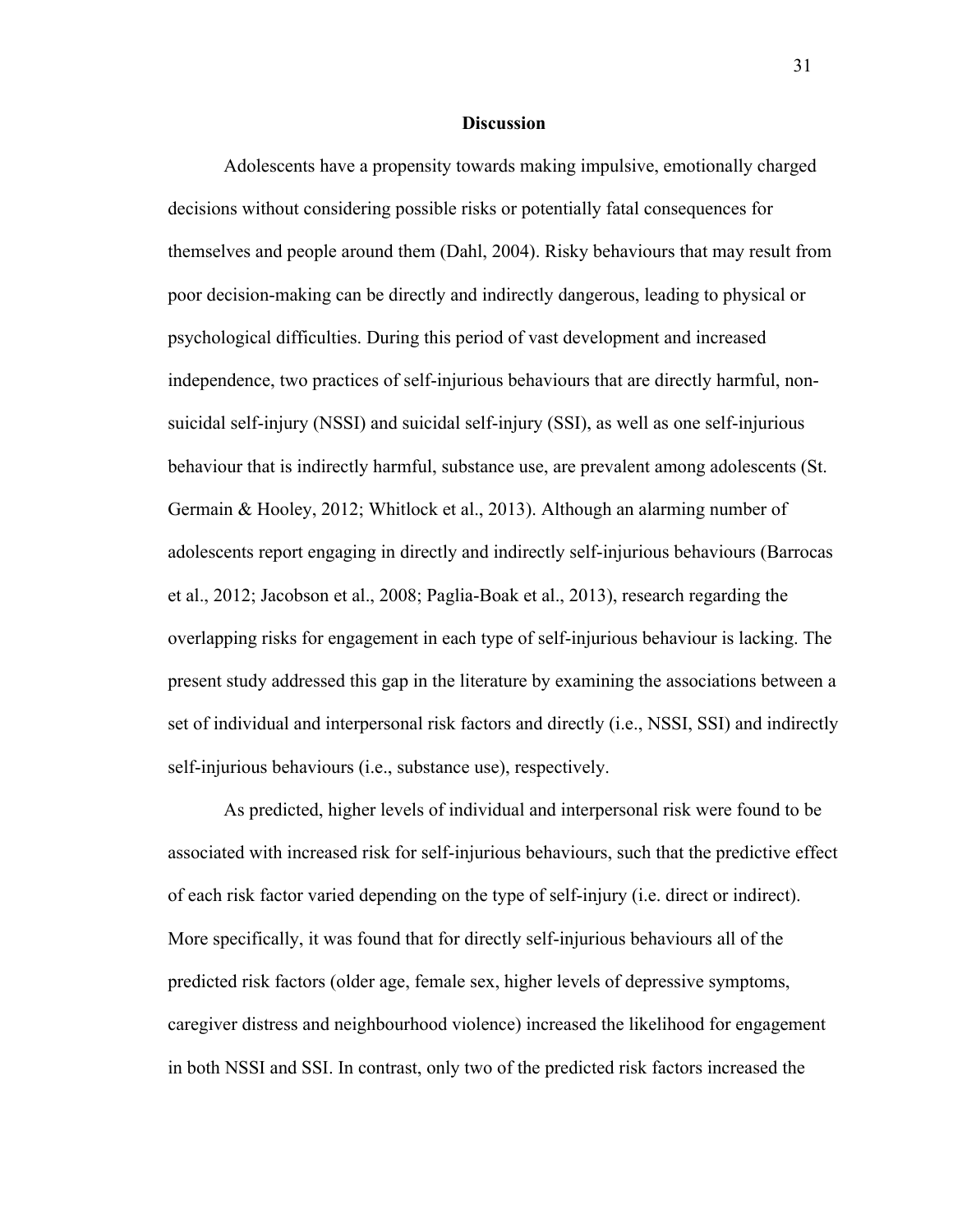likelihood for engagement in indirect self-injury, substance use. In particular, older age and higher levels of aggressive behaviours were significantly associated with increased risk of substance use, whereas male sex, caregiver distress, and neighbourhood violence were not significantly associated with increased risk for substance use. There was a trend effect for neighbourhood violence, such that the presence of neighbourhood violence was associated with an increased risk for substance use, however to a lesser extent than age and high levels of aggressive behaviour. Ultimately, the results suggest that directly selfinjurious behaviours, NSSI and SSI, and indirectly self-injurious behaviours, specifically substance use, may be predicted more strongly by different risk factors. Potential explanations for the presence of distinct risk factors for engagement in direct and indirect self-injury are discussed and clinical implications as well as future directions are suggested.

Consistent with research that suggests that adolescence represents a period of increased risk for engagement in risky behaviours, 44% of the adolescents in the present study engaged in direct self-injury, NSSI and SSI (Barrocas et al., 2012; Jacobson et al., 2008). In comparison, 18.5% of adolescents in the present study engaged in indirect selfinjury, substance use, which is fewer than would be expected based on community findings. For example, recent studies have found that among students in grades 7-12, 50% drink alcohol, 10% smoke tobacco, and 25% use cannabis (Leatherdale & Burkhalter, 2012; Paglia-Boak et al., 2013). This difference in prevalence is likely due to the young average age of participants in the present study (fourteen years old) given that dramatic increases in substance use are reported in late secondary school, such that 66% of grade 12 students report substance use (Leatherdale & Burkhalter, 2012; Paglia-Boak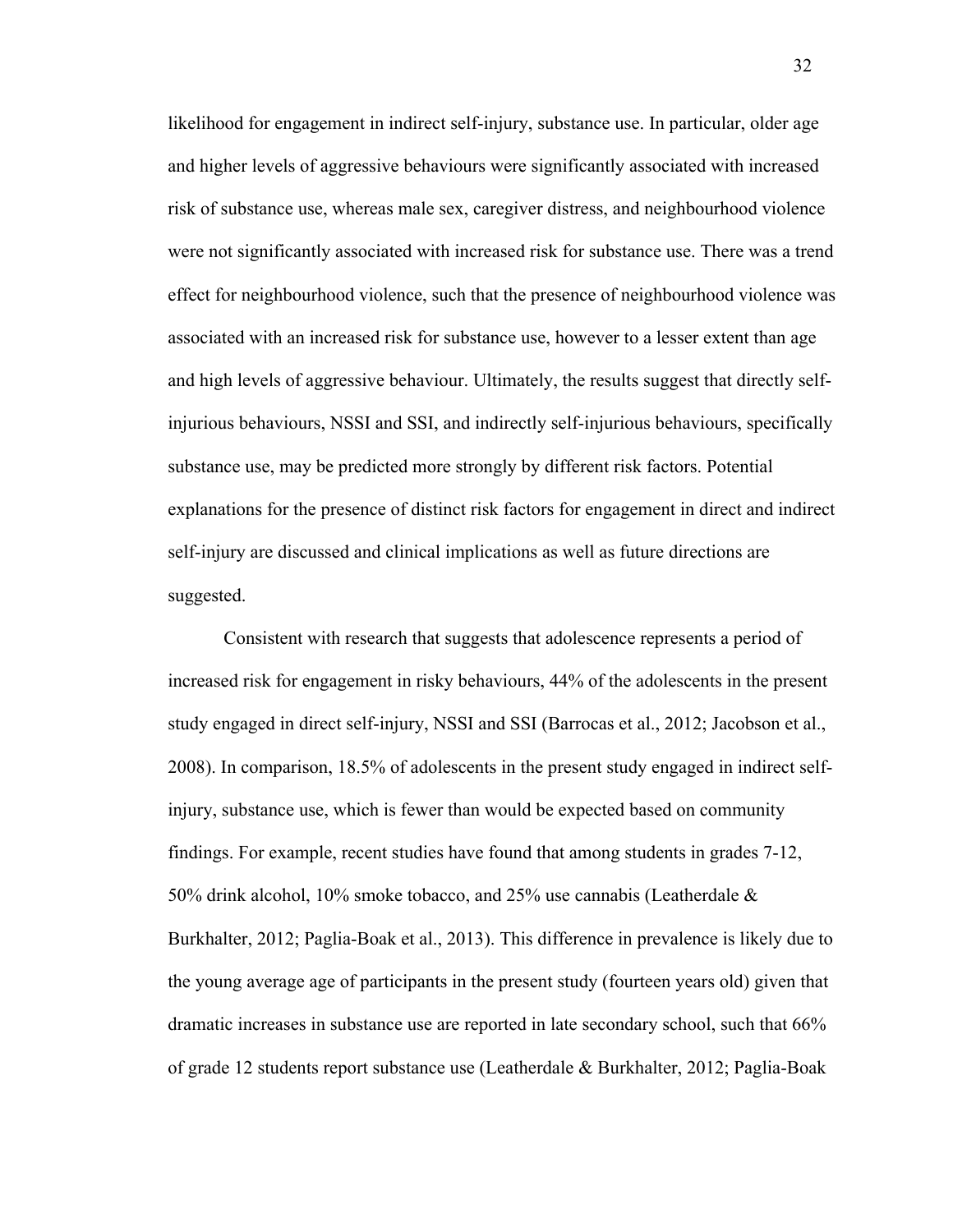et al., 2013). For both, direct and indirect self-injury, as adolescents increased in age, there was an increased likelihood for engagement these behaviours. Future research examining differential risk factors for engagement in directly and indirectly self-injurious behaviours present for elementary students as compared to high school students would be beneficial. This would allow opportunities for the development of age-based preventative and early intervention strategies that could be incorporated into elementary level health education programs, redirecting the use of dysfunctional coping techniques prior to initiation.

On the basis of previous literature, sex was expected to be an important risk factor for adolescent engagement in direct and indirect self-injury. Consistent with previous research, it was found that females were more likely than males to engage in direct selfinjury, both NSSI and SSI (Hamza et al., 2012; Miller et al., 2013; Sornberger et al., 2012). Further, elevated levels of depressive symptoms, which were more common among female adolescents as compared to males, were strongly predictive of SSI (e.g., Jenkins et al., 2014). Contrary to expectations, males were no more likely than females to engage in indirect self-injury, namely substance use. For the purposes of this study, substance use was a broad term encompassing alcohol, tobacco or nicotine, cannabis, hallucinogens, inhalants, stimulants, opiates, and misusing prescription medications. Previous research indicates that males and females use similar rates of alcohol and tobacco, however males report higher rates of cannabis and illicit drugs, while females report higher rates of prescription medication use (Leatherdale & Burkhalter, 2012; Paglia-Boak et al., 2013). Since alcohol, tobacco, and cannabis are the most commonly used substances among adolescents (Leatherdale & Burkhalter, 2012; Paglia-Boak et al.,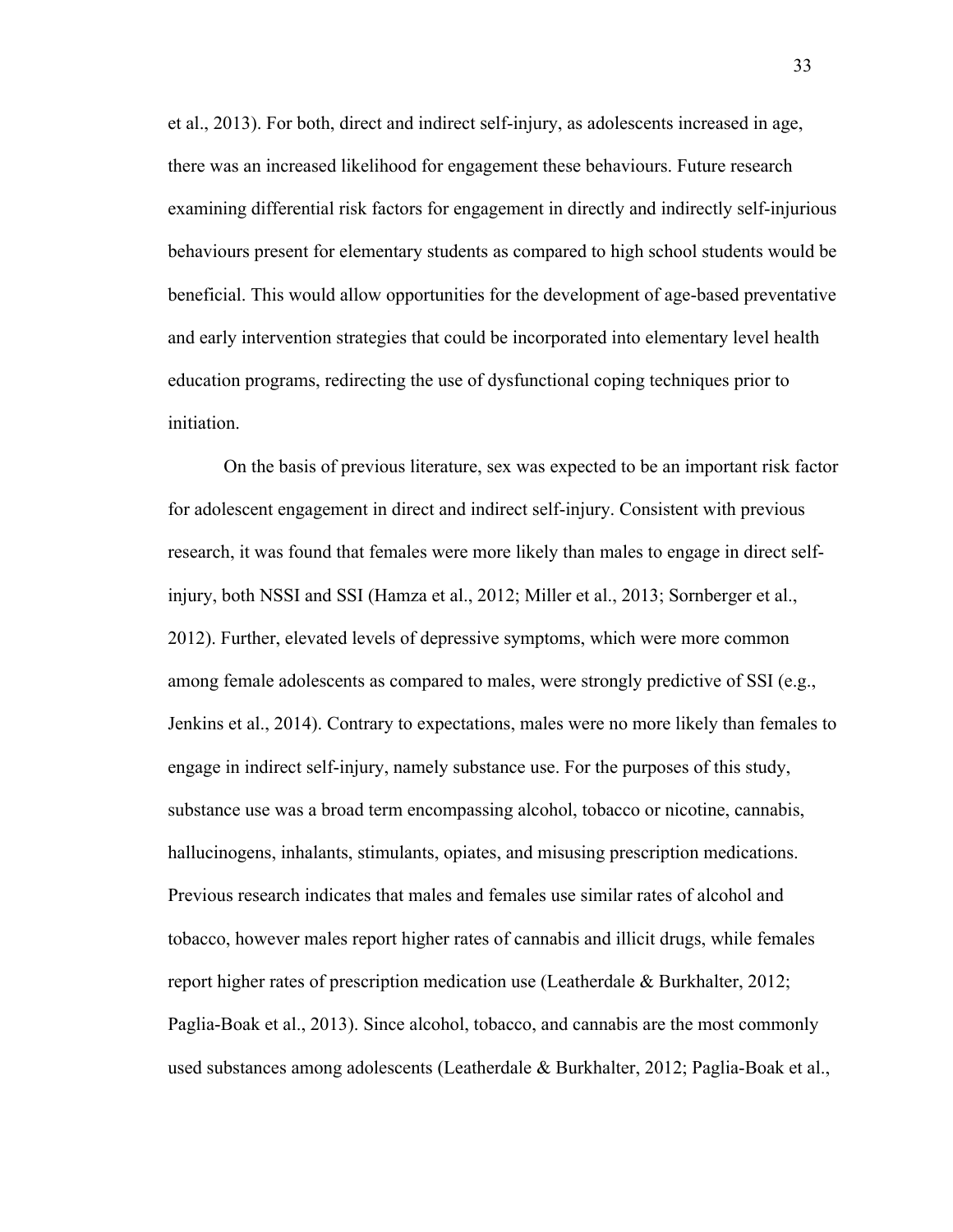2013), it is likely that this trend is also true among the substance users in this study, such that only cannabis use would be expected to differ by sex. Therefore, sex might not have been predictive of substance use in this study due to the types of substances reportedly engaged in by adolescents. Although all substance use among adolescents is considered to be highly risky, certain substances (e.g., hallucinogens, opiates) may be associated with poorer physical and mental health consequences. Future research should examine risk factors for substance use based on the type of drug used.

Difficulties in controlling emotions and behaviours are experienced by some adolescents and have been associated with self-injurious behaviours (Andrews et al., 2012; Arnett, 1999; Brausch & Gutierrez, 2010; Nock et al., 2006). Previous research indicates that self-injurious behaviours are a method for coping with and regulating intense emotions (Andrews et al., 2012; Chapman et al., 2006). As predicted, high levels of depressive symptoms were predictive of engaging in both directly self-injurious behaviours, NSSI and SSI (Nock et al., 2006; Tatnell et al., 2014). Consistent with current literature, as levels of depressive symptoms increased, there was a greater risk for NSSI and SSI (Jenkins et al., 2014; Liu et al., 2006). These findings support the suggestion that adolescents may engage in NSSI and SSI to escape from psychological pain that could be associated with intrapersonal or interpersonal conflict (Bridge et al., 2006). It is also noteworthy that depressive symptoms did not predict increased risk for substance use in the context of the model, suggesting that internalizing risk factors, such as depressive symptoms, may be more strongly associated with direct (rather than indirect) forms of self-injury.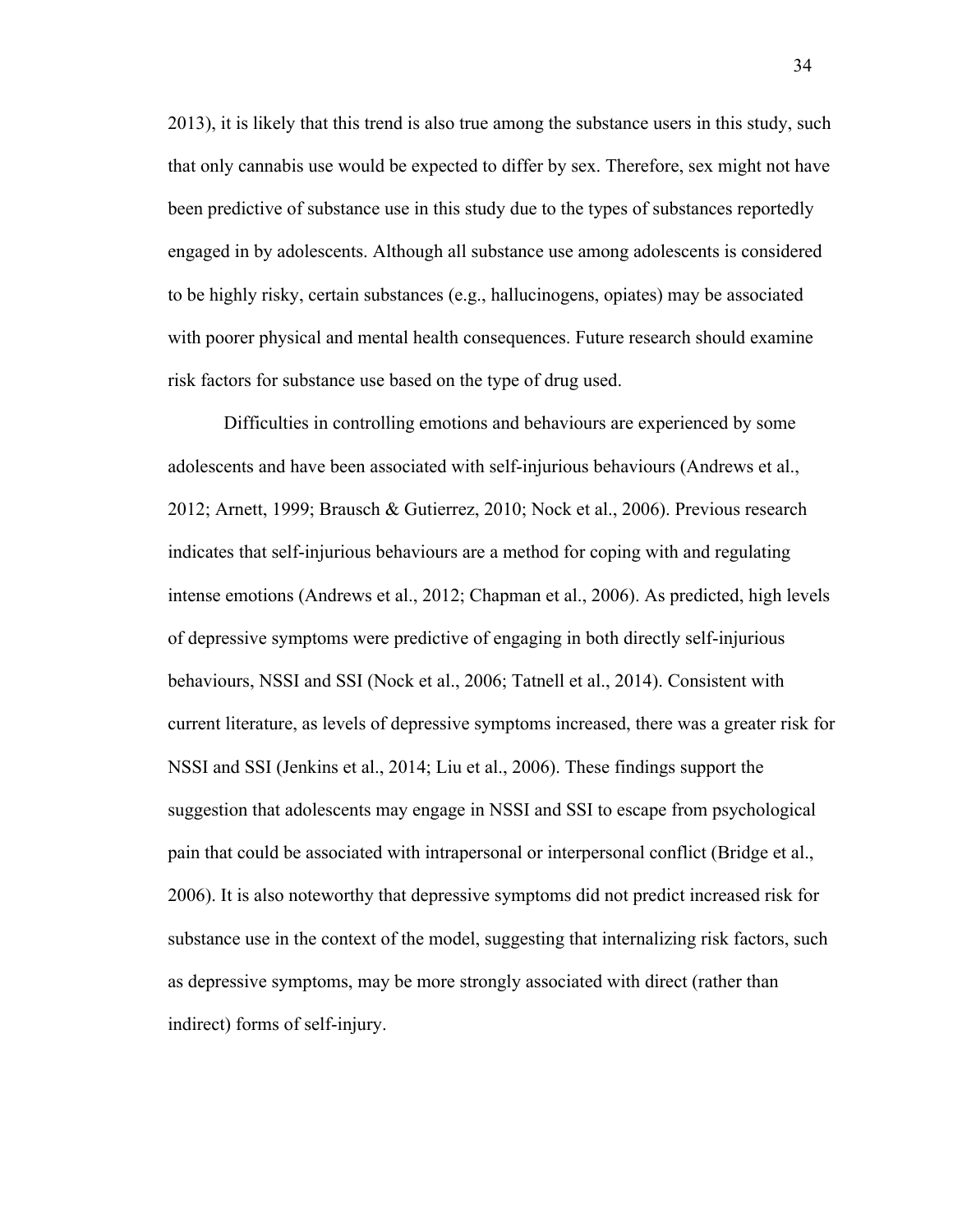Previous research suggests that behavioural difficulties, such as aggression and delinquency, are highly associated with engagement in the use of alcohol, tobacco, and cannabis (Colder et al., 2013; Miettunen et al., 2014). Consistent with past research, it was found that higher levels of aggressive behaviours predicted engagement in indirectly self-injurious behaviour (i.e., substance use); however, the present study also found that aggressive behaviours did not predict engagement in directly self-injurious behaviours (i.e., NSSI, SI). It is possible that compared to directly self-injurious behaviours, indirectly self-injurious behaviours more commonly occur in the presence of peers, whereby there is an increased likelihood for impulsive and poor decision-making, which may be associated with an increase in aggressive behaviours (Chein et al., 2011; Gardner & Steinberg, 2005). In contrast, directly self-injurious behaviours tend to occur alone (Glenn & Klonsky, 2009), and may be more strongly associated with internalizing, rather than externalizing problem behaviours.

As suggested by Linehan (1993), familial and community influences are highly impactful during adolescence, such that living in an invalidating environment promotes poor emotion regulation. Additionally, developing and maintaining a secure attachment between caregiver and child is important because when children and youth do not feel supported within their family, they are predisposed to engage in maladaptive coping strategies to manage their emotions (Nock, 2009; Tatnell et al., 2014). Caregiver's who are experiencing distress (e.g., physical or mental health difficulties, substance use, financial trade offs, etc.) may be less likely to meet their child or youth's emotional needs (Biederman et al., 2000; Leslie & Cook, 2015), perhaps increasing the likelihood for engaging in self-injurious behaviours due to poor emotion regulation skills.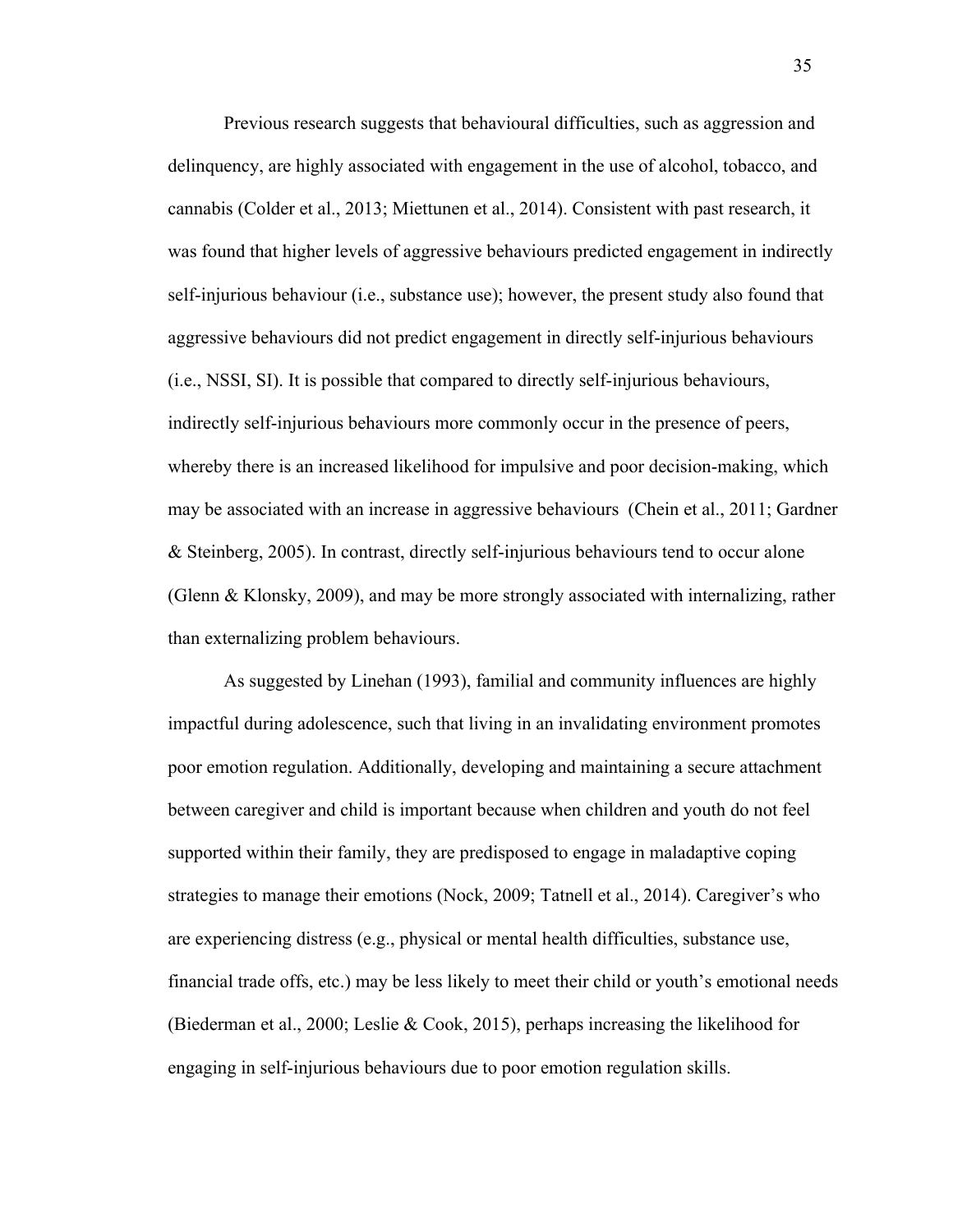Unexpectedly, caregiver distress was not a predictive risk factor for both directly and indirectly self-injurious behaviours in the present study. Rather, caregiver distress was only predictive of direct self-injury, NSSI and SSI. NSSI has been found to be associated with poor family functioning (Wilkinson, Kelvin, Roberts, Dubicka, & Goodyear, 2011), such that adolescents who engage in NSSI report poorer relationship quality with their parents than adolescents who do not engage in NSSI (Hilt, et al., 2008). Furthermore, there is an increased likelihood for SSI among adolescents who live in conflicting family environments with high parent-child conflict and low emotional support (Frey, & Cerel, 2015; Wagner, Silverman, & Martin, 2003). Thus, the finding that caregiver distress was predictive of engagement in direct self-injury is well supported in the literature. Fortunately for adolescents, the risk of moving from NSSI to SSI is reported to decrease among those who report parents as confidants and the presence of meaning in their life, which provides a starting point for prevention and intervention with adolescents and their families (Whitlock et al., 2013).

Although it was expected that adolescent engagement in indirect self-injury would increase when caregiver distress was high, the present study revealed that caregiver distress was not predictive of substance use. There are many possible explanations for this finding. Specifically, having a parent who is a substance abuser (which may be one form of caregiver distress) has been shown to be predictive of adolescent substance use (Biederman et al., 2000). In the present study, however, caregiver distress represented several circumstances by which a caregiver may be experiencing distress including the caregiver's ability or willingness to continue caregiving activities, and the caregiver's current developmental, mental health, substance use issues, financial hardship, etc.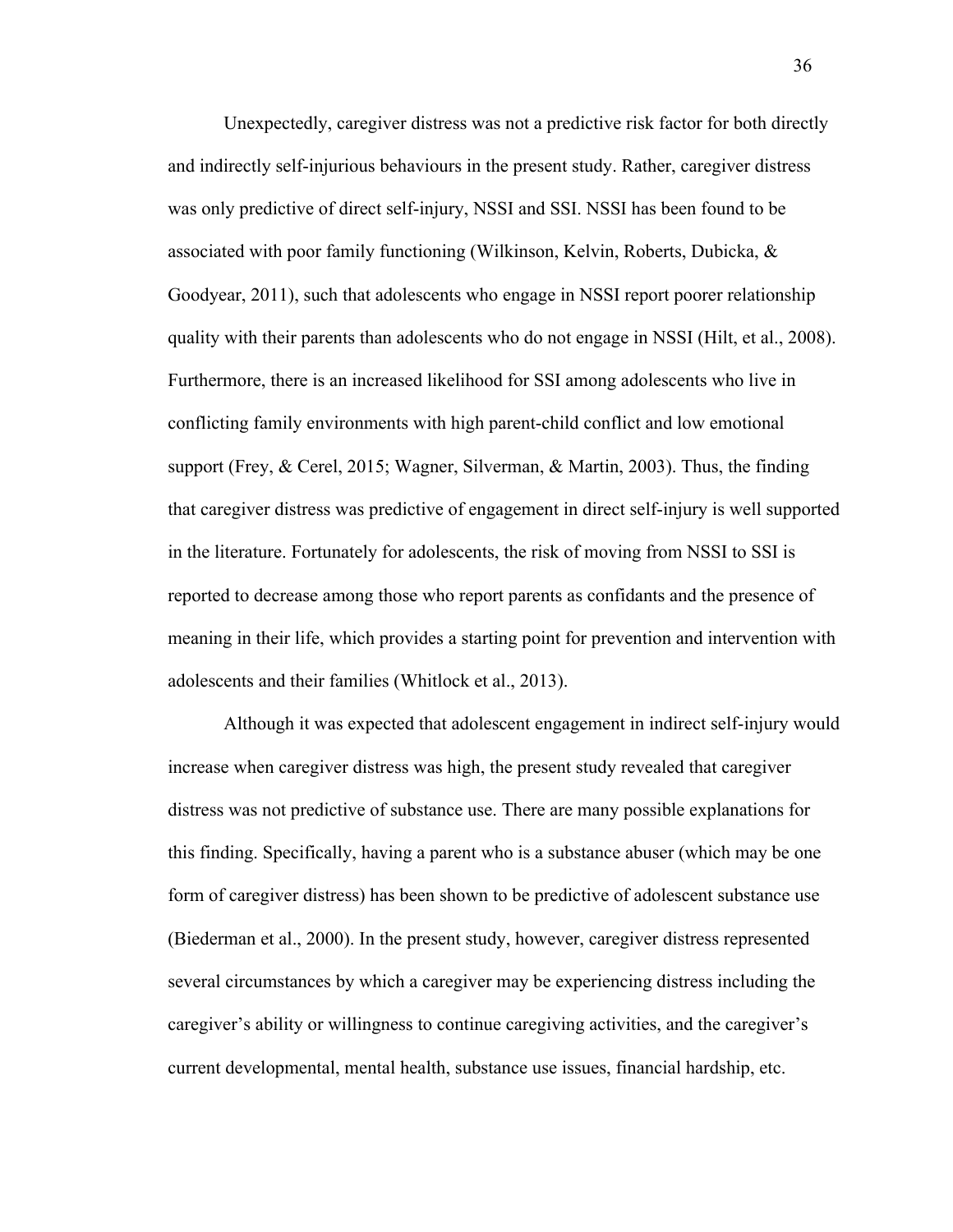Therefore, it is possible that none of the adolescents in the study were living with a parent/caregiver who was struggling with substance issues, which as predicted by the literature, would have been predictive of adolescent substance use. Additionally, parents or caregivers may not have disclosed their problem, whether substance use, mental health issues, or financial troubles. Since the initial assessment was used in this study, it is possible that further information about the family dynamics might surface in later assessments when the family is engaged in the therapeutic process and has established a stronger relationship with the health care professional. Future research should examine different types of caregiver distress to determine if mental health, disability, or financial hardship are independently associated with adolescent substance use as previously found with parental substance abuse.

Living in violent and invalidating neighbourhoods poses a risk for the wellbeing of children and adolescents (Reitz-Krueger et al., 2015). Adding to previous literature, living in a neighbourhood with pervasive violence or criminal activity was predictive of directly self-injurious behaviours, NSSI and SSI, among adolescents. Living in highly violent neighbourhoods may be extremely distressing and fear provoking. In an attempt to cope with this high level of distress (e.g., living in fear, witnessing violence, poverty, etc.), engagement in direct self-injury may be an approach utilized by adolescents to deal with these negative emotions. Also, these adolescents may see a bleak future on the horizon given their current living conditions, which would then add to their negative worldview, further increasing their likelihood for engagement in direct self-injurious behaviours. Additionally, adolescents who live in an environment where violence is perpetuated may have learned that violence is a way to solve problems. Specifically, it is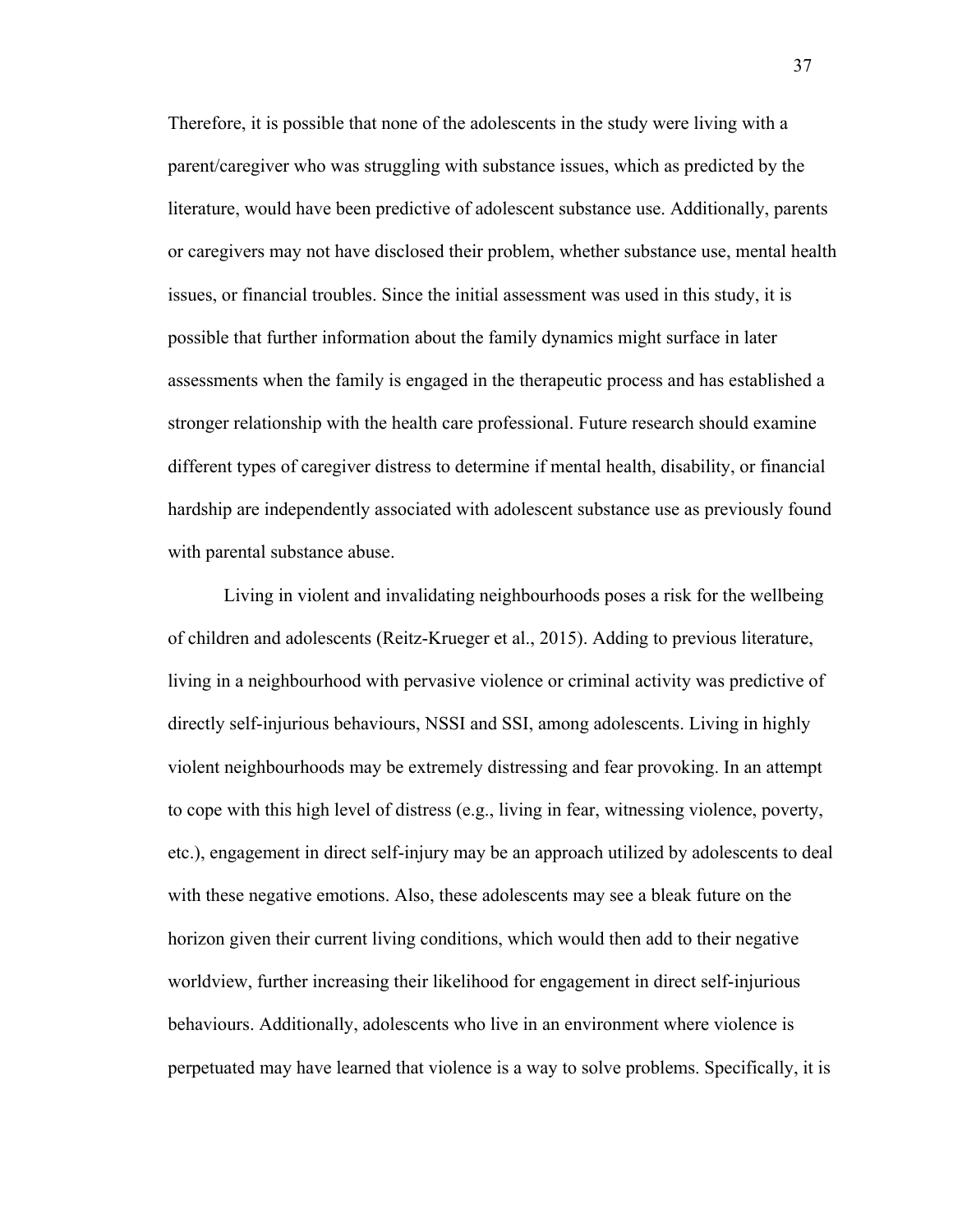possible that witnessing or experiencing other-directed violence, may lead to selfinflicted violence over time. Since, witnessing domestic violence is a predictor for NSSI (Cerutti et al., 2011; Lamers-Winkelman et al., 2012), it is possible that living in an environment that is perceived to be unsafe, such as that of a neighbourhood with pervasive violence may increase the likelihood for direct self-injury among adolescents. Future research should investigate if the type of violence witnessed has an impact on the risk for engagement in direct self-injury behaviours.

Inconsistent with study hypotheses, having lived in a neighbourhood with pervasive violence or criminal activity was not significantly associated with indirectly self-injurious behaviour (i.e., substance use); however there was a trend effect, such that living in a neighbourhood with pervasive violence or criminal activity was associated with greater risk for substance use. This finding suggests that the predictive strength of neighbourhood violence for substance use was lower relative to age and aggressive behaviours, however was stronger than sex, depressive symptoms, and caregiver distress. This trend is consistent with research that suggests that higher rates of substance use are observed in areas of greater social disadvantage (Chuang et al., 2005; Reitz-Krueger et al., 2015). Additionally, neighbourhood violence was found to be a stronger predictor of substance use than race and population density (Mason  $\&$  Mennis, 2010). Further, since adolescent physical aggression can be predicted by neighbourhood violence (Jennings, Maldonado-Molina, Reingle,  $&$  Komro, 2011) and adolescents are more prone to make impulsive decisions when in the presence of peers (Chein et al., 2011; Gardner & Steinberg, 2005), this suggests that adolescents living in neighbourhoods with pervasive violence would be more likely to engage in indirect self-injurious behaviours, such as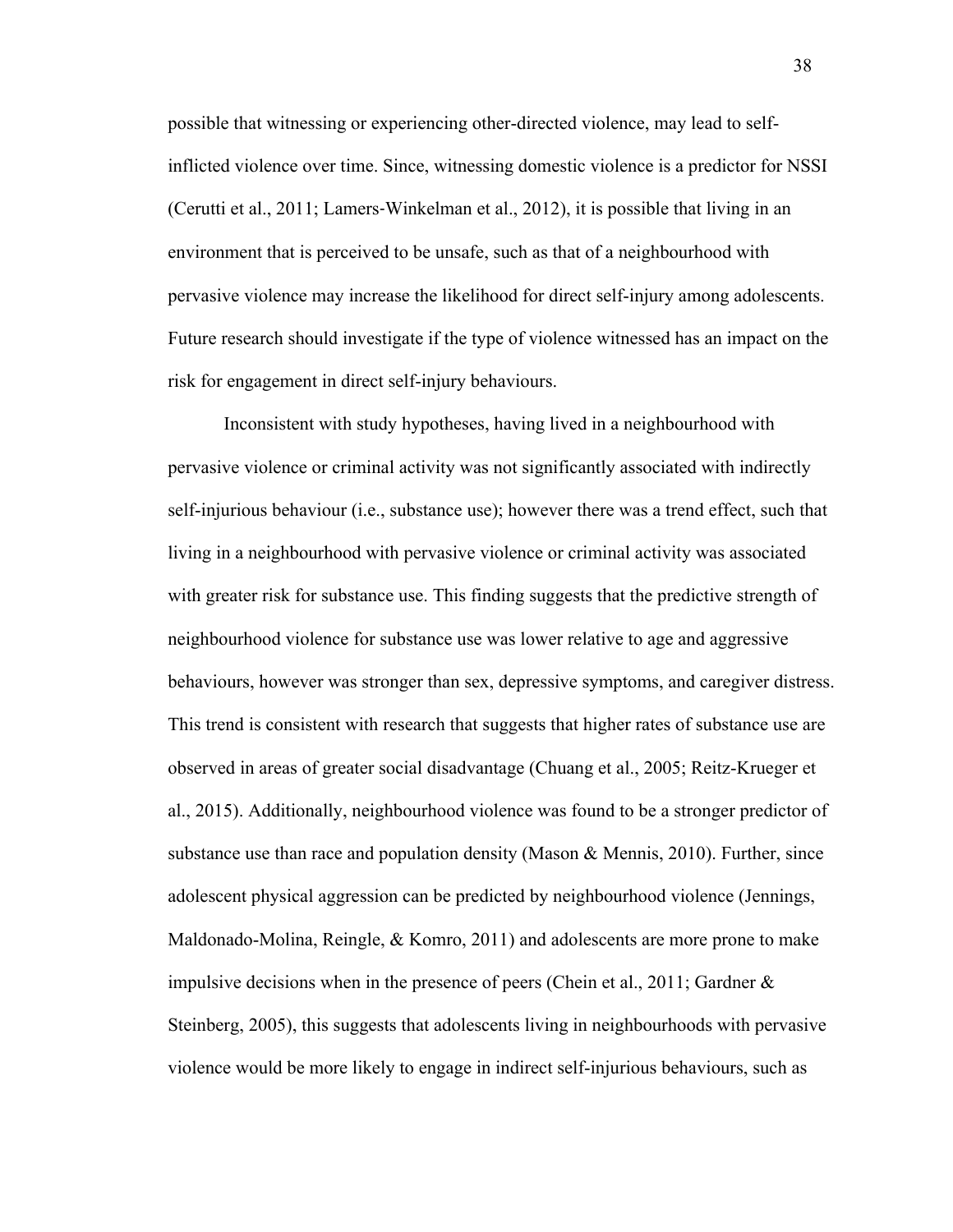substance use. Additionally, the present study did not take into account when the adolescent lived in the neighbourhood with pervasive violence. As with caregiver distress, it is possible that living in a neighbourhood with pervasive violence might be more influential during specific developmental periods. Future research should assess the impact of neighbourhood violence throughout distinct periods during adolescence as associated with substance use.

Overall, the results from the present study both reinforced current literature and present new findings regarding risk factors for adolescent engagement in direct and indirect self-injury behaviours. Taken together, these findings will support the development of prevention and intervention strategies to reduce the risk for serious consequences as a result of direct and indirect self-injury. Nonetheless, eliminating exposure to all risk factors predictive of direct and indirect self-injury behaviours is not a realistic approach. Rather, familial and community support in developing adaptive coping techniques for regulating intense emotions is discussed as an effective approach for atrisk adolescents.

#### **Clinical Implications**

Adolescence is an important developmental period for altering an individual's trajectory to prevent aversive mental health outcomes in the long term. In the present thesis, several individual and interpersonal risk factors for both directly and indirectly self-injurious behaviours were explored, to elucidate differential risk-pathways to selfinjury and to inform targeted-prevention and intervention strategies aimed at adolescents. Specifically, directly self-injurious behaviours are strongly associated with internalizing difficulties (e.g., depressive symptoms), while indirectly self-injurious behaviours are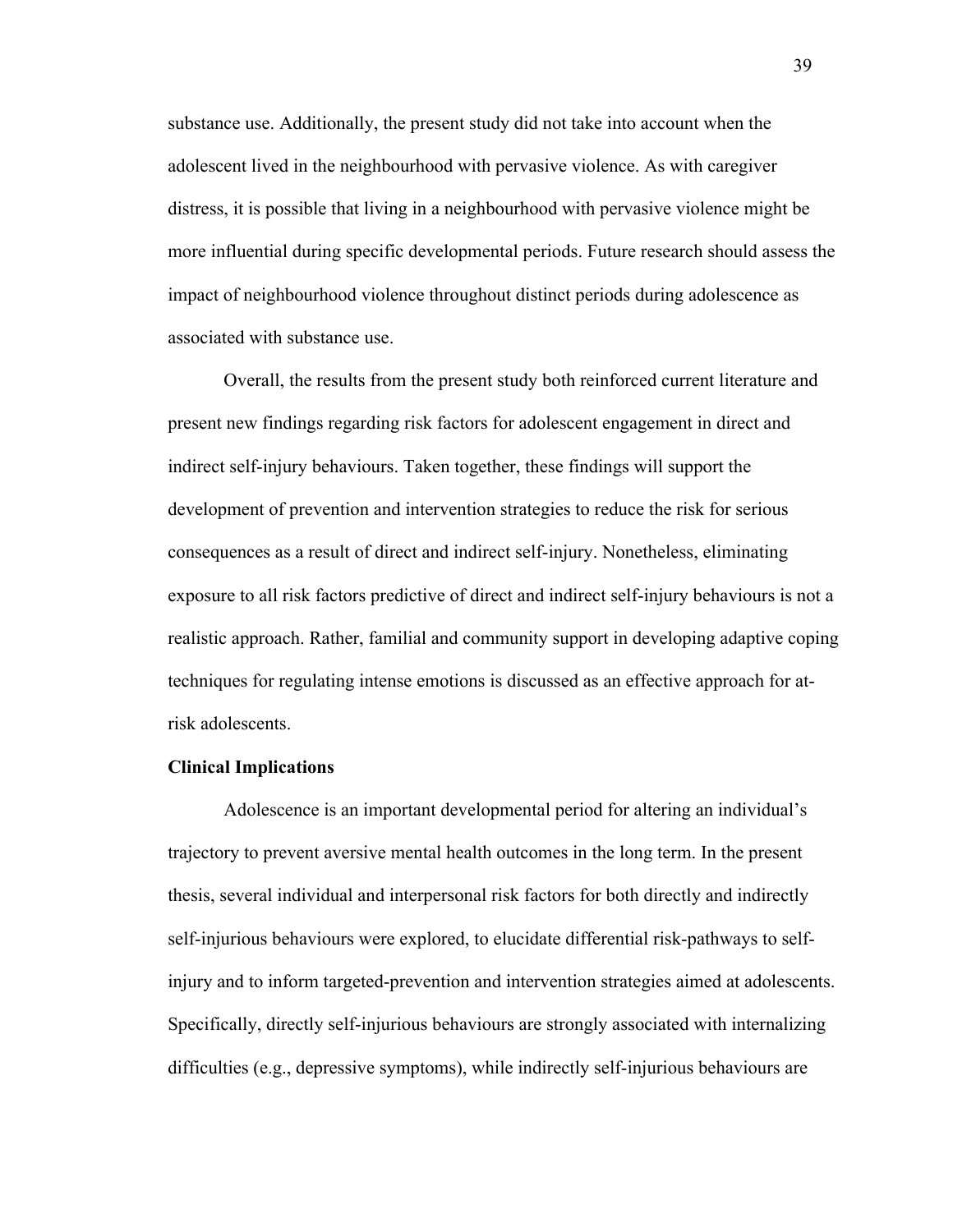associated with externalizing problems (aggressive behaviours). Thus, adolescents who present with high depressive symptoms should be considered for risk of engagement in NSSI and SSI, while adolescents who exhibit high aggressive behaviours should be considered for risk of engagement in substance use. Additionally, unlike, direct selfinjury, indirect self-injury commonly occurs among adolescents while in the presence of peers (Chein et al., 2011; Gardner & Steinberg, 2005). Intervention for adolescents engaging in substance use may involve changing the adolescent's peer group that is supportive of their current substance use lifestyle. This intervention strategy might involve supporting the development of strong social skills and enhancing positive peer relationships as well as encouraging the adolescent to identify and participate in activities that are incompatible with substance use, such as athletics, clubs, or part-time employment. Nonetheless, other risk factors including sex and age as well as familial and community factors must be considered when planning prevention and intervention strategies for at-risk adolescents.

Self-injurious behaviours have been described as dysfunctional strategies commonly used by adolescents for coping with and regulating strong emotions (Andrews et al., 2012; Chapman et al., 2006). Direct self-injury behaviours, such as NSSI and SSI, are typically used to reduce intense negative emotions, while indirect self-injury behaviours such as substance use are used in a variety of contexts to regulate positive and negative emotions (Victor et al., 2012). Therefore, once identified, at-risk adolescents should be taught healthy emotion regulation strategies. Specifically, adolescents at-risk for NSSI and SSI should be taught strategies for coping with strong negative emotions and worldviews. Whereas, adolescents at-risk for substance use should be taught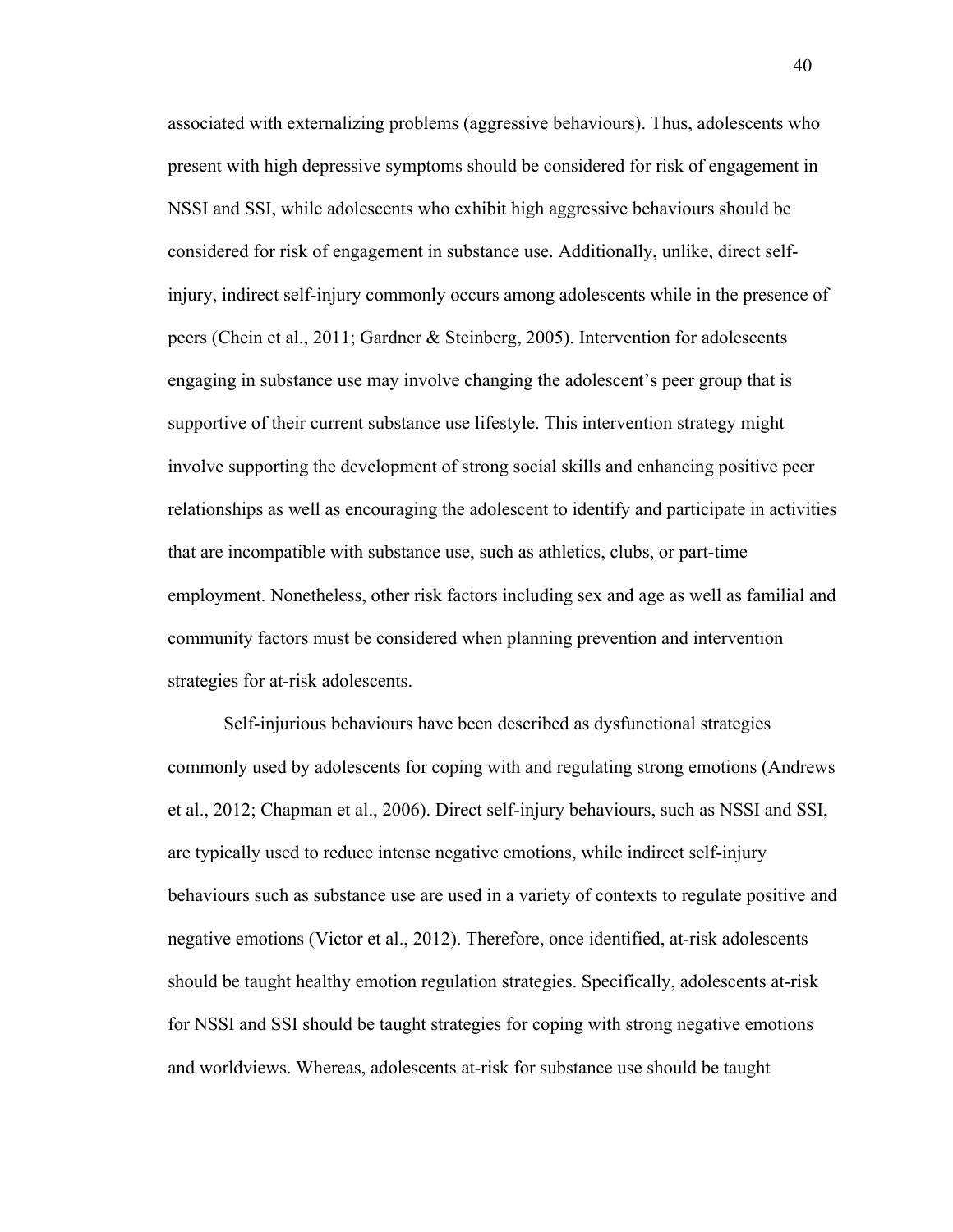techniques for reducing heightened emotions, both positive and negative, being mindful of the moment before making impulsive decisions that may include substance use. Further, familial and community support are highly influential during adolescence (Reitz-Krueger et al., 2015). Adolescents who engage in direct or indirect self-injury who have difficulty in regulating emotions may also report interpersonal difficulties. Specifically for adolescents engaging in direct self-injury, but also for adolescents engaging in indirect self-injury, it is important to teach how to initiate and maintain healthy relationships, whether within their family system or the community.

Adolescents who present with directly self-injurious behaviours, such as NSSI and SSI, may benefit from behavioural and family based treatment approaches for reducing their life-threatening and quality of life concerns (Fleischhaker et al., 2011; Katz, Cox, Gunasekara, & Miller, 2004; Prabhu, Molinari, Bowers, & Lomax, 2010; Rathus & Miller, 2002). Specifically, dialectical behaviour therapy (DBT) has been identified as an evidenced informed approach for teaching adolescents adaptive coping techniques and problem solving skills for managing strong emotions (Andrews et al., 2012; Miller, Rathus, Linehan, Wetzler, & Leigh, 1997; Miller, Rathus, & Linehan, 2007). Family therapy is encouraged when working with adolescents using DBT because the family system is highly influential in the maintenance of adolescent distress (Miller, Glinski, Woodberry, Mitchell, & Indik, 2002). Family therapy can serve as psychoeducation for family members or to resolve familial issues; a positive home environment may benefit adolescents struggling to cope with strong emotions (Linehan, 1993). Ultimately, by enhancing an adolescent's perceived meaning in life and reinforcing how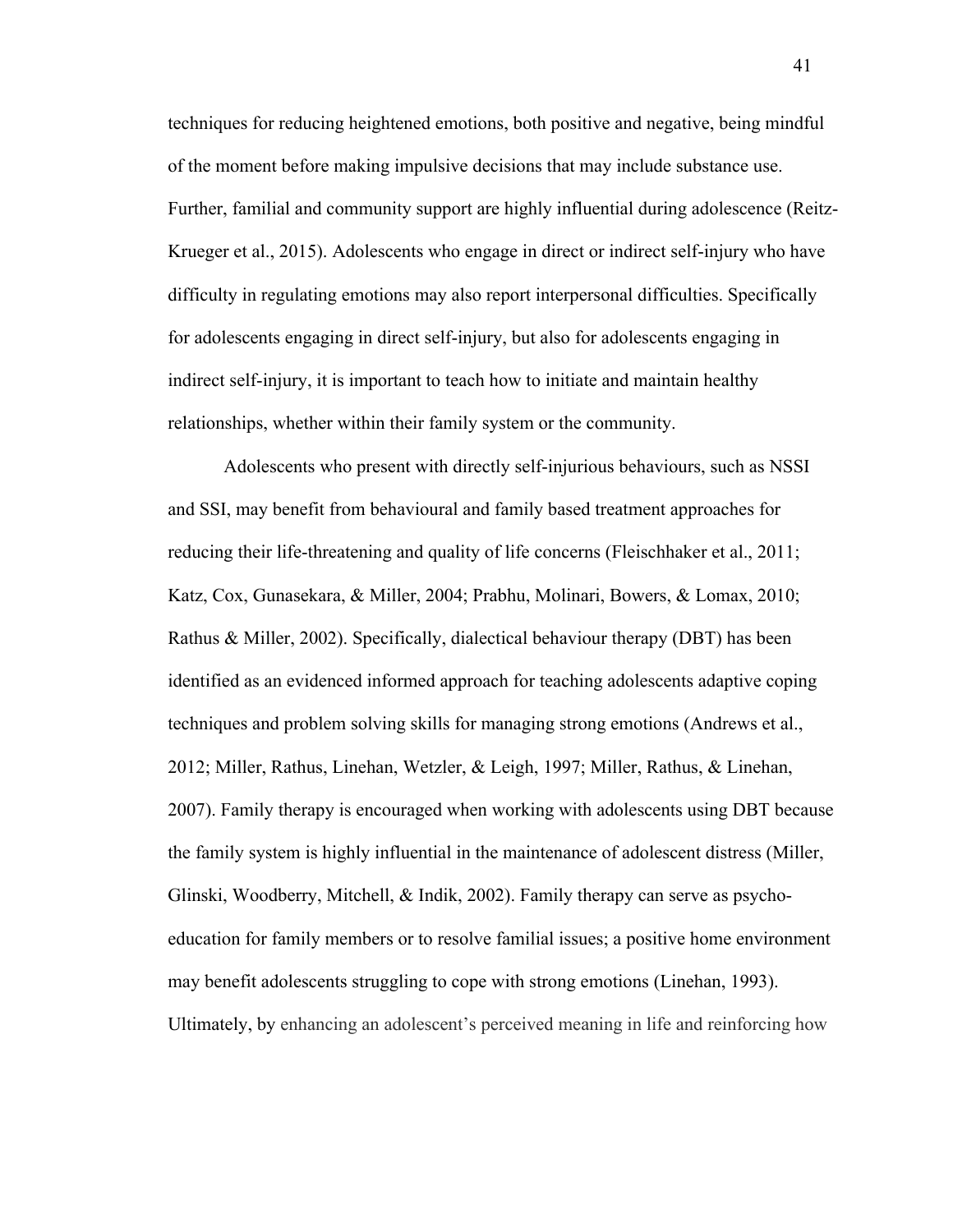to build and maintain healthy relationships, adolescents may be empowered to seek assistance during times of distress (Andrews et al., 2012; Whitlock, et al., 2013).

Similarly, adolescents who present with indirect self-injury behaviours, such as substance use, may benefit from behavioural and family based intervention support for reducing their substance use by introducing or improving their use of healthy coping skills for dealing with distress (Cornelius et al., 2011; Henderson, Dakof, Greenbaum, & Liddle, 2010; Ogel & Coskun, 2011). Combining two behavioural techniques, motivational enhancement therapy (MET) and cognitive behavioural therapy (CBT), has demonstrated effectiveness for substance use treatment among adolescents (Cornelius et al., 2011). Both of the aforementioned techniques require adolescents to actively participate in their treatment. MET is a brief intervention that is effective for motivating adolescents to participate in additional types of CBT for substance use treatment by reducing their uncertainty regarding engaging in treatment to reduce their current substance use (Barnett, Sussman, Smith, Rohrbach, & Spruijt-Metz, 2012; Jensen et al., 2011; Tevyaw & Monti, 2004). CBT interventions for substance use highlight the connections between thoughts, feelings, and behaviours, assisting adolescents in understanding their vulnerabilities and triggers while providing support in the development of self-control skills including emotion regulation and substance reduction (Kaminer, Burleson, & Goldberger, 2002).

Despite the findings in the present study that caregiver distress was not predictive of adolescent engagement in substance use, as with adolescents engaging in directly selfinjurious behaviours, family involvement in substance use treatment is highly important because adolescents typically live with their parents and other family members. Family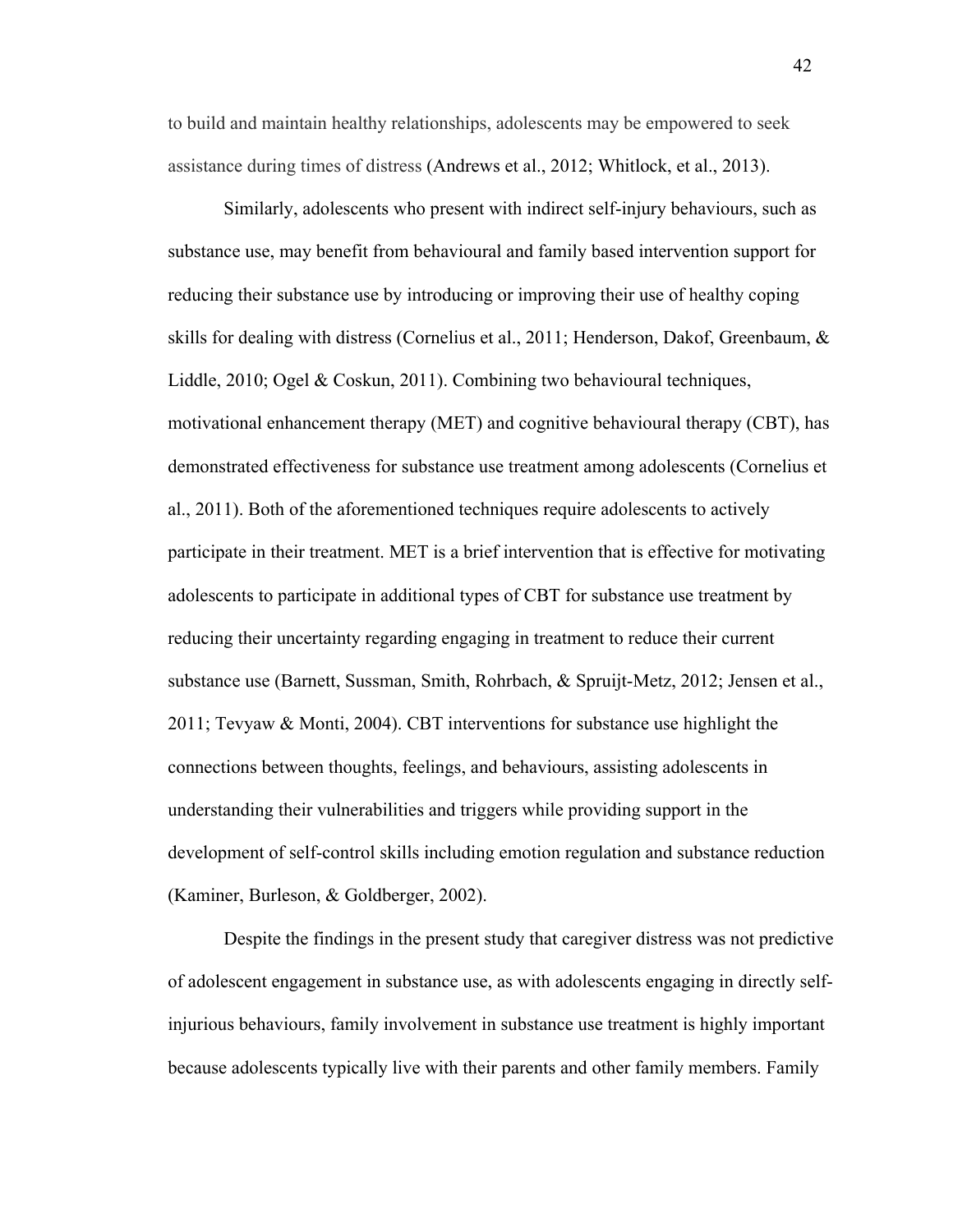therapy has the potential to be highly efficacious for adolescents engaging in substance use because family members can reinforce, outside of therapy, the strategies learned in therapy in order to regulate emotions and cope with distress. Additionally, family therapy can address underlying relational and communication difficulties that may trigger substance use. Specifically, brief strategic family therapy (BSFT) emphasizes that families should be viewed as a system such that each member impacts every other member (Szapocznik, Muir, & Schwartz, 2013). Therefore, if one person is struggling with emotional or behavioural difficulties, unhealthy familial interactions are suggested to be the root of the problem (Szapocznik, Muir, et al., 2013). By addressing the family as an interdependent system to restructure maladaptive family interactions, the family member exhibiting the emotional and behavioural difficulties should show a reduction in symptoms (Szapocznik, Muir et al., 2013). BSFT has been found to be effective in reducing problem behaviours including substance use and delinquency among children and youth by increasing engagement in treatment and improving retention as well as increasing positive outcomes for families (Szapocznik, Zarate, Duff, & Muir, 2013; Waldron & Turner, 2008).

#### **Limitations**

While there are numerous strengths in the present study such as the large sample size and the use of a multisource comprehensive assessment tool completed by trained clinicians, it is not without limitations. First, the findings may not be generalizable to a community-based sample of adolescents due to the fact that all of the adolescents assessed were accessing outpatient or inpatient mental health services. Additionally, the adolescents were not randomly selected to participate in this study, but instead were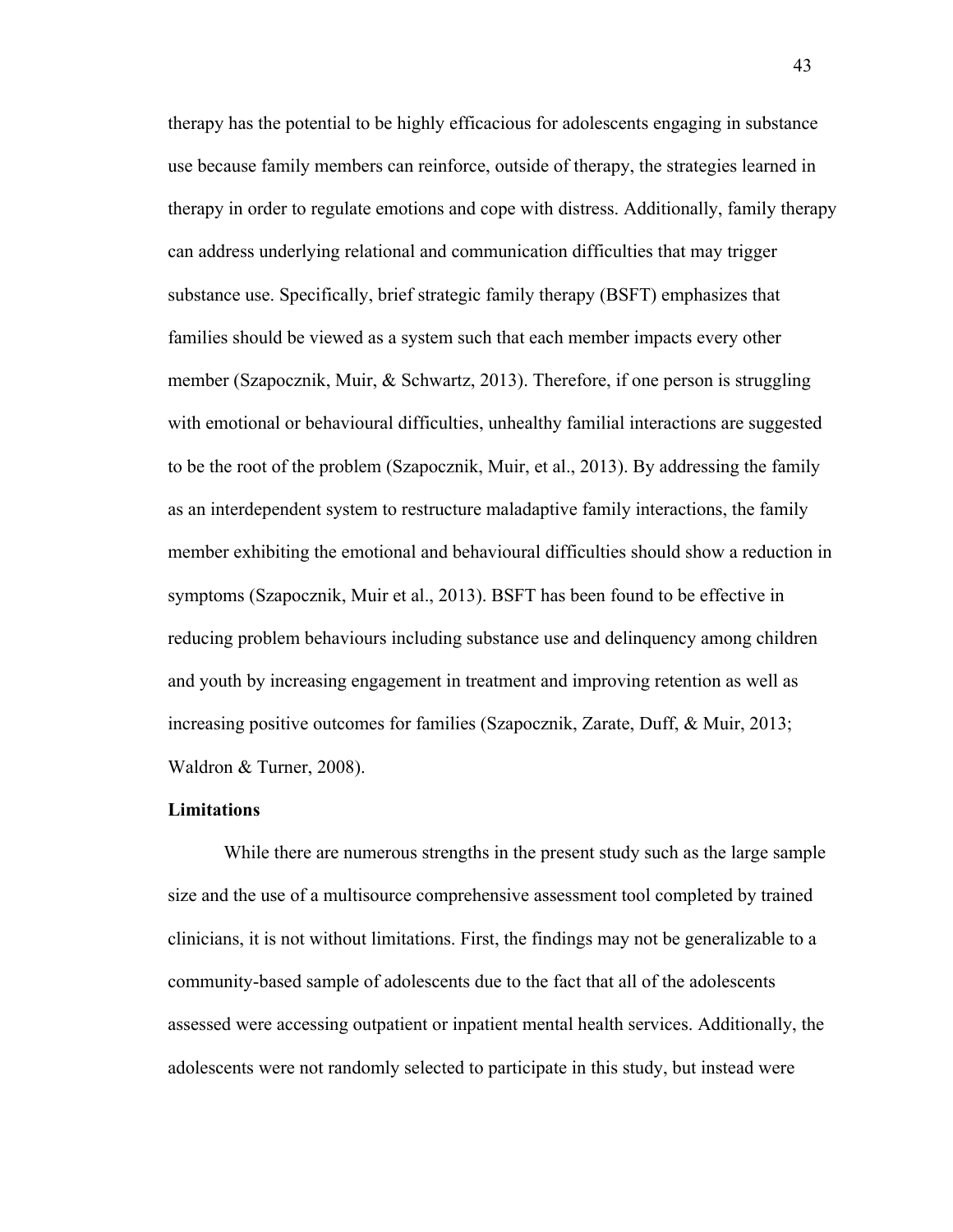accessed as a convenience sample since the assessment tool was completed as part of typical clinical practice at 20 mental health agencies across the Province of Ontario. Next, cross-sectional information on risk factors and engagement regarding self-injury behaviour was examined and therefore the directionality of the findings cannot be determined. Although it is assumed that the examined risk factors would be present prior to engaging in the self-injury behaviours (e.g., depressive symptoms, aggressive behaviours, caregiver distress, lived in a neighbourhood with pervasive violence or criminal activity), it is also possible that engaging in self-injurious behaviours could increase the presence of risk factors such as caregiver distress in the future. Finally, the current study did not examine the frequency or severity of the predicted self-injury behaviours. With the exception of the distinction between NSSI and SSI, the extent of the self-injury behaviours is unknown. It is possible that self-injury behaviours may be predicted by dissimilar risk factors depending on the intensity and severity of the behaviours.

#### **Future Directions for Research**

Additional future research should examine the risk factors for engaging in other indirect self-injury behaviours to determine if any other behaviours are closely related with one another as well as engagement in direct self-injury behaviours. Moreover, the mode, frequency, and intensity of the self-injurious behaviours should be considered when determining risk factors for engagement. Adolescents who engage in more frequent, high intensity behaviours are likely at an increased risk for serious physical and mental health consequences. Furthermore, a longitudinal study to evaluate if there are critical periods during which certain risk factors are more predictive of engagement in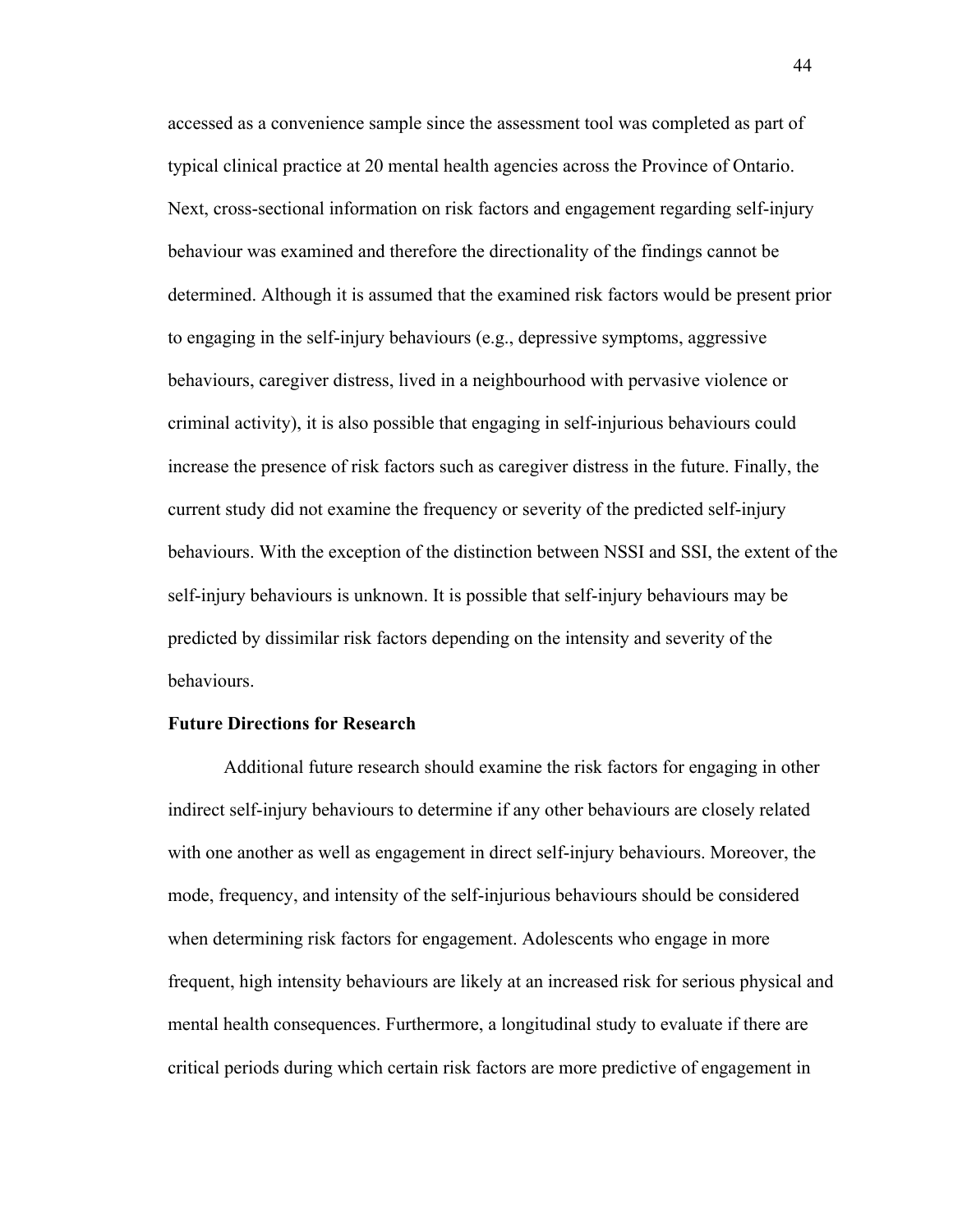direct or indirect self-injury is needed. Finally, it is possible that interpersonal risk factors, such as caregiver distress or environmental risks, may be more predictive of engagement in self-injurious behaviours in early adolescence as compared to late adolescence.

#### **Conclusions**

Adolescent engagement in direct and indirect self-injury can result in serious physical and mental health consequences. Thus, identifying risk factors predictive of each form of self-injury behaviour (i.e., direct or indirect) can improve the development of targetted prevention and intervention strategies for at-risk adolescents. The results from the present study suggest that older, female adolescents who experience high levels of depressive symptoms, whose caregiver is experiencing distress, and who have lived in a neighbourhood with pervasive violence or criminal activity, are more likely than their peers to engage in directly self-injurious behaviours, both NSSI and SSI. Additionally, the results suggest that older adolescents who experience high levels of aggressive behaviour are more likely than their peers to engage in indirectly self-injurious behaviours, specifically substance use. Further, a trend exists such that those adolescents who have lived in a neighbourhood with pervasive violence or criminal activity are also more likely than their peers to engage in substance use. Understanding the risk factors for engagement in directly and indirectly self-injurious behaviours is important to circumvent potential immediate and long-term consequences and to develop evidence-informed prevention and intervention strategies.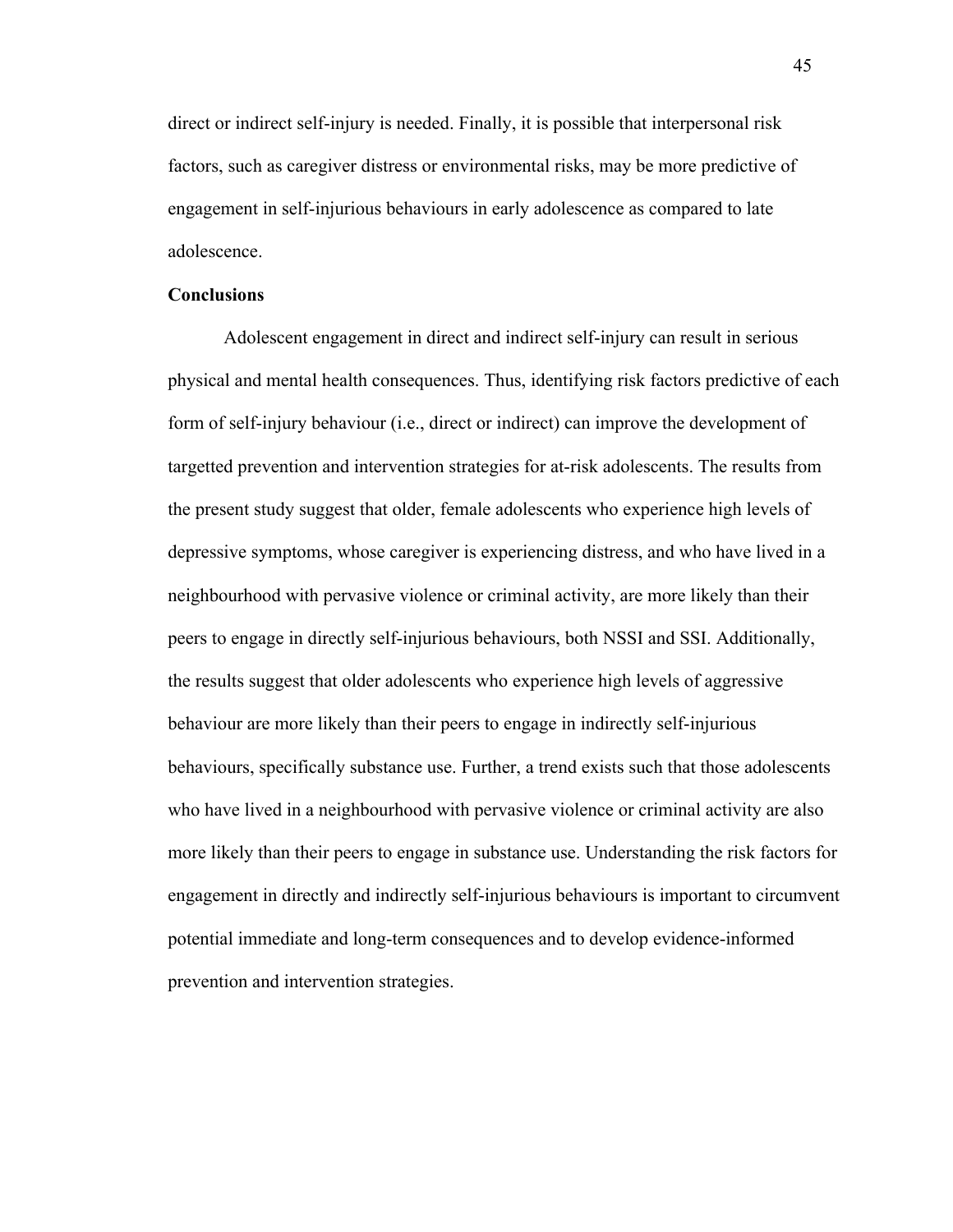#### References

- Albert, D., & Steinberg, L. (2011). Judgment and decision making in adolescence. *Journal of Research on Adolescence*, *21*, 211–224.
- American Psychiatric Association (2013). Diagnostic and Statistical Manual of Mental Disorders (5th edition). Washington, DC.

Andrews, T., Martin, G., & Hasking, P. (2012). Differential and common correlates of non-suicidal self-injury and alcohol use among community-based adolescents. *Advances in Mental Health, 11*, 55-66.

- Armey, M. F., Crowther, J. H., & Miller, I. W. (2011). Changes in ecological momentary assessment reported affect associated with episodes of nonsuicidal self-injury. *Behavior Therapy, 42*(4), 579-588.
- Arnett, J. J. (1999). Adolescent storm and stress, reconsidered. *American psychologist, 54(5),* 317.
- Barnett, E., Sussman, S., Smith, C., Rohrbach, L. A., & Spruijt-Metz, D. (2012). Motivational Interviewing for adolescent substance use: a review of the literature. *Addictive behaviors*, *37*(12), 1325-1334.
- Barrocas, A. L., Hankin, B. L., Young, J. F., & Abela, J. R. Z. (2012). Rates of nonsuicidal self-injury in youth: Age, sex, and behavioral methods in a community sample. *Pediatrics*, *130*, 39–45.
- Biederman, J., Faraone, S. V., Monuteaux, M. C., & Feighner, J. A. (2000). Patterns of alcohol and drug use in adolescents can be predicted by parental substance use disorders. *Pediatrics, 106*(4), 792-797.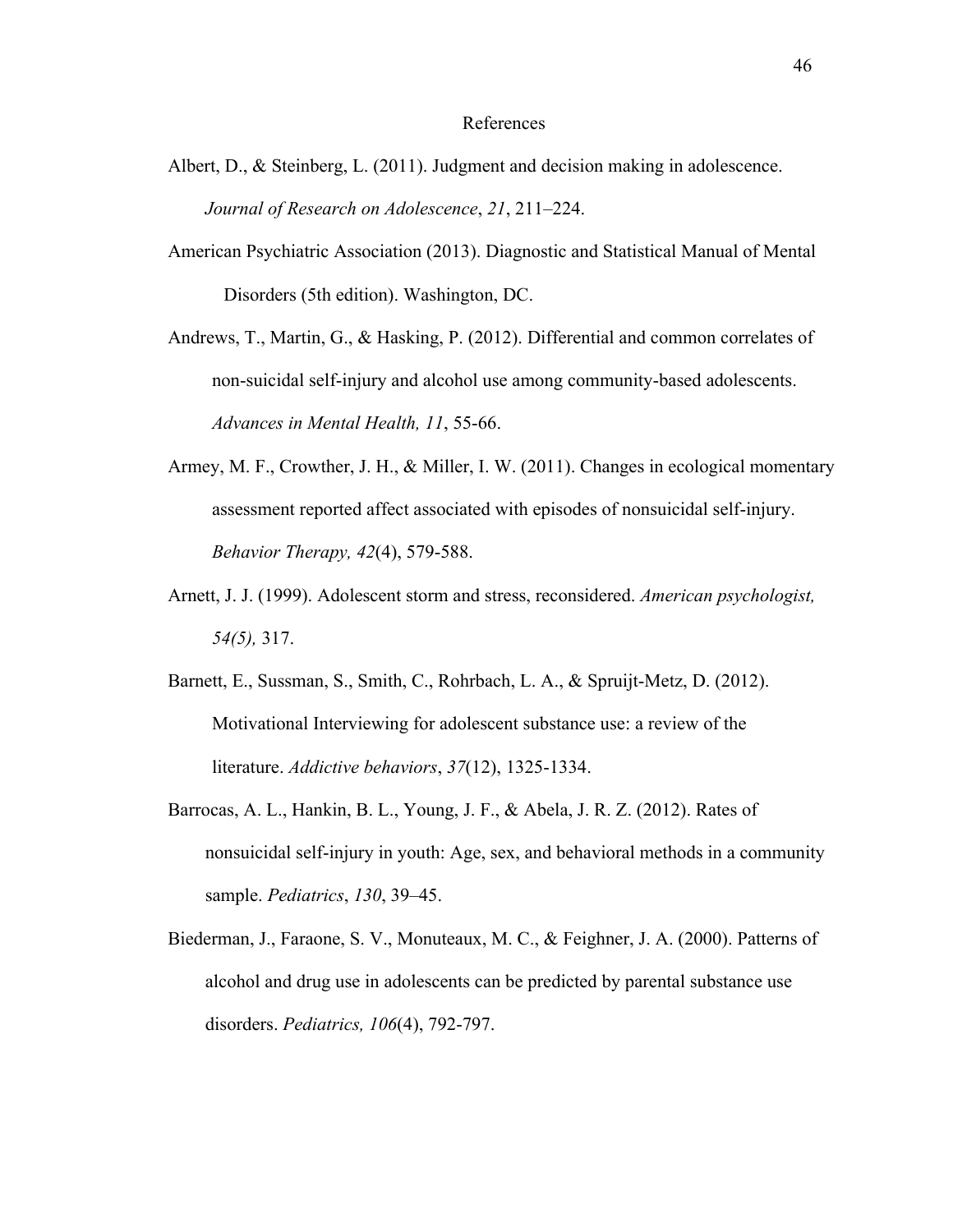- Bjärehed, J., & Lundh, L.-G. (2008). Deliberate self-harm in 14-year-old adolescents: how frequent is it, and how is it associated with psychopathology, relationship variables, and styles of emotional regulation? *Cognitive Behaviour Therapy*, *37*, 26– 37.
- Bowlby, J. (1958). The nature of the child's tie to his mother. *The International journal of psycho-analysis, 39*, 350.
- Brausch, A. M., & Gutierrez, P. M. (2010). Differences in non-suicidal self-injury and suicide attempts in adolescents. *Journal of Youth and Adolescence*, *39*(3), 233–242.
- Bridge, J. A., Goldstein, T. R., & Brent, D. A. (2006). Adolescent suicide and suicidal behavior. *Journal of Child Psychology and Psychiatry and Allied Disciplines*, *47*(3- 4), 372–394.
- Burrows, A., Morris, J., Simon, S., Hirdes, J., & Phillips, C. (2000). Development of a minimum data set-based depression rating scale for use in nursing homes. *Age and Ageing, 29,* 165-72.
- Canadian Institute for Health Information. (2014). *Intentional self-harm among youth in Canada* (Report No. 8998-1014). Retrieved from Canadian Institute for Health Information website: http://www.cihi.ca/web/resource/en/info\_child\_harm\_EN.pdf
- Casey, B. J., Jones, R. M., & Somerville, L. H. (2011). Braking and accelerating of the adolescent brain. *Journal of Research on Adolescence*, *21*, 21–33.
- Cerutti, R., Manca, M., Presaghi, F., & Gratz, K. L. (2011). Prevalence and clinical correlates of deliberate self-harm among a community sample of Italian adolescents*. Journal of Adolescence, 34*(2), 337–47.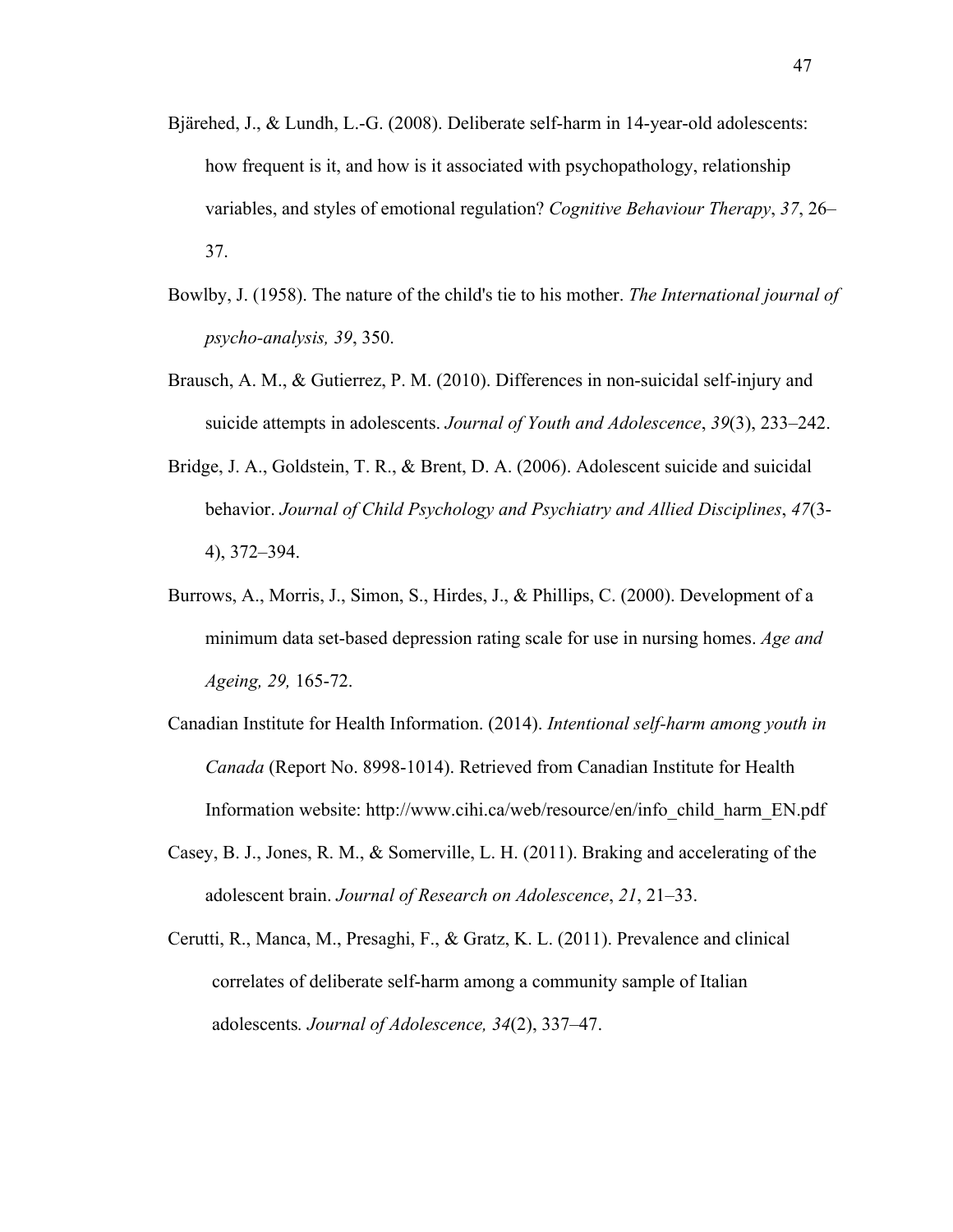- Chapman, A. L., Gratz, K. L., & Brown, M. Z. (2006). Solving the puzzle of deliberate self-harm: The experiential avoidance model. *Behaviour Research and Therapy*, *44*, 371–394.
- Chein, J., Albert, D., O'Brien, L., Uckert, K., & Steinberg, L. (2011). Peers increase adolescent risk taking by enhancing activity in the brain's reward circuitry. *Developmental science*, *14*(2), F1-F10.
- Chen, P., & Jacobson, K. C. (2012). Developmental trajectories of substance use from early adolescence to young adulthood: Gender and racial/ethnic differences. *Journal of Adolescent Health*, *50*(2), 154–163.
- Chuang, Y. C., Ennett, S. T., Bauman, K. E., & Foshee, V. A. (2005). Neighborhood influences on adolescent cigarette and alcohol use: Mediating effects through parent and peer behaviors. *Journal of Health and Social Behavior, 46*(2), 187–204.
- Colder, C. R., Scalco, M., Trucco, E. M., Read, J. P., Lengua, L. J., Wieczorek, W. F., & Hawk, L. W. (2013). Prospective associations of internalizing and externalizing problems and their co-occurrence with early adolescent substance use. *Journal of Abnormal Child Psychology*, *41*(4), 667–677.
- Cooper, M. L., Shaver, P. R., & Collins, N. L. (1998). Attachment styles, emotion regulation, and adjustment in adolescence. *Journal of personality and social psychology*, *74*(5), 1380.
- Cornelius, J. R., Douaihy, A., Bukstein, O. G., Daley, D. C., Wood, S. D., Kelly, T. M., & Salloum, I. M. **(**2011). Evaluation of cognitive behavioral therapy/motivational enhancement therapy (CBT/MET) in a treatment trial of comorbid MDD/AUD adolescents. *Addictive Behaviors, 36*, 843-848.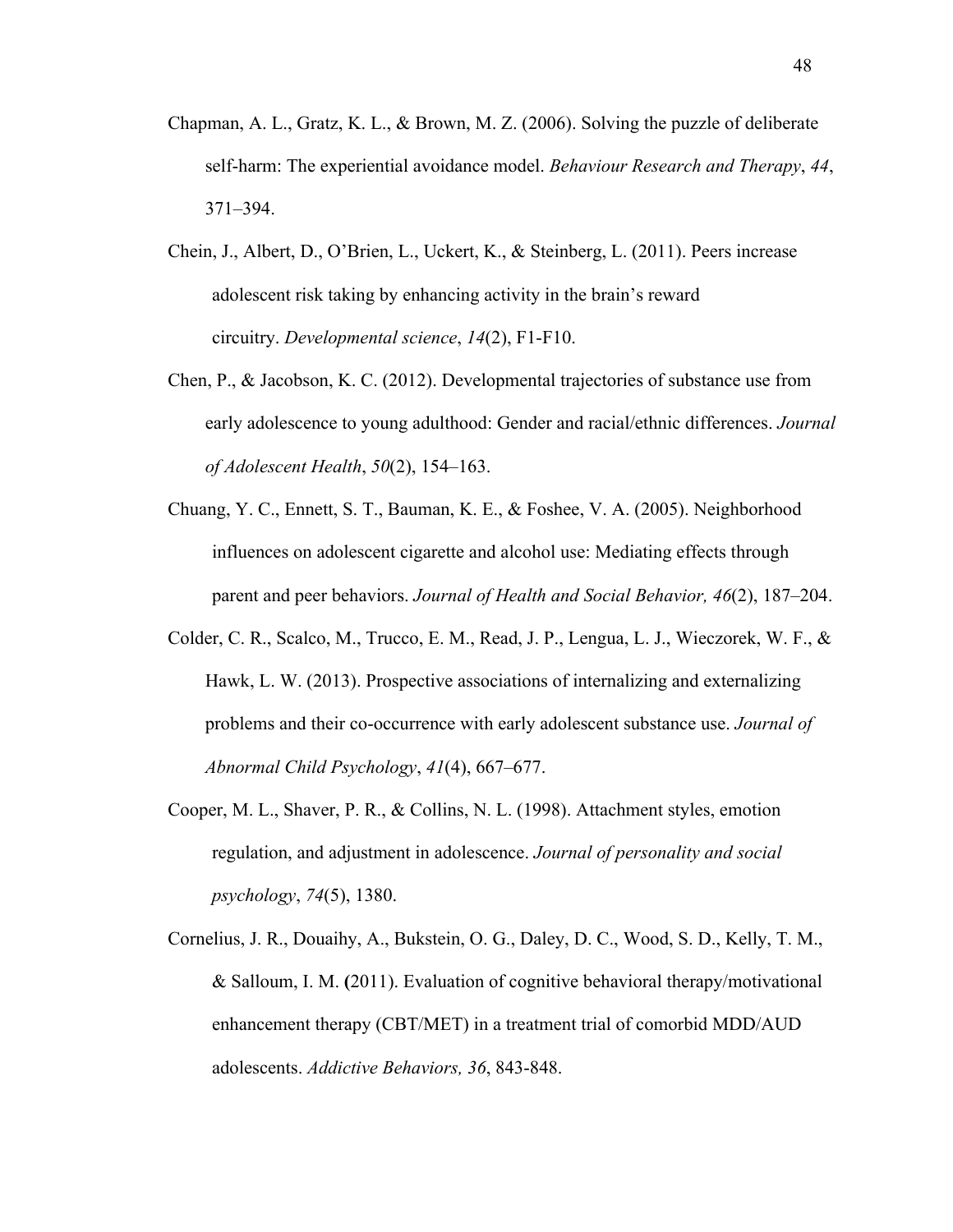- Csorba, J., Dinya, E., Plener, P., Nagy, E., & Pali, E. (2009). Clinical diagnoses, characteristics of risk behavior, differences between suicidal and non-suicidal subgroups of Hungarian adolescent outpatients practising self-injury. *European Child Adolescent Psychiatry, 18*, 309–320.
- Dahl, R. E. (2004). Adolescent brain development: a period of vulnerabilities and opportunities. Keynote address. *Annals of the New York Academy of Sciences, 1021,* 1-22.
- Dackis, C. A., & O'Brien, C. P. (2001). Cocaine dependence: a disease of the brain's reward centers. *Journal of substance abuse treatment*, *21*(3), 111-117.
- Davis, K. C., George, W. H., & Norris, J. (2004). Women's responses to unwanted sexual advances: The role of alcohol and inhibition conflict. *Psychology of Women Quarterly*, *28*(4), 333-343.
- DeWit, D. J., Adlaf, E. M., Offord, D. R., & Ogborne, A. C. (2000). Age at first alcohol use: A risk factor for the development of alcohol disorders. *The American Journal of Psychiatry*, *157*(13), 745–750.
- Fleischhaker, C., Böhme, R., Sixt, B., Brück, C., Schneider, C., & Schulz, E. (2011). Dialectical Behavioral Therapy for Adolescents (DBT-A): a clinical Trial for Patients with suicidal and self-injurious Behavior and Borderline Symptoms with a one-year Follow-up. *Child and Adolescent Psychiatry Mental Health*, *5*, 3.
- Frey, L. M., & Cerel, J. (2015). Risk for Suicide and the Role of Family A Narrative Review. *Journal of Family Issues*, *36*(6), 716-736.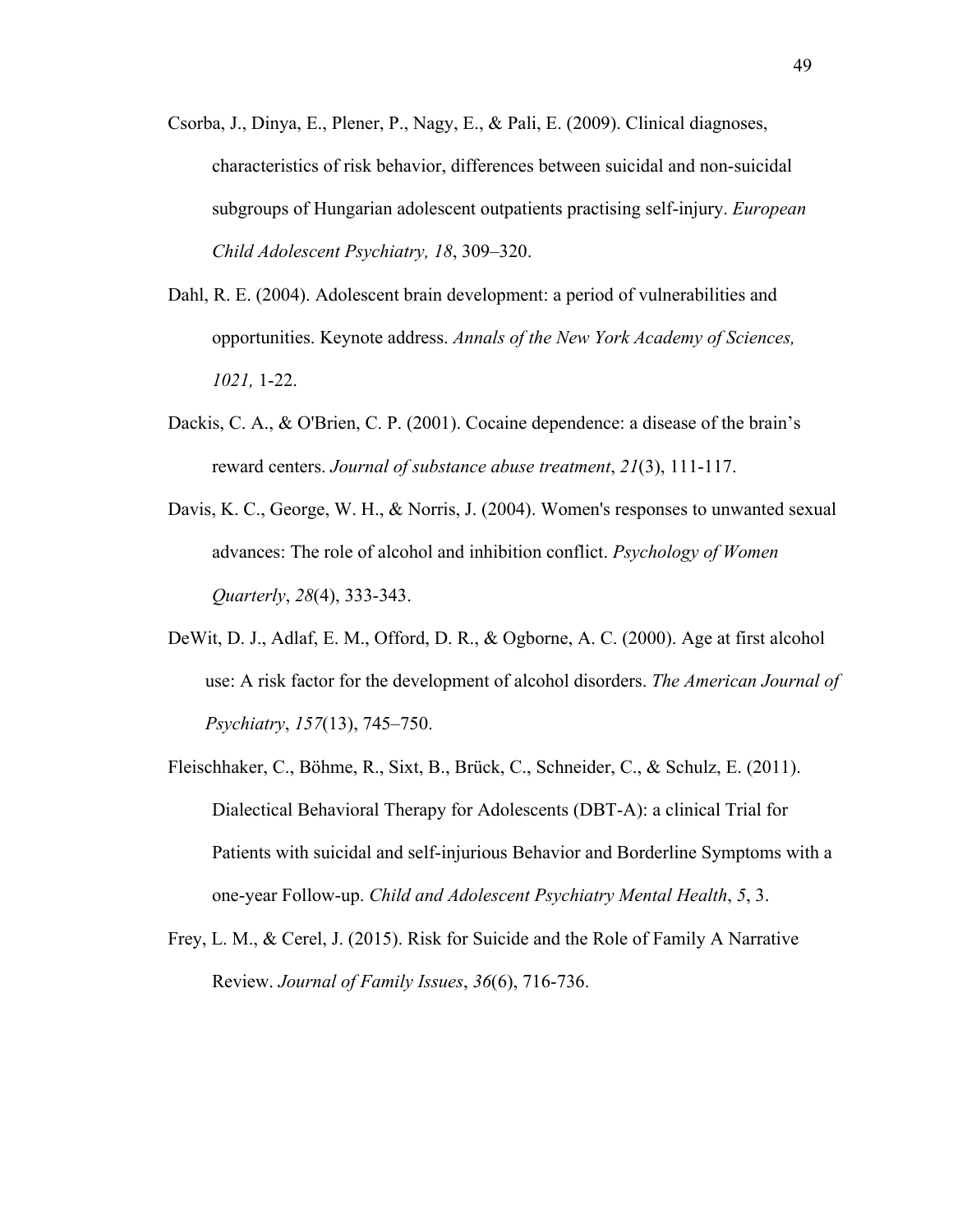- Gardner, M., & Steinberg, L. (2005). Peer influence on risk taking, risk preference, and risky decision making in adolescence and adulthood: an experimental study. *Developmental psychology*, *41*(4), 625.
- Glenn, C. R., & Klonsky, E. D. (2009). Social context during non-suicidal self-injury indicates suicide risk. *Personality and Individual Differences, 46*(1), 25-29.
- Gosney, H., & Hawton, K. (2007). Inquest verdicts: Youth suicides lost. *Psychiatric Bulletin*, *31*, 203–205.
- Guan, K., Fox, K. R., & Prinstein, M. J. (2012). Nonsuicidal self-injury as a timeinvariant predictor of adolescent suicide ideation and attempts in a diverse community sample. *Journal of consulting and clinical psychology, 80*(5), 842.
- Hammond, D., Ahmed, R., Yang, W. S., Brukhalter, R., & Leatherdale, S. (2011). Illicit substance use among Canadian youth: Trends between 2002 and 2008. *Canadian Journal of Public Health*, *102*, 7–12.
- Hamza, C. A., Stewart, S. L., & Willoughby, T. (2012). Examining the link between nonsuicidal self-injury and suicidal behavior: A review of the literature and an integrated model. *Clinical Psychology Review*, *32*, 482–495.
- Hamza, C. A., Willoughby, T., & Heffer, T. (2015). Impulsivity and nonsuicidal selfinjury: A review and meta-analysis. *Clinical psychology review*, *38*, 13-24.
- Hasking, P., Momeni, R., Swannell, S., & Chia, S. (2008). The nature and extent of nonsuicidal self-injury in a non-clinical sample of young adults. *Archives of Suicide Research, 12*(3), 208-218.
- Hawton, K., Saunders, K. E. A., & O'Connor, R. C. (2012). Self-harm and suicide in adolescents. *The Lancet*, *379*(9834), 2373–2382.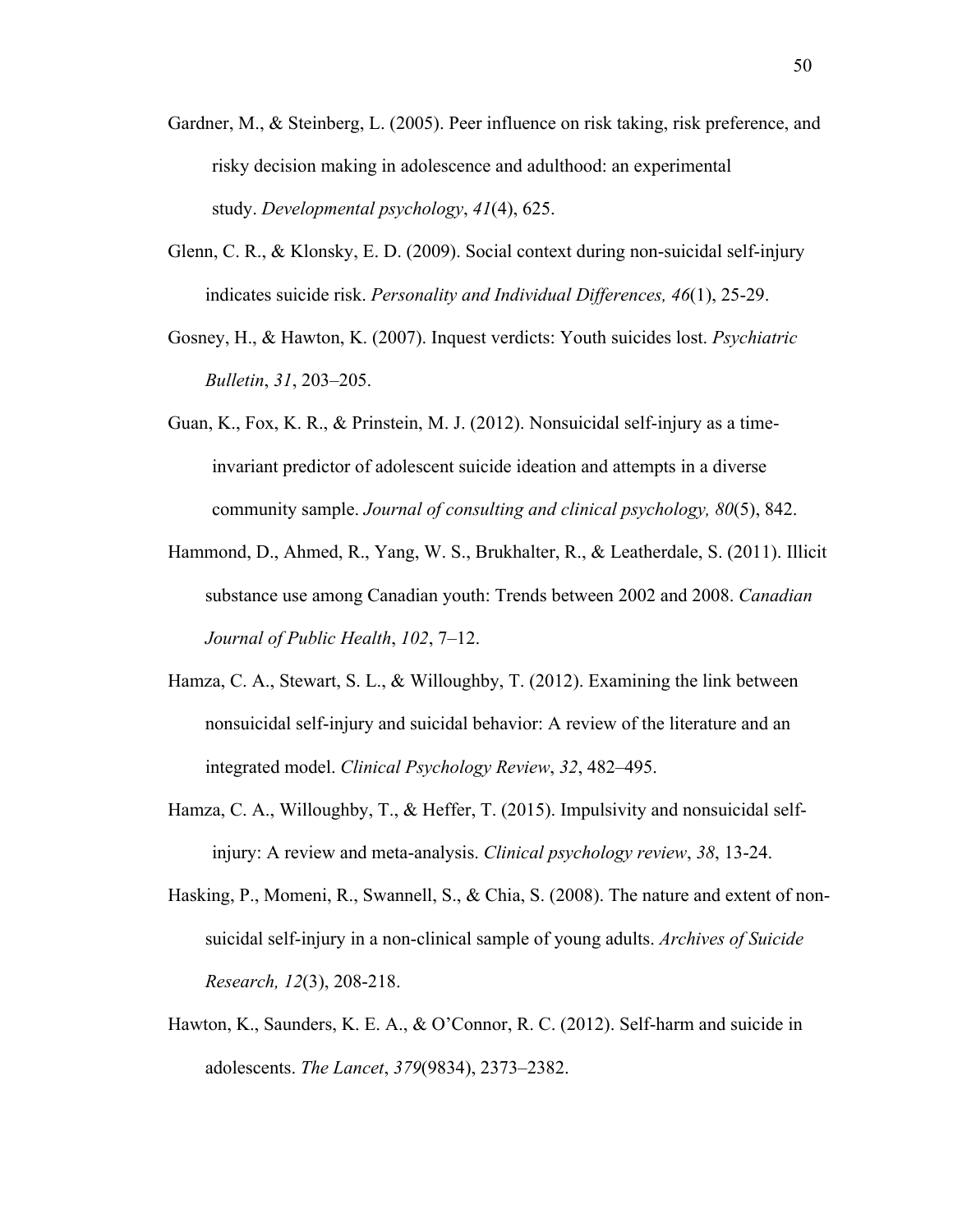- Henderson, C. E., Dakof, G. A., Greenbaum, P. E., & Liddle, H. A. (2010). Effectiveness of multidimensional family therapy with higher severity substance-abusing adolescents: Report from two randomized controlled trials. *Journal of Consulting and Clinical Psychology, 78*(6): 885-897.
- Hilt, L. M., Nock, M. K., Lloyd-Richardson, E. E., & Prinstein, M. J. (2008). Longitudinal study of nonsuicidal self-injury among young adolescents: Rates, correlates, and preliminary test of an interpersonal model. *Journal of Early Adolescence*, *28*(3), 455–469.
- Hirdes, J., Ljunggren, G., Morris, J., Frijters, D., Finne Soveri, H., Gray, L., Björkgren, M., & Gilgen, R. (2008). Reliability of the interRAI suite of assessment instruments: A 12-country study of an integrated health information system. *BMC Health Services Research, 8,* 277-288.
- Hirdes, J., Smith, T., Rabinowitz, T., Yamauchi, K., Pérez, E., Telegdi, N., Prendergast, P., Morris, J. N., Ikegami, N., Phillips, C. D., & Fries, B. (2002). The resident assessment instrument-mental health (RAI-MH): Inter-rater reliability and convergent validity. *Journal of Behavioral Health Services & Research, 29*(4), 419- 32.
- Jacobson, C. M., Muehlenkamp, J. J., Miller, A. L., & Turner, J. B. (2008). Psychiatric impairment among adolescents engaging in different types of deliberate self-harm. *Journal of Clinical Child and Adolescent Psychology, 37*(2), 363–375.
- Jenkins, A. L., Singer, J., Conner, B. T., Calhoun, S., & Diamond, G. (2014). Risk for suicidal ideation and attempt among a primary care sample of adolescents engaging in nonsuicidal self-injury. *Suicide and Life-Threatening Behavior*, *44*, 616–628.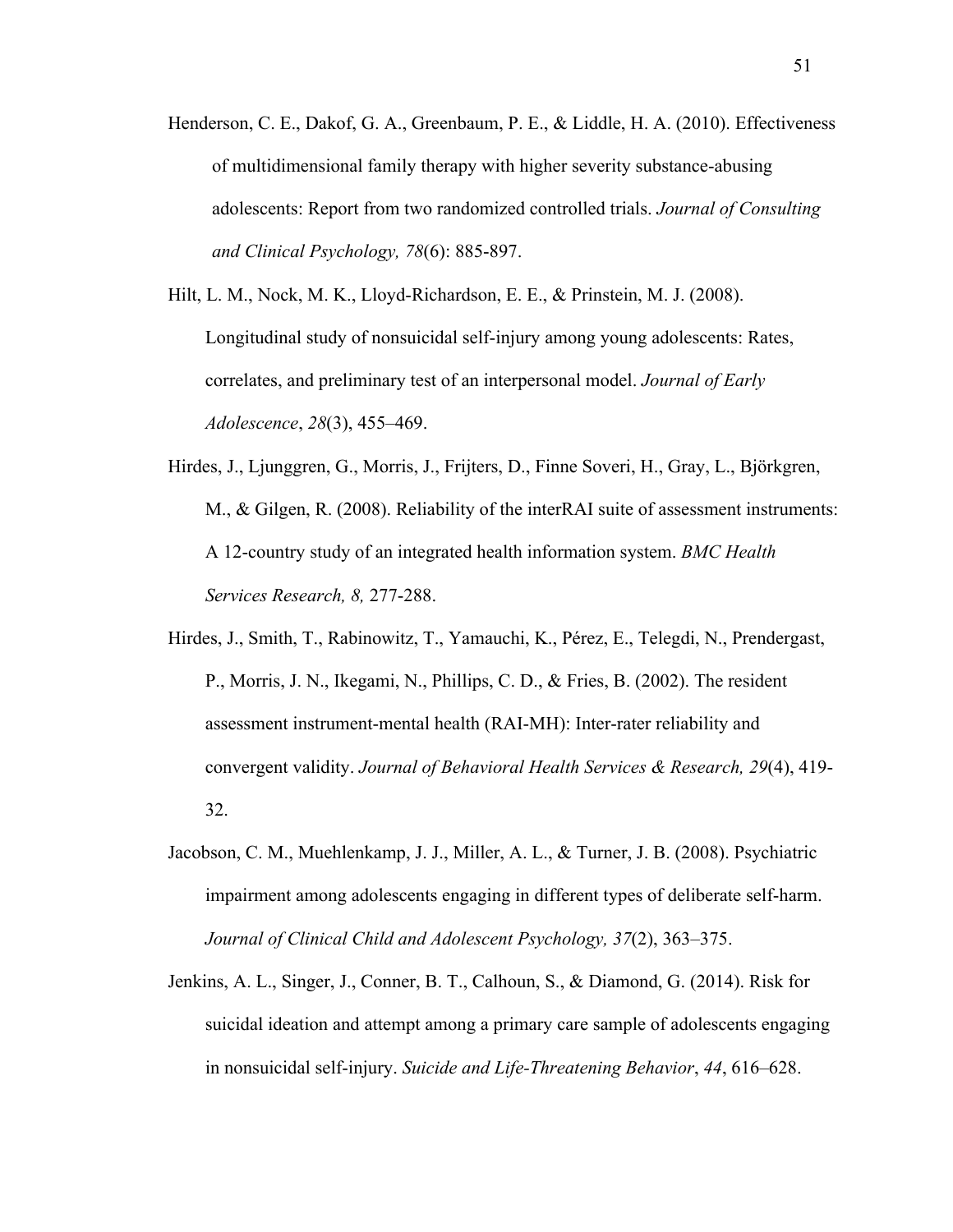- Jennings, W. G., Maldonado-Molina, M. M., Reingle, J. M., & Komro, K. A. (2011). A multi-level approach to investigating neighborhood effects on physical aggression among urban Chicago youth. *American Journal of Criminal Justice, 36,* 392–407.
- Johnson, T. P. (2012). Marijuana. In Encyclopedia of Immigrant Health (pp. 1048-1050). Springer New York.

Joiner, T. (2005). *Why people die by suicide*. Cambridge, MA: Harvard University Press.

- Kaminer, Y., Burleson, J. A., & Goldberger, R. (2002). Cognitive-behavioral coping skills and psychoeducation therapies for adolescent substance abuse. *The Journal of nervous and mental disease, 190*(11), 737-745.
- Kandel, D. (1975). Stages in adolescent involvement in drug use. *Science*, *190*(4217), 912-914.
- Kandel, D., & Kandel, E. (2015). The gateway hypothesis of substance abuse: Developmental, biological and societal perspectives. *Acta Paediatrica*, *104*, 130– 137.
- Katz, L. Y., Cox, B. J., Gunasekara, S., & Miller, A. L. (2004). Feasibility of dialectical behavior therapy for suicidal adolescent inpatients. *Journal of the American Academy of Child & Adolescent Psychiatry*, *43*(3), 276-282.
- Kirby, T., & Barry, A. E. (2012). Alcohol as a gateway drug: A study of US 12th graders. *Journal of School Health*, *82*(8), 371–379.
- Klonsky, E. D. (2007). The functions of deliberate self-injury: A review of the evidence. *Clinical Psychology Review*, *27*(2), 226–239.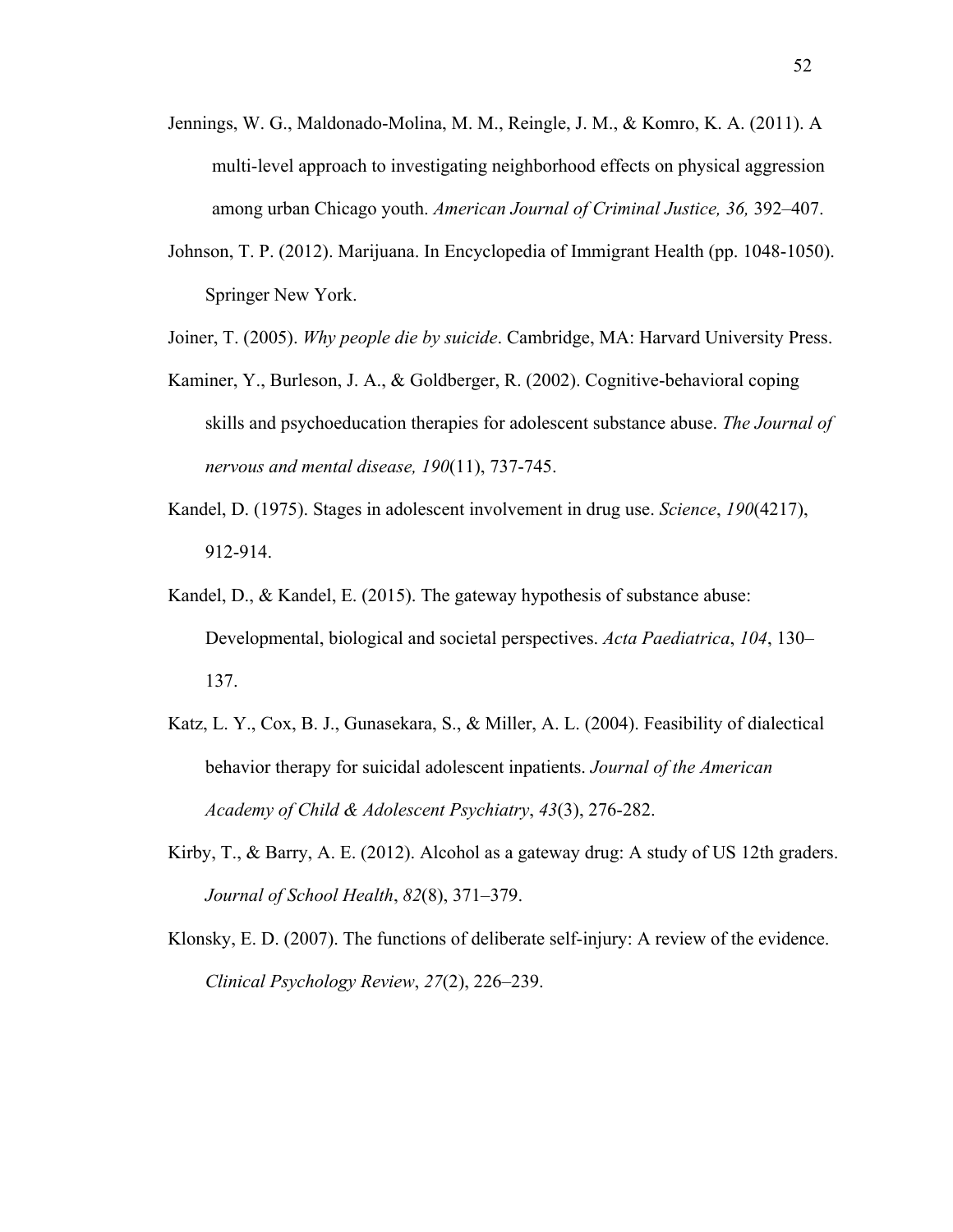- Klonsky, E. D., May, A. M., & Glenn, C. R. (2013). The relationship between nonsuicidal self-injury and attempted suicide: converging evidence from four samples. *Journal of Abnormal Psychology, 122*(1), 231.
- Lamers**-**Winkelman, F., Schipper, J., & Oosterman, M. (2012). Children's physical health complaints after exposure to intimate partner violence. *British journal of health psychology, 17*(4), 771-784.
- Leatherdale, S. T., & Burkhalter, R. (2012). The substance use profile of Canadian youth: Exploring the prevalence of alcohol, drug and tobacco use by gender and grade. *Addictive Behaviors*, *37*(3), 318–322.
- Leshner, A. I., & Koob, G. F. (1999). Drugs of abuse and the brain. *Proceedings of the Association of American Physicians*, *111*(2), 99-108.
- Leslie, L. A., & Cook, E. T. (2015). Maternal Trauma and Adolescent Depression: Is Parenting Style a Moderator?. *Psychology, 6*(6), 681-688.
- Linehan, M. (1993). Cognitive-behavioral treatment of borderline personality disorder. Guilford press.
- Liu, X., Gentzler, A. L., Tepper, P., Kiss, E., Kothencne, V. O., Tamas, Z., Vetro, A., & Kovacs, M. (2006). Clinical features of depressed children and adolescents with various forms of suicidality. *Journal of Clinical Psychiatry*, *67*(9), 1442–1450.

```
Lowenstein, L. F. (2005). Youths who intentionally practise self-harm. Suicidal behavior 
in adolescence: An international perspective. (pp. 95-104) Freund Publishing 
House, London. Retrieved from
```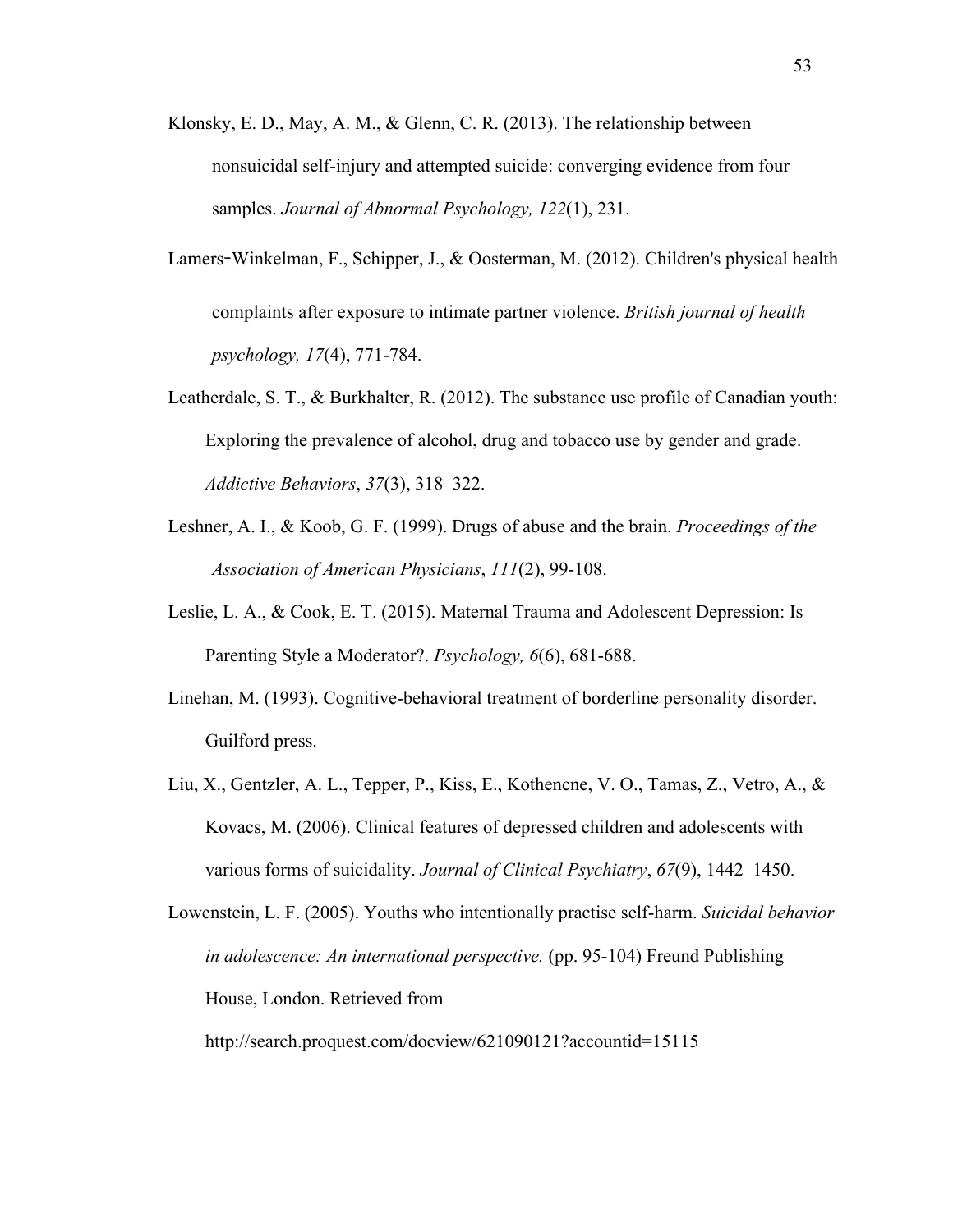- Lloyd-Richardson, E. E., Perrine, N., Dierker, L., & Kelley, M. L. (2007). Characteristics and functions of non-suicidal self-injury in a community sample of adolescents. *Psychological Medicine, 37*(8), 1183–1192.
- Madge, N., Hewitt, A., Hawton, K., Wilde, E. J. D., Corcoran, P., Fekete, S., van Heeringen, K., De Leo, D., & Ystgaard, M. (2008). Deliberate self-harm within an international community sample of young people: Comparative findings from the Child & Adolescent Self-harm in Europe (CASE) Study. *Journal of Child Psychology and Psychiatry and Allied Disciplines*, *49*(6), 667–677.
- Martin, C. A., Kelly, T. H., Rayens, M. K., Brogli, B. R., Brenzel, A., Smith, W. J., & Omar, H. A. (2002). Sensation seeking, puberty, and nicotine, alcohol, and marijuana use in adolescence. *Journal of the American academy of child & adolescent psychiatry*, *41*(12), 1495-1502.
- Martin, J., Bureau, J., Cloutier, P., & Lafontaine, M. (2011). A comparison of invalidating family environment characteristics between university students engaging in self-injurious thoughts and actions and non-self-injuring university students. *Journal of Youth and Adolescence, 40,* 1477–1488.
- Mason, M. J., & Mennis, J. (2010). An exploratory study of the effects of neighborhood characteristics on adolescent substance use. *Addiction Research and Theory, 18,* 33– 50.
- McCabe, S. E., West, B. T., & Boyd, C. J. (2013). Motives for medical misuse of prescription opioids among adolescents. *Journal of Pain*, *14*(10), 1208–1216.
- McDowell, D., & Spitz, H. I. (2015). Substance Abuse: From Princeples to Practice. Routledge.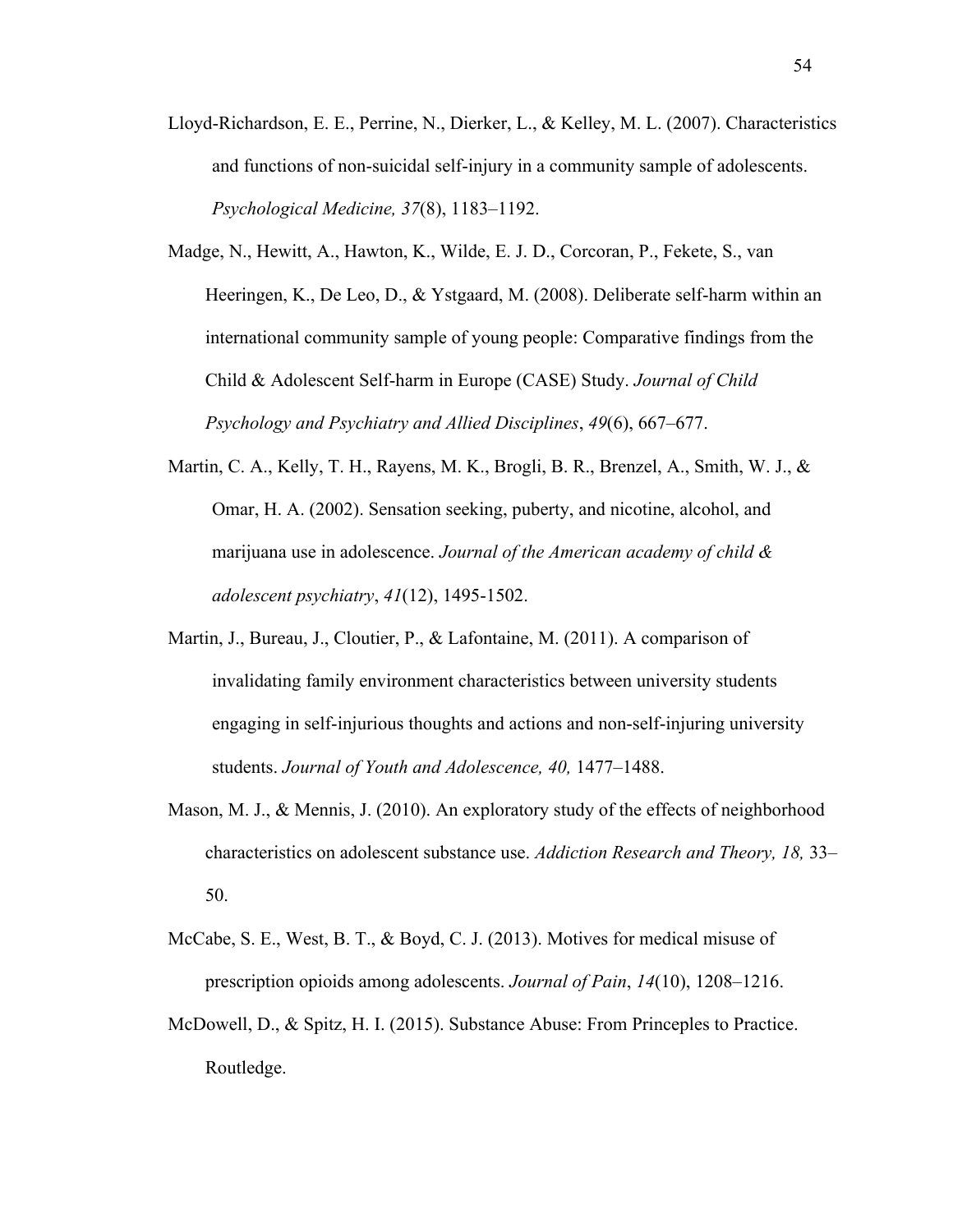- Miettunen, J., Murray, G. K., Jones, P. B., Mäki, P., Ebeling, H., Taanila, A., Joukmma, M., Savolainen, J., Tormanen, S., Jarvelin, M., Veijola, J., & Moilanen, I. (2014). Longitudinal associations between childhood and adulthood externalizing and internalizing psychopathology and adolescent substance use. *Psychological Medicine*, *44*, 1727–1738.
- Miller, A. L., Glinski, J., Woodberry, K. A., Mitchell, A. G., & Indik, J. (2002). Family therapy and dialectical behavior therapy with adolescents: Part I: Proposing a clinical synthesis. *American Journal of Psychotherapy, 56*, 568–584.
- Miller, A. L., Rathus, J. H., & Linehan, M. M. (2007). Dialectical behavior therapy with suicidal adolescents. New York, NY: Guilford Press.
- Miller, A. L., Rathus, J. H., Linehan, M. M., Wetzler, S., & Leigh, E. (1997). Dialectical behavior therapy adapted for suicidal adolescents. *Journal of Practical Psychiatry & Behavioral Health, 3*, 78–86.
- Miller, M., Hempstead, K., Nguyen, T., Barber, C., Rosenberg-Wohl, S., & Azrael, D. (2013). Method choice in nonfatal self-harm as a predictor of subsequent episodes of self-harm and suicide: Implications for clinical practice. *American Journal of Public Health*, *103*(6), 61–69.
- Morris, J. N., Carpenter, I., Berg, K., & Jones, R. N. (2000). Outcome measures for use with home care clients. *Canadian Journal on Aging/La Revue canadienne du vieillissement*, *19*(S2), 87-105.
- Morris, J. N., Fries, B. E., Steel, K., Ikegami, N., Bernabel, R., Carpenter, G. I. (1997). Comprehensive clinical assessment in community settings: Applicability of the MDSHC. *Journal of the American Geriatrics Society*, *45*, 1017-1024.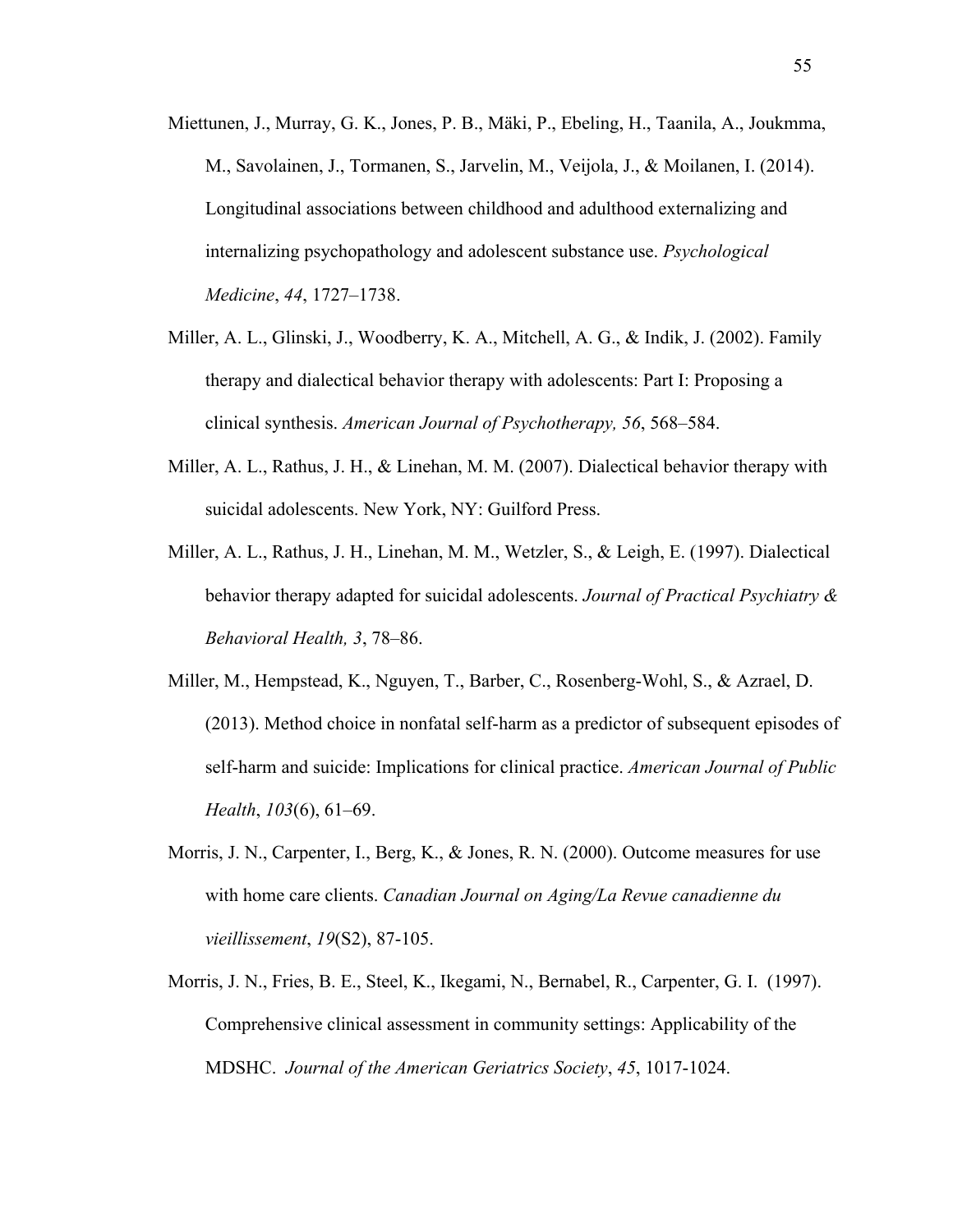- Muehlenkamp, J. J., & Gutierrez, P. M. (2004). An investigation of differences between self-injurious behavior and suicide attempts in a sample of adolescents. *Suicide & Life-Threatening Behavior*, *34*, 12–23.
- Muehlenkamp, J. J., Ertelt, T. W., Miller, A. L., & Claes, L. (2011). Borderline personality symptoms differentiate non-suicidal and suicidal self-injury in ethnically diverse adolescent outpatients. *Journal of Child Psychology and Psychiatry, 52,*  148–155.
- Nock, M. K. (2009). Why do people hurt themselves? New insights into the nature and functions of self-injury. *Current directions in psychological science, 18*(2), 78-83.
- Nock, M. K. (2010). Self-injury. *Annual review of clinical psychology*, *6*, 339-363.
- Nock, M. K., Joiner, T. E., Gordon, K. H., Lloyd-Richardson, E., & Prinstein, M. J. (2006). Non-suicidal self-injury among adolescents: Diagnostic correlates and relation to suicide attempts. *Psychiatry Research*, *144*, 65–72.
- Nock, M. K., Teper, R., & Hollander, M. (2007). Psychological treatment of self-injury among adolescents. *Journal of Clinical Psychology*, *63*(11), 1081–1089.
- Ogel, K. & Coskun, S. (2011). Cognitive behavioral therapy-based brief intervention for volatile substance misusers during adolescence: A follow-up study. *Substance Use & Misuse, 46*, 128-133.
- Olthuis, J. V., Darredeau, C., & Barrett, S. P. (2013). Substance use initiation: The role of simultaneous polysubstance use. *Drug and Alcohol Review*, *32*, 67–71.
- Orlando, C. M., Broman-Fulks, J. J., Whitlock, J. L., Curtin, L., & Michael, K. D. (2015). Nonsuicidal self-injury and suicidal self-injury: a taxometric investigation. *Behavior therapy*, *46*(6), 824-833.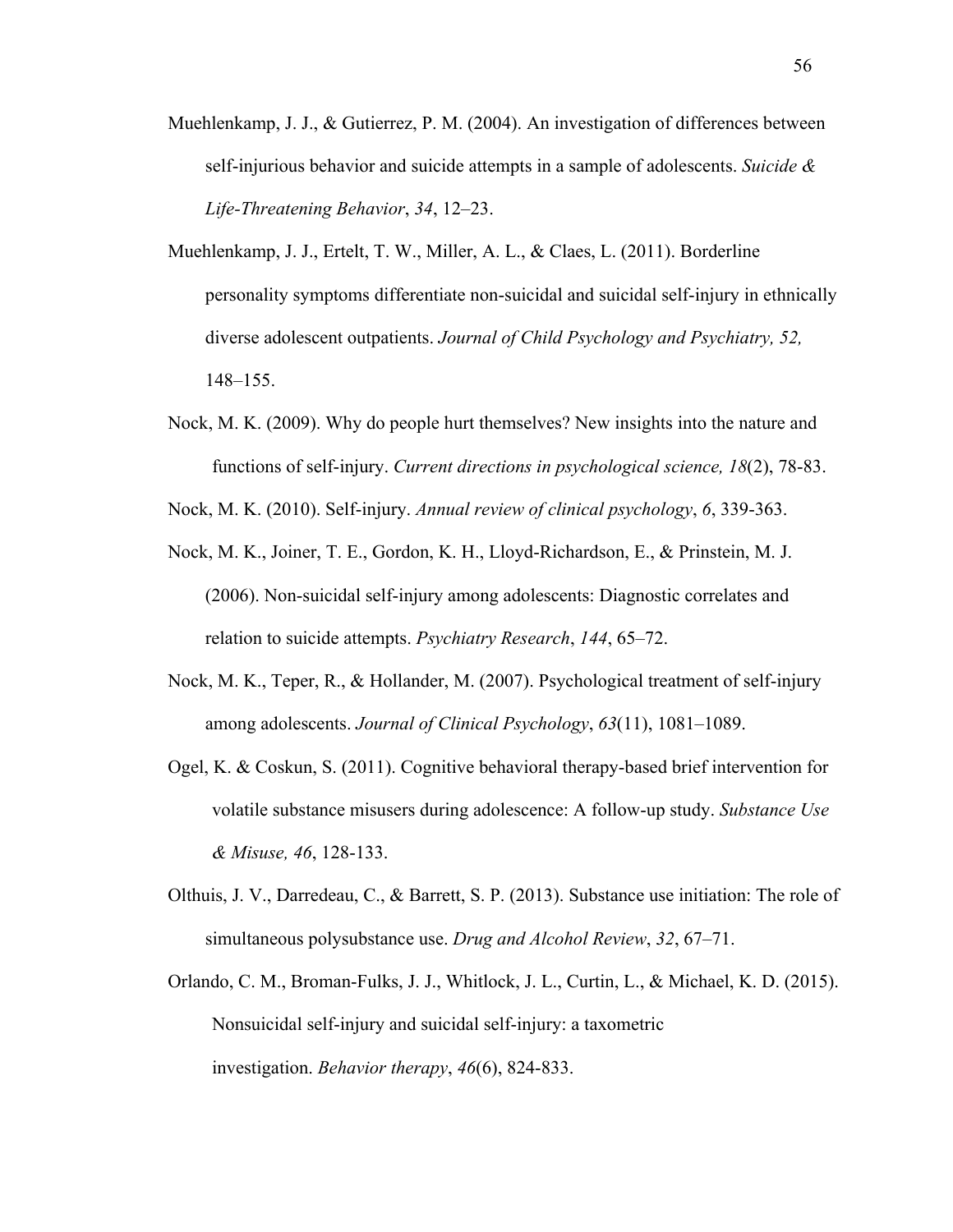- Paglia-Boak, A., Hamilton, H. A., Adalf, E. M., & Mann, R. E. (2013). *Drug Use Among Ontario Students, 1977-2013: Detailed OSDUHS findings (CAMH Research Document Series No. 36)*. Toronto, ON: Center for Addiction and Mental Health.
- Pateria, P., de Boer, B., & MacQuillan, G. (2013). Liver abnormalities in drug and substance abusers. *Best practice & research Clinical gastroenterology,27*(4), 577- 596.
- Perry, J. L., & Carroll, M. E. (2008). The role of impulsive behavior in drug abuse. *Psychopharmacology*, *200*, 1-26.
- Phillips, C. D., & Hawes, C. (2015). The interRAI Pediatric Home Care (PEDS HC) Assessment: Evaluating the Long-term Community-Based Service and Support Needs of Children Facing Special Healthcare Challenges. *Health services insights, 8*, 17-24.
- Phillips, C. D., Patnaik, A., Moudouni, D. K., Naiser, E., Dyer, J. A., Hawes, C., Fourneir, C., Miller, T. R., & Elliott, T. R. (2012). Summarizing activity limitations in children with chronic illnesses living in the community: A measurement study of scales using supplemented interRAI items. *BMC Health Services Research, 12*(19), 1-10.
- Portzky, G., & van Heeringen, K. (2007). Deliberate self-harm in adolescents. *Current Opinion in Psychiatry*, *20*, 337–342.
- Prabhu, S. L., Molinari, V., Bowers, T., & Lomax, J. (2010). Role of the family in suicide prevention: An attachment and family systems perspective. *Bulletin of the Menninger Clinic*, *74*(4), 301-327.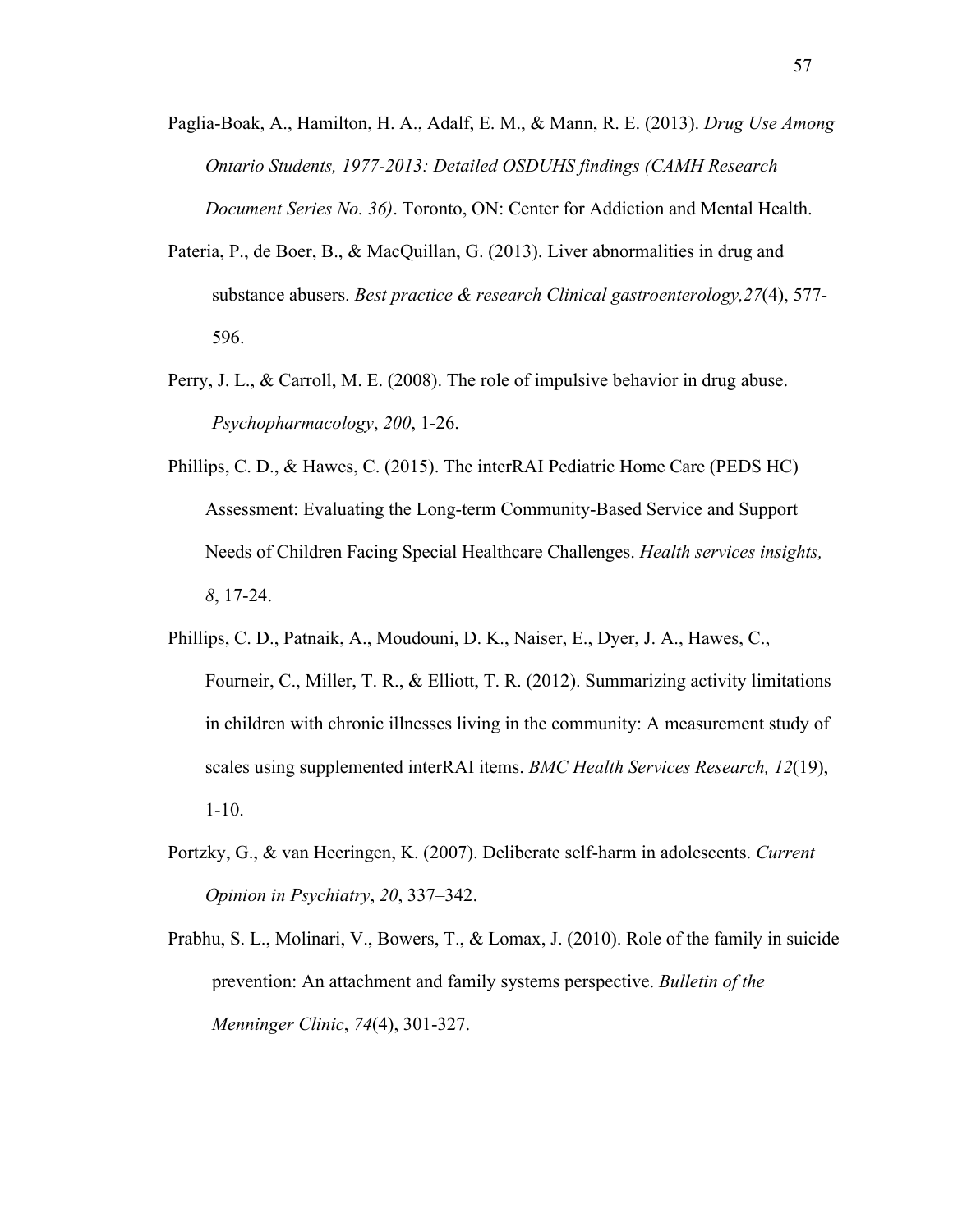- Rathus, J. H., & Miller, A. L. (2002). Dialectical behavior therapy adapted for suicidal adolescents. *Suicide and life-threatening behavior*, *32*(2), 146-157.
- Reitz-Krueger, C. L., Nagel, A. G., Guarnera, L. A., & Reppucci, N. D. (2015). Community Influence on Adolescent Development. In Handbook of Adolescent Behavioral Problems (pp. 71-84). Springer US.

Rezkalla, S., Stankowski, R., & Kloner, R. A. (2016). Cardiovascular Effects of Marijuana. *Journal of Cardiovascular Pharmacology and Therapeutics*, 1074248415627874.

- Schindler, A., Thomasius, R., Sack, P. M., Gemeinhardt, B., KÜStner, U., & Eckert, J. (2005). Attachment and substance use disorders: A review of the literature and a study in drug dependent adolescents. *Attachment & human development, 7*(3), 207- 228.
- Sornberger, M. J., Heath, N. L., Toste, J. R., & McLouth, R. (2012). Nonsuicidal selfinjury and gender: Patterns of prevalence, methods, and locations among adolescents. *Suicide and Life-Threatening Behavior, 42*(3), 266-278.
- Sourander, A., Aromaa, M., Pihlakoski, L., Haavisto, A., Rautava, P., Helenius, H., & Sillanpää, M. (2006). Early predictors of deliberate self-harm among adolescents. A prospective follow-up study from age 3 to age 15. *Journal of Affective Disorders*, *93*, 87–96.
- SPSS Inc. Released 2009. PASW Statistics for Windows, Version 18.0. Chicago: SPSS Inc.
- St. Germain, S. A., & Hooley, J. M. (2012). Direct and indirect forms of non-suicidal self-injury: Evidence for a distinction. *Psychiatry Research*, *197*, 78–84.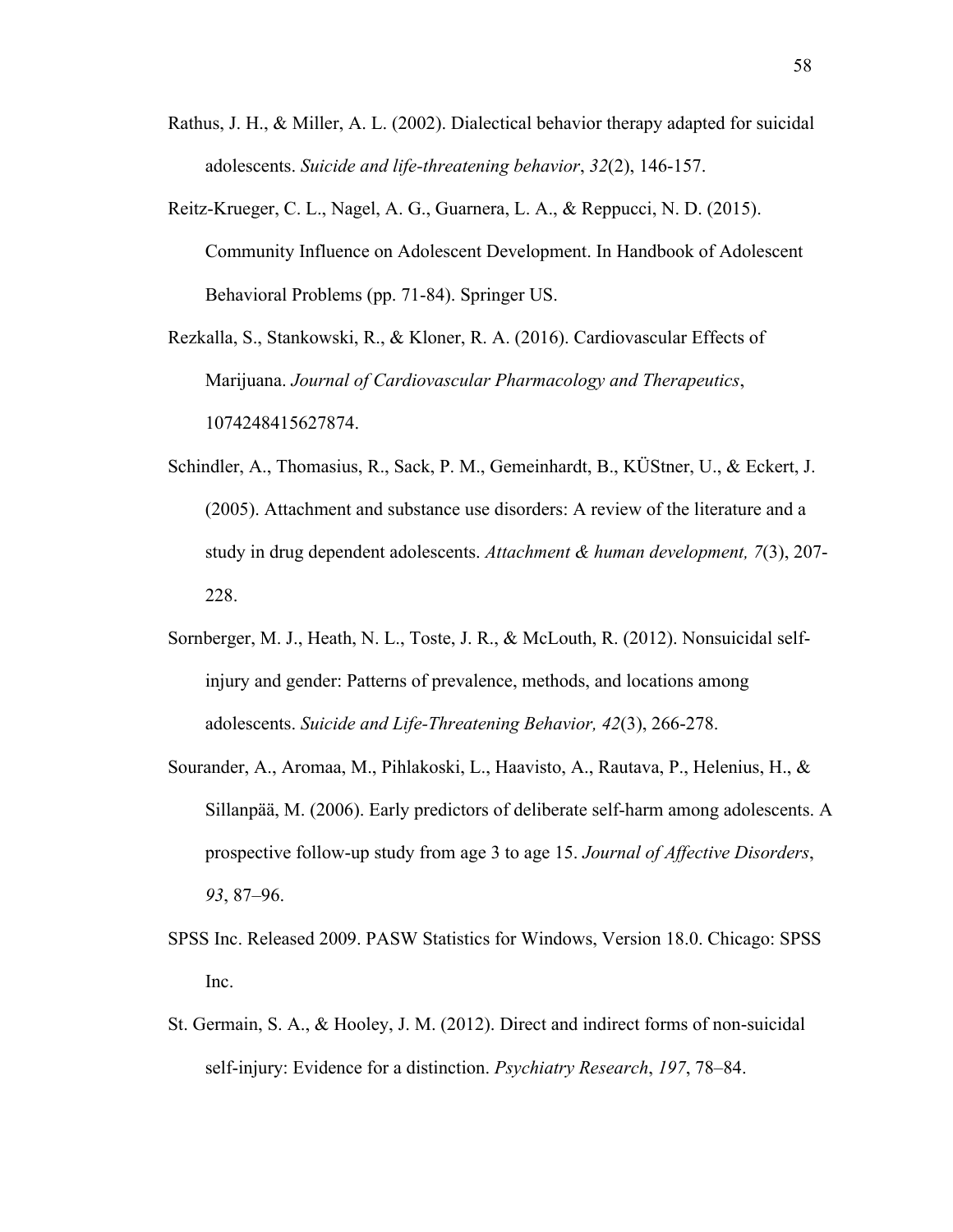Stallard, P., Spears, M., Montgomery, A. a, Phillips, R., & Sayal, K. (2013). Self-harm in young adolescents (12-16 years): onset and short-term continuation in a community sample. *BMC Psychiatry*, *13*, 328.

Statistics Canada. 2012. "Study: Suicide rates, an overview, 1950 to 2009." *The Daily.*  July 25. Statistics Canada Catalogue no. 82-624-X.p. 1-2. http://www.statcan.gc.ca/pub/82-624-x/2012001/article/11696-eng.htm (accessed October 22, 2014).

- Stewart, S. L., Baiden, P., & den Dunnen, W. (2013). Prescription medication misuse among adolescents with severe mental health problems in Ontario, Canada. *Substance Use & Misuse*, *48*, 404–414.
- Stewart, S. L., Baiden, P., Theall-Honey, L., & den Dunnen, W. (2014). Deliberate selfharm among children in tertiary care residential treatment: Prevalence and correlates. *Child and Youth Care Forum*, *43*, 63–81.
- Stewart, S. L., Currie, M., Arbeau, K., Leschied, A., & Kerry, A. (2015). Assessment and planning for community and custodial services: The application of interRAI assessment in the youth justice system. In R. Corrado & A. Leschied (Eds.), *Serious and Violent Young Offenders and Youth Criminal Justice: A Canadian Perspective.*

Stewart, S. L., Hirdes, J. P., Curtin-Telegdi, N., Perlman, C. M., McKnight, M., MacLeod, K., Ninan, A., Currie, M., Carson, S., Morris, J. N., Berg, K., Björkgren, M., Finne-Soveri, H., Fries, B. E., Frijters, D., Gray, L., Henrard, J.-C., James, M., Ljunggren, G., Meehan, B., Szczerbińska, K., Smith, T. F., Steel, K., & Topinková, E. interRAI Child and Youth Mental Health (ChYMH) Assessment Form and User's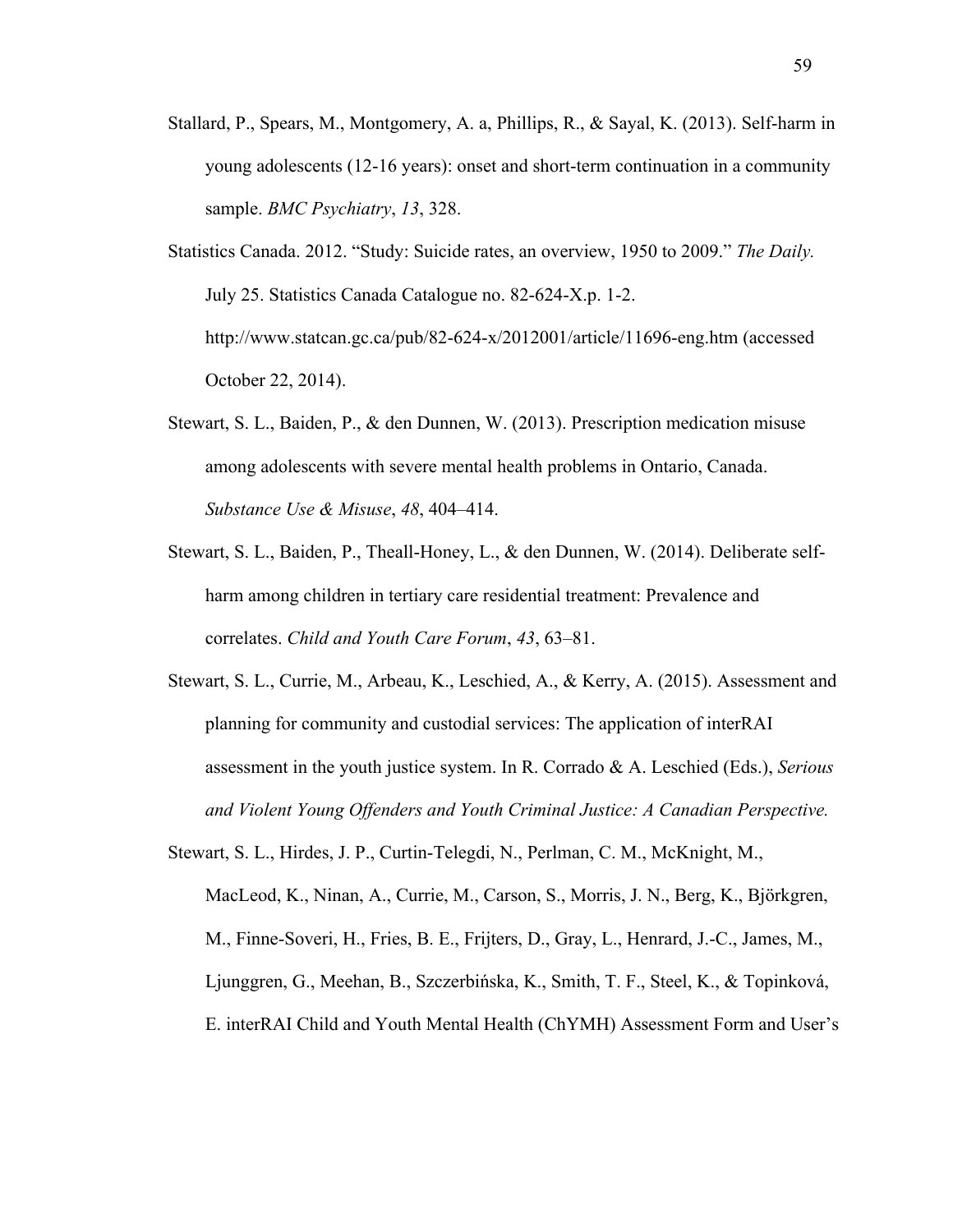Manual: For use with In-Patient and Community-Based Assessments. Version 9.3. Washington, DC: interRAI, 2015.

- Szapocznik, J., Muir, J. A., & Schwartz, S. J. (2013). Brief strategic family therapy for adolescent drug abuse: Treatment and implementation. *Encyclopedia of addictive behaviors*, *3*, 97-108.
- Szapocznik, J., Zarate, M., Duff, J., & Muir, J. (2013). Brief strategic family therapy: engaging drug using/problem behavior adolescents and their families in treatment. *Social work in public health*, *28*(3-4), 206-223.
- Tatnell, R., Kelada, L., Hasking, P., & Martin, G. (2014). Longitudinal analysis of adolescent NSSI: the role of intrapersonal and interpersonal factors. *Journal of abnormal child psychology, 42*(6), 885-896.
- Tevyaw, T. O. L., & Monti, P. M. (2004). Motivational enhancement and other brief interventions for adolescent substance abuse: foundations, applications and evaluations. *Addiction*, *99*(s2), 63-75.
- Värnik, A., Kõlves, K., Allik, J., Arensman, E., Aromaa, E., van Audenhove, C., Bouleau, J., van der Felts-Cornelis, C. M., Giupponi, G., Gusmao, R., Kopp, M., Marusic, A., Maxwell, M., Oskarsson, H., Palmer, A., Pull, C., Realo, A., Reisch, T., Schmidtke, A., Peres Sola, V., Wittenburg, L., & Hegerl, U. (2009). Gender issues in suicide rates, trends and methods among youths aged 15-24 in 15 European countries. *Journal of Affective Disorders*, *113*, 216–226.
- Verona, E., Sachs-Ericsson, N., & Joiner, T. E. (2004). Suicide attempts associated with externalizing psychopathology in an epidemiological sample. *American Journal of Psychiatry*, *161*(3), 444–451.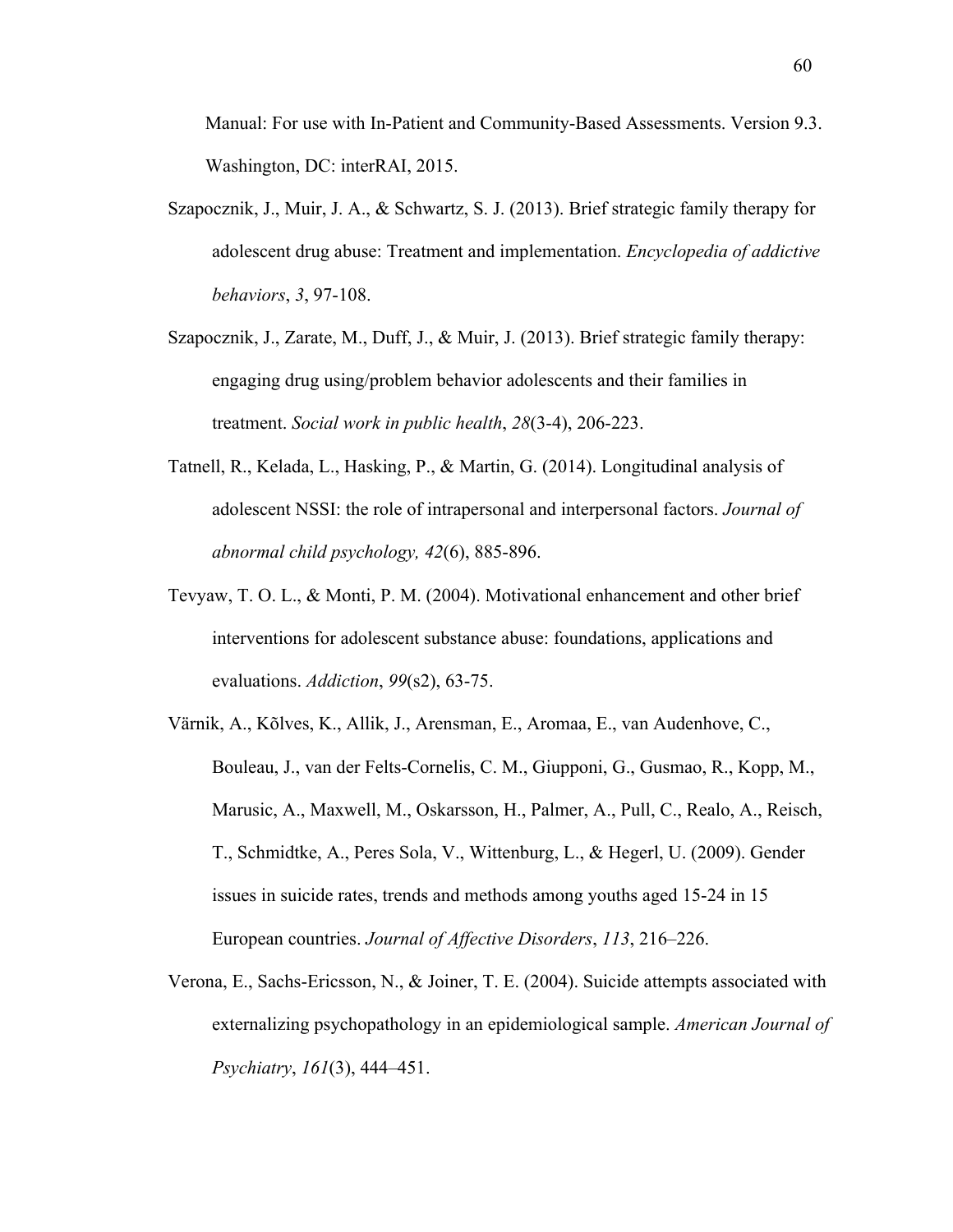- Viana, A. G., Trent, L., Tull, M. T., Heiden, L., Damon, J. D., Hight, T. L., & Young, J. (2012). Non-medical use of prescription drugs among Mississippi youth: Constitutional, psychological, and family factors. *Addictive Behaviors*, *37*(12), 1382–1388.
- Victor, S. E., Glenn, C. R., & Klonsky, E. D. (2012). Is non-suicidal self-injury an "addiction"? A comparison of craving in substance use and non-suicidal self-injury. *Psychiatry Research*, *197*(1-2), 73–77.
- Wagner, B. M., Silverman, M. A. C., & Martin, C. E. (2003). Family factors in youth suicidal behaviors. *American Behavioral Scientist*, *46*(9), 1171-1191.
- Waldron, H. B., & Turner, C. W. (2008). Evidence-based psychosocial treatments for adolescent substance abuse. *Journal of Clinical Child & Adolescent Psychology*, *37*, 238-261.
- Whitlock, J., Muehlenkamp, J., & Eckenrode, J. (2008). Variation in nonsuicidal selfinjury: Identification and features of latent classes in a college population of emerging adults. *Journal of Clinical Child & Adolescent Psychology, 37*, 725–735.
- Whitlock, J., Muehlenkamp, J., Eckenrode, J., Purington, A., Baral Abrams, G., Barreira, P., & Kress, V. (2013). Nonsuicidal self-injury as a gateway to suicide in young adults. *Journal of Adolescent Health*, *52*(4), 486–492.
- Wichstrom, L. (2009). Predictors of non-suicidal self injury versus attempted suicide: Similar or different? *Archives of Suicide Research, 13*, 105–122.

Wilkinson, P., Kelvin, R., Roberts, C., Dubicka, B., & Goodyear, I. (2011). Clinical and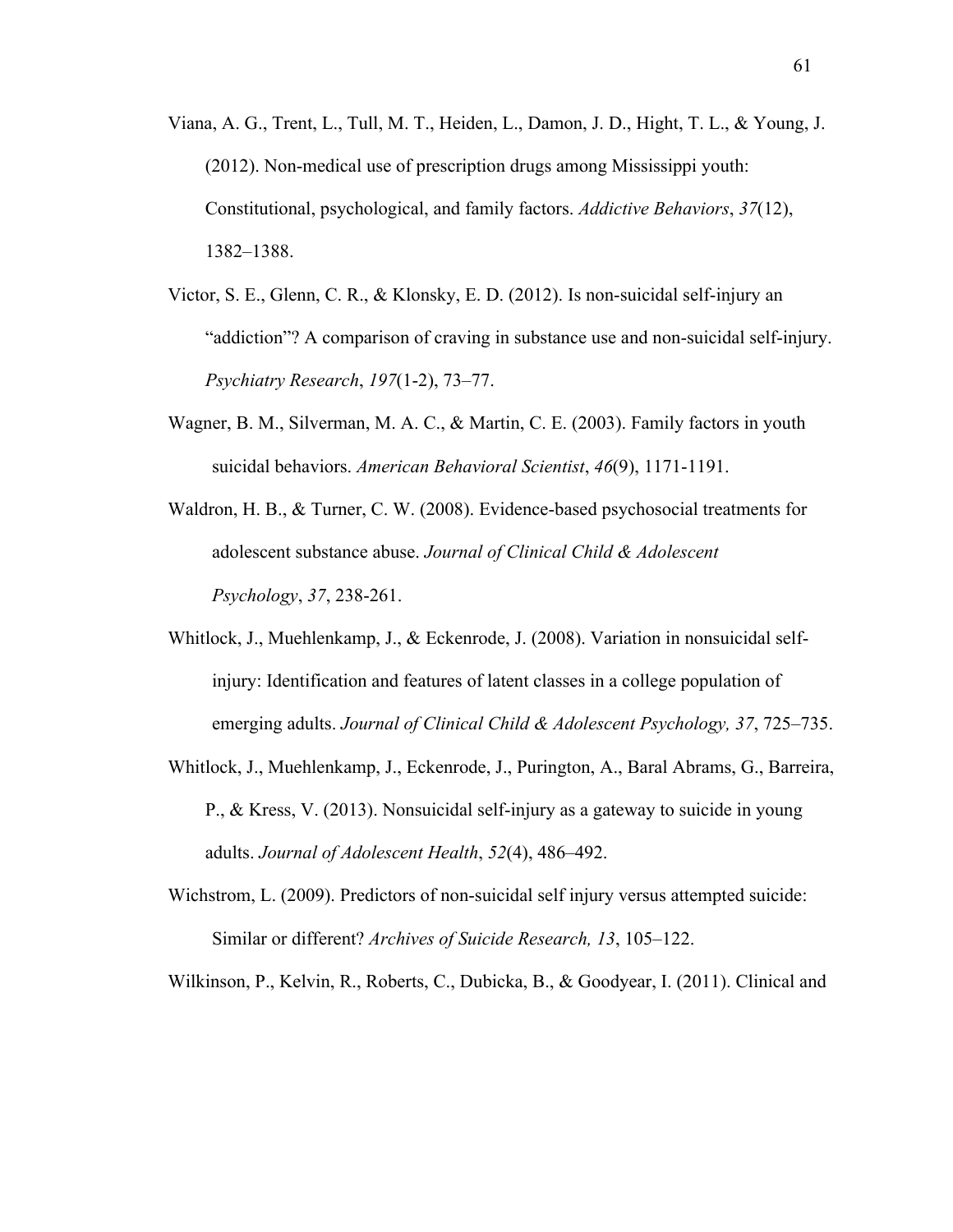psychosocial predictors of suicide attempts and nonsuicidal self-injury in the adolescent depression antidepressants and psychotherapy trial. *The American Journal of Psychiatry, 168*, 495–501.

- Williams, F., & Hasking, P. (2010). Emotion regulation, coping and alcohol use as moderators in the relationship between non-suicidal self-injury and psychological distress. *Prevention Science, 11*, 33-41.
- Zahn-Waxler, C., Shirtcliff, E. A, & Marceau, K. (2008). Disorders of childhood and adolescence: gender and psychopathology. *Annual Review of Clinical Psychology*, *4*, 275–303.
- Zanarini, M. C., Frankenburg, F. R., Ridolfi, M. E., Jager-Hyman, S., Hennen, J., & Gunderson, J. G. (2006). Reported childhood onset of self-mutilation among borderline patients. *Journal of Personality Disorders*, *20*, 9–15.